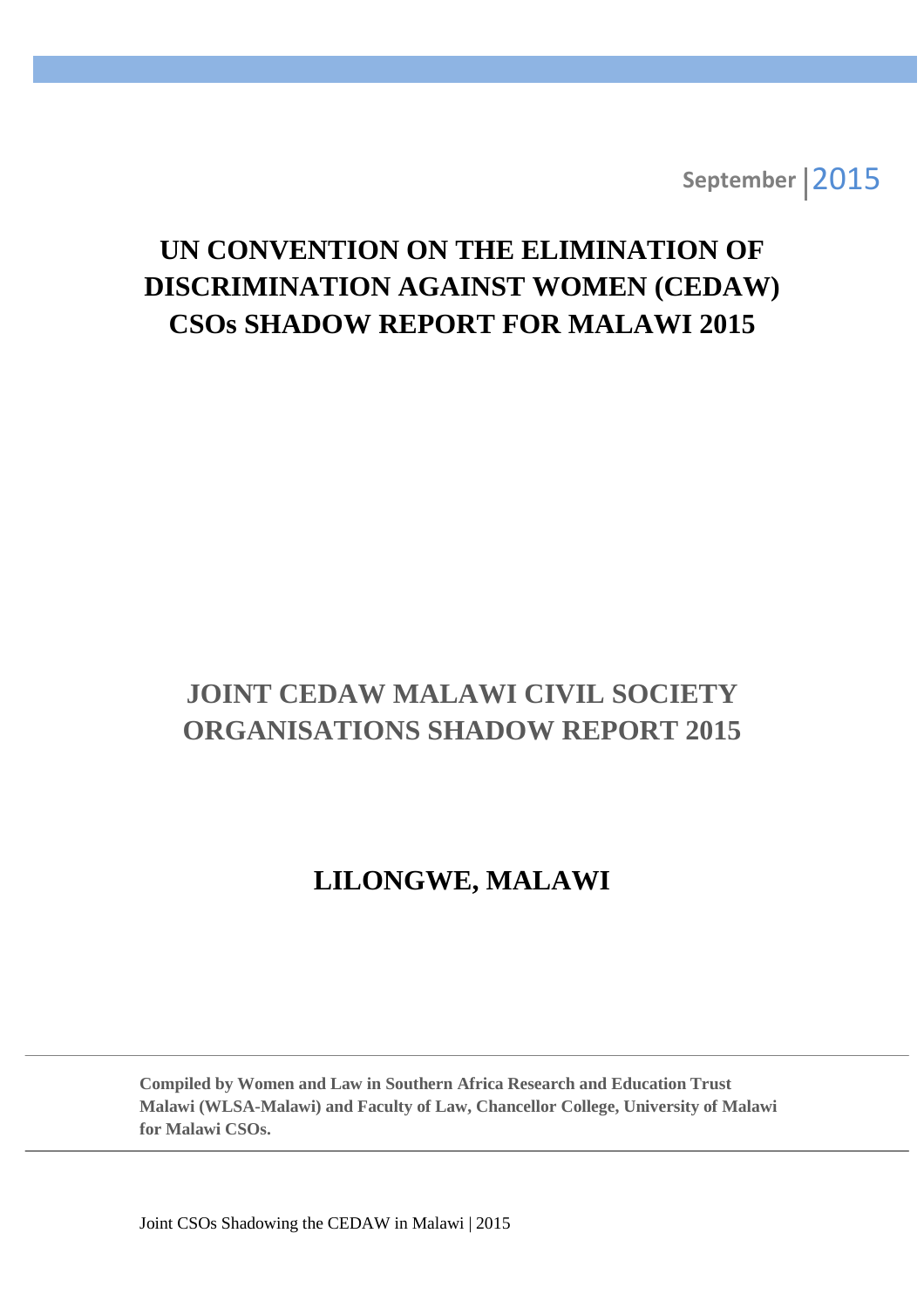## **Table of Contents**

| 1.1                                                                                                   |  |  |  |
|-------------------------------------------------------------------------------------------------------|--|--|--|
|                                                                                                       |  |  |  |
|                                                                                                       |  |  |  |
| 1.2                                                                                                   |  |  |  |
|                                                                                                       |  |  |  |
| 2.1                                                                                                   |  |  |  |
| 2.1.1 Enactment of the Gender Equality Act and other Gender Related Laws.  15                         |  |  |  |
|                                                                                                       |  |  |  |
| 2.2.                                                                                                  |  |  |  |
|                                                                                                       |  |  |  |
| 3.                                                                                                    |  |  |  |
| 3.1                                                                                                   |  |  |  |
| 3.2                                                                                                   |  |  |  |
|                                                                                                       |  |  |  |
| 4.<br>4.1                                                                                             |  |  |  |
|                                                                                                       |  |  |  |
| 4.2                                                                                                   |  |  |  |
| 5.                                                                                                    |  |  |  |
| 5.1                                                                                                   |  |  |  |
|                                                                                                       |  |  |  |
|                                                                                                       |  |  |  |
| 5.2                                                                                                   |  |  |  |
|                                                                                                       |  |  |  |
|                                                                                                       |  |  |  |
| Enactment and Implementation of the 'Trafficking In Persons Act21<br>6.1.1.                           |  |  |  |
| 6.1.2.<br>Extent of the Problem of Trafficking and Prostitution of Women Remains Unknown 22           |  |  |  |
| Lack of awareness of the Trafficking in Persons Act amongst Law Enforcement<br>6.1.3.<br>Agents<br>23 |  |  |  |
|                                                                                                       |  |  |  |
| Lack of Commitment to Remove Criminal Sanctions for Women Engaged In<br>6.1.5.                        |  |  |  |
|                                                                                                       |  |  |  |
| 6.1.6.<br>6.1.7. Insufficient Support Services for Survivors of Trafficking and Prostitution 25       |  |  |  |
| 6.2                                                                                                   |  |  |  |
|                                                                                                       |  |  |  |
|                                                                                                       |  |  |  |
|                                                                                                       |  |  |  |
| 7.1.2 No Amendment to the Electoral Laws to Effect the Gender-Neutral Quota of 40/60 26               |  |  |  |
|                                                                                                       |  |  |  |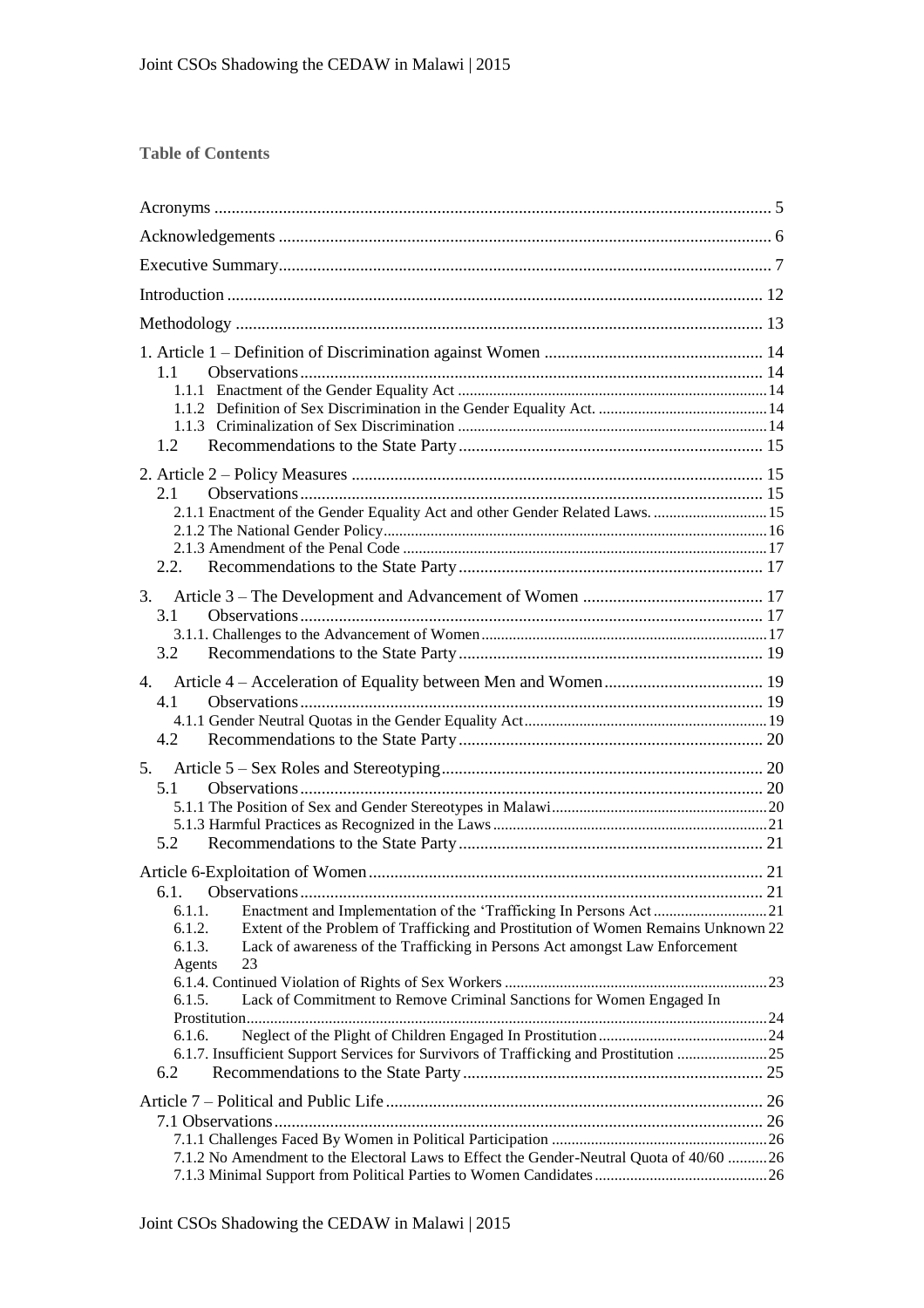| 7.2                                                                                            |  |
|------------------------------------------------------------------------------------------------|--|
|                                                                                                |  |
|                                                                                                |  |
| 8.2                                                                                            |  |
|                                                                                                |  |
| 9.1                                                                                            |  |
|                                                                                                |  |
|                                                                                                |  |
| 9.2                                                                                            |  |
| Article 10:                                                                                    |  |
| 10.1                                                                                           |  |
| 10.1.1                                                                                         |  |
|                                                                                                |  |
|                                                                                                |  |
| 10.1.4.                                                                                        |  |
| Lack of Progress in the Adoption of the Violence against Girls in Schools Policy  34<br>10.1.5 |  |
| 10.2                                                                                           |  |
|                                                                                                |  |
| 11.                                                                                            |  |
| 11.1                                                                                           |  |
| 11.1.1                                                                                         |  |
| 11.1.2                                                                                         |  |
| 11.1.3                                                                                         |  |
| 11.1.4<br>11.1.5                                                                               |  |
| 11.1.6                                                                                         |  |
| 11.1.7                                                                                         |  |
| 11.1.8                                                                                         |  |
|                                                                                                |  |
| 11.2                                                                                           |  |
| 12.                                                                                            |  |
|                                                                                                |  |
| 12.1.1 Inadequate Availability, Accessibility and Acceptable Health Care Services  41          |  |
|                                                                                                |  |
|                                                                                                |  |
|                                                                                                |  |
|                                                                                                |  |
|                                                                                                |  |
|                                                                                                |  |
| 13.                                                                                            |  |
|                                                                                                |  |
|                                                                                                |  |
|                                                                                                |  |
|                                                                                                |  |
|                                                                                                |  |
|                                                                                                |  |
|                                                                                                |  |
| 14.1.1                                                                                         |  |
|                                                                                                |  |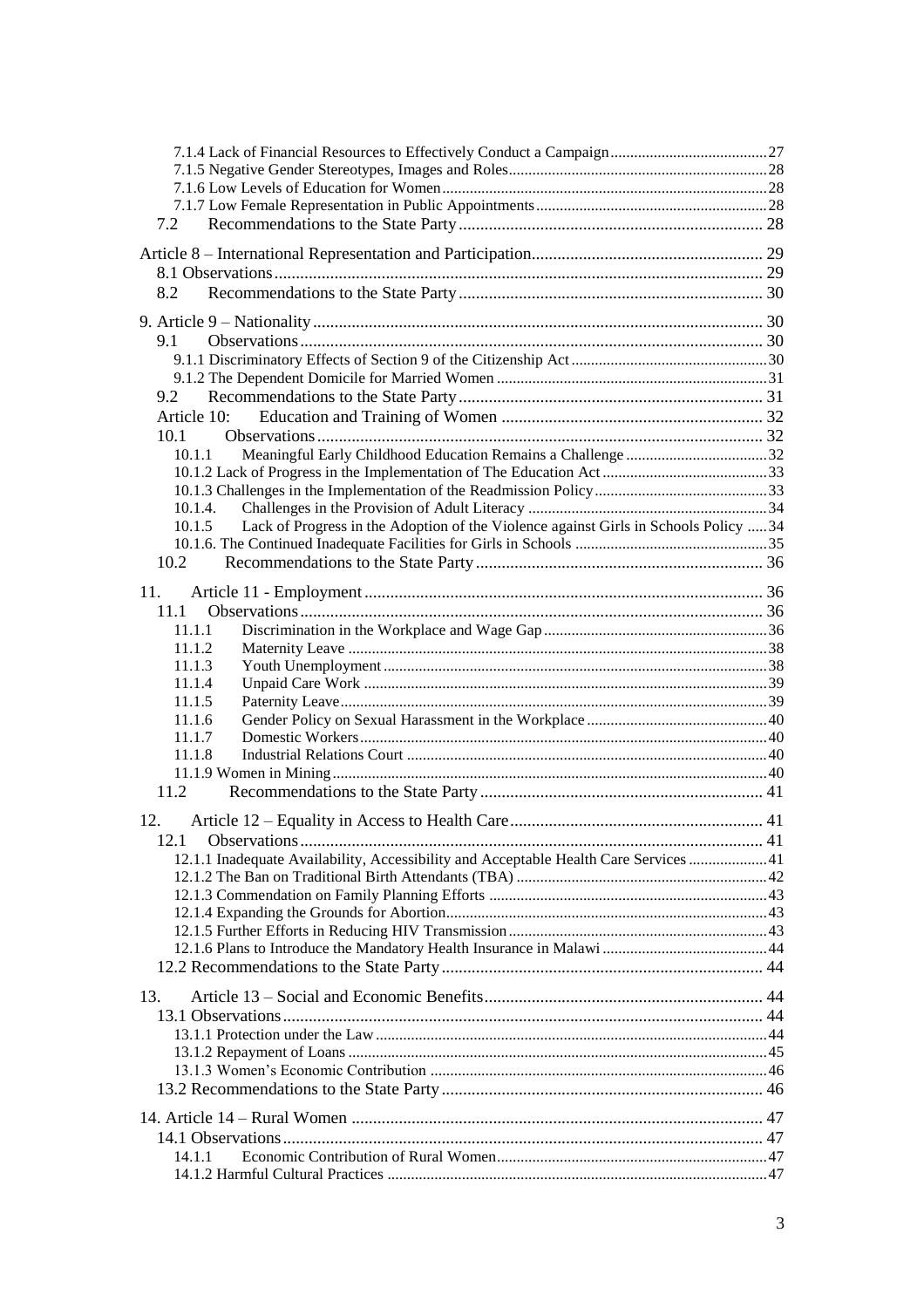| 14.1.3                                                                                     |  |  |
|--------------------------------------------------------------------------------------------|--|--|
| 14.1.4                                                                                     |  |  |
|                                                                                            |  |  |
|                                                                                            |  |  |
| 15                                                                                         |  |  |
| 15.1<br>15.1.1                                                                             |  |  |
| 15.1.2                                                                                     |  |  |
| 15.1.3                                                                                     |  |  |
| 15.1.4                                                                                     |  |  |
| 15.1.5                                                                                     |  |  |
| 15.2                                                                                       |  |  |
|                                                                                            |  |  |
|                                                                                            |  |  |
|                                                                                            |  |  |
|                                                                                            |  |  |
|                                                                                            |  |  |
|                                                                                            |  |  |
|                                                                                            |  |  |
|                                                                                            |  |  |
|                                                                                            |  |  |
|                                                                                            |  |  |
|                                                                                            |  |  |
|                                                                                            |  |  |
|                                                                                            |  |  |
|                                                                                            |  |  |
|                                                                                            |  |  |
|                                                                                            |  |  |
| 1.                                                                                         |  |  |
| 2.                                                                                         |  |  |
|                                                                                            |  |  |
| 3.                                                                                         |  |  |
| a.<br>b.                                                                                   |  |  |
| C <sub>1</sub>                                                                             |  |  |
| d.                                                                                         |  |  |
|                                                                                            |  |  |
|                                                                                            |  |  |
|                                                                                            |  |  |
| Appendix 3: Statement by CSOs on the 2015 CEDAW Shadow Report for Malawi  67               |  |  |
| Figure 1: Percentage of men and women in wage employment in the non-agricultural sector 37 |  |  |
| Figure 2: Percentage share of women in wage employment in non-agricultural employment at   |  |  |
|                                                                                            |  |  |
|                                                                                            |  |  |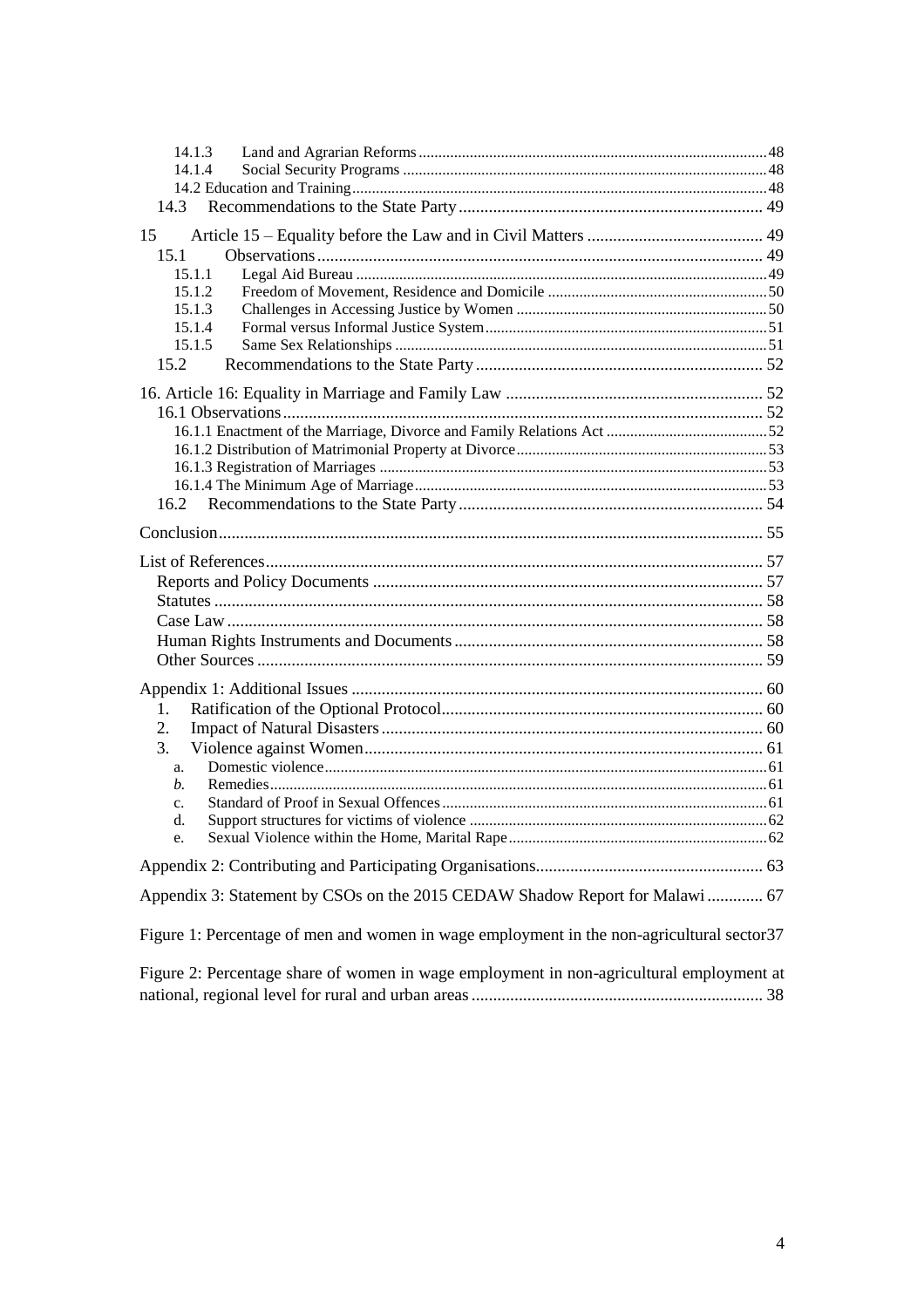**Acronyms**

| <b>AIDS</b>    | Acquired Immuno Deficiency Syndrome                          |  |  |
|----------------|--------------------------------------------------------------|--|--|
| <b>ALR Mal</b> | Africa Law Report, Malawi Series                             |  |  |
| <b>BDFA</b>    | Beijing Declaration and Platform for Action                  |  |  |
| <b>CEDAW</b>   | Convention on the Elimination of All Forms of Discrimination |  |  |
|                | <b>Against Women</b>                                         |  |  |
| <b>CHRR</b>    | Centre for Human Rights and Rehabilitation                   |  |  |
| <b>COWFA</b>   | <b>Coalition of Women Farmers</b>                            |  |  |
| <b>COWLHA</b>  | Coalition of Women Living with HIV and AIDS                  |  |  |
| <b>CSO</b>     | Civil Society Organization                                   |  |  |
| FGD            | <b>Focus Group Discussion</b>                                |  |  |
| <b>FISP</b>    | Farm Input Subsidy Programme                                 |  |  |
| <b>GBV</b>     | <b>Gender Based Violence</b>                                 |  |  |
| <b>HIV</b>     | Human Immunodeficiency Virus                                 |  |  |
| <b>HRCC</b>    | Human Rights Consultative Committee                          |  |  |
| KП             | Key Informant Interviews                                     |  |  |
| <b>LDF</b>     | Local Development Fund                                       |  |  |
| <b>MDFR</b>    | Marriage, Divorce and Family Relations Act                   |  |  |
| <b>MHRC</b>    | Malawi Human Rights Commission                               |  |  |
| <b>MLR</b>     | Malawi Law Reports                                           |  |  |
| <b>MoGCDSW</b> | Ministry of Gender, Children, Disability and Social Welfare  |  |  |
| <b>MP</b>      | <b>Member of Parliament</b>                                  |  |  |
| NGO-GCN        | Non-Governmental Organisations Gender Coordination Network   |  |  |
| <b>NGO</b>     | Non-Governmental Organisation                                |  |  |
| <b>OVOP</b>    | One Village One Product                                      |  |  |
| <b>PAC</b>     | <b>Public Appointments Committee</b>                         |  |  |
| <b>SRHR</b>    | Sexual and Reproductive Health Rights                        |  |  |
| <b>TBA</b>     | <b>Traditional Birth Attendant</b>                           |  |  |
| <b>VAW</b>     | Violence Against Women                                       |  |  |
| <b>VSL</b>     | Village Savings and Loans                                    |  |  |
| <b>WLSA</b>    | Women and Law in Southern Africa Research and Education      |  |  |
|                | Trust                                                        |  |  |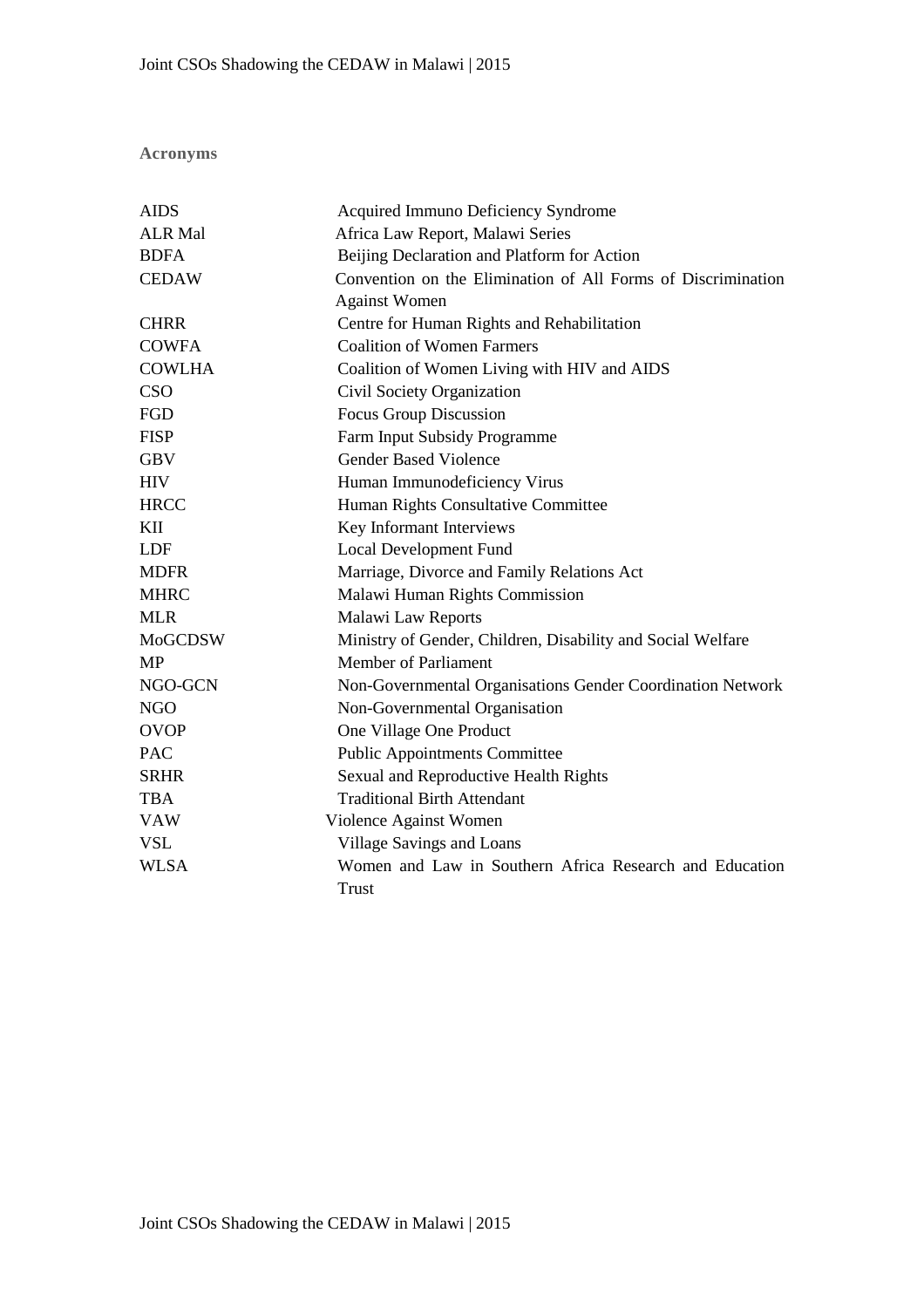## **Acknowledgements**

The production of this comprehensive Joint CEDAW Shadow Report would not have been possible without the dedicated contributions by the broad coalition of NGOs working on the promotion of women" rights and gender equality in Malawi, coordinated by the NGO Gender Equality Network and Oxfam in Malawi. Particular thanks go to all the members of the NGO Reference Group which included Women Judges Association of Malawi (WOJAM), Women Legal Resources Centre (WOLREC), Centre for Human Rights and Rehabilitation (CHRR), Catholic Commission for Justice and Peace (CCJP), Centre for Alternatives for Victimized Women and Children (CAVWOC), Women and Law in Southern Africa-Malawi Chapter (WLSA-Malawi) and African Institute for Corporate Citizenship (AICC), who duly guided the process and ensured broad ownership of the final report.

Needless to say, the Report would not be owned by the women of Malawi, if it was not for all the grassroots women who took time out of their busy days to share their views and concerns about women"s rights in Malawi. The "under-the-tree" sessions were very insightful and simultaneously helped to raise awareness of CEDAW amongst women in Malawi.

Thanks also go to the team of researchers and consultants who technically supported the report production process: Theresa Chome, Timothy John Chirwa and Hilda Kaluwa-Soko (Faculty of Law, Chancellor College, University of Malawi), Mzati-Kidney Mbeko, Clara Lungu, Thandizo Kamowa-Mungwira, Chimwemwe Kampondeni, Kangati Nyahoda and Stella Mosiwa (WLSA-Malawi) and Dr. Maxi Ussar (Independent Gender Specialist).

Last, but not least, the team is very grateful to Anthony Malunga through Oxfam in Malawi, Norwegian Church Aid, UNFPA, Action Aid, NGO-GCN, UN Women, International Land Coalition and CARE International who coordinated the process and ensured these organisations financially and technically supported the consultants and local CSOs to ensure a consultative report production, CSOs presentation of the report to the CEDAW committee, and dissemination process.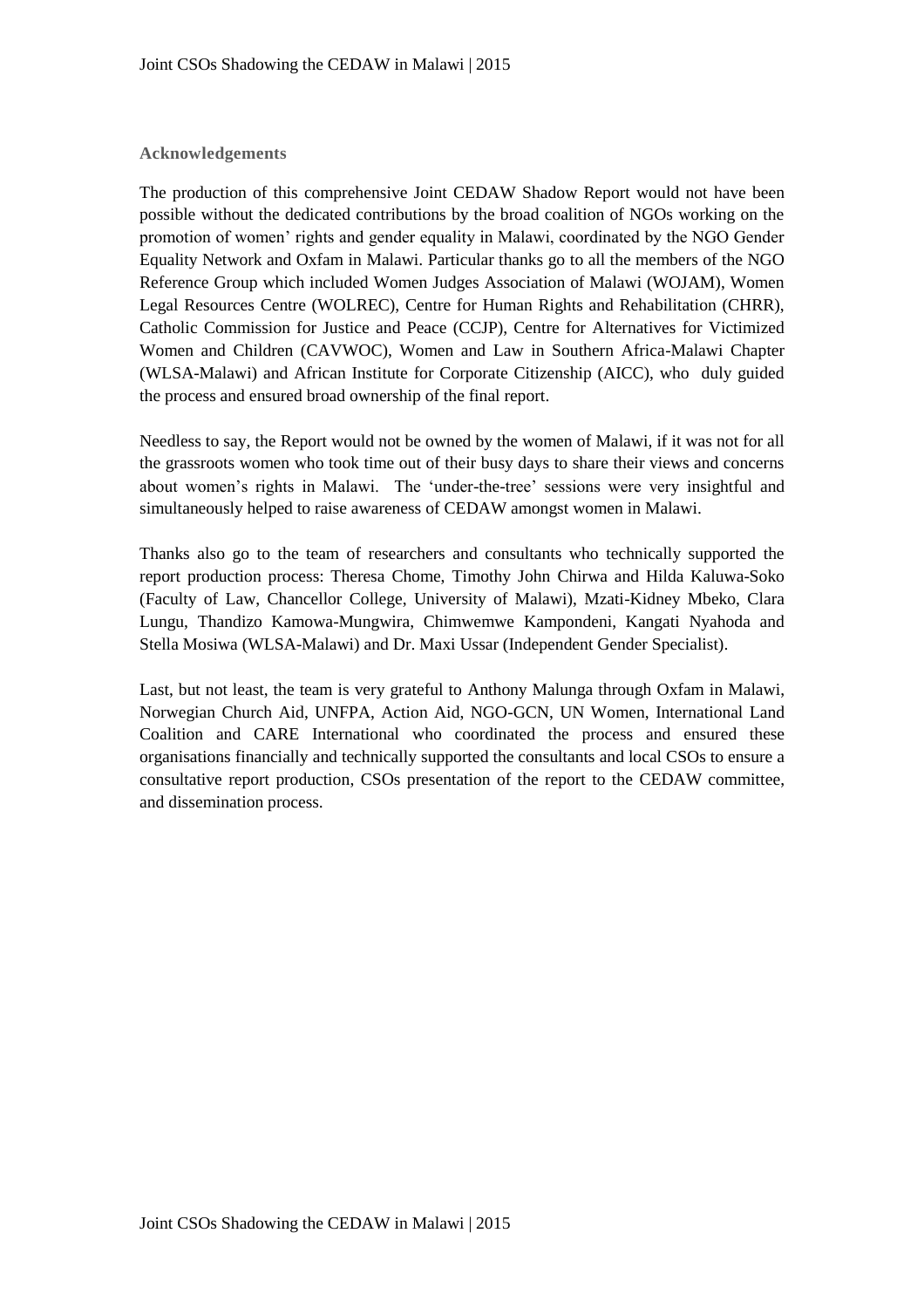## **Executive Summary**

Malawi has made some significant progress towards strengthening the legal and policy framework for women"s rights over recent years. It has ratified and signed among others: the Convention on the Elimination of all Forms of Discrimination Against Women; the SADC Declaration on Gender and Development; the African Charter on Women and People"s Rights; and the Beijing Platform for Action. Malawi is taking positive steps to meet its obligations under the Convention on the Elimination of All Forms of Discrimination Against Women (CEDAW). Key milestones achieved since the submission of the last Periodic Report in 2010 include the enactment of the Gender Equality Act No 13 of 2013; the Marriage, Divorce and Family Relations Act No 2 of 2015; and the Trafficking in Persons Act No 3 of 2015. The Constitution and these laws go a long way in providing for the *de jure* equality of women. In addition, a number of key development indicators, such as maternal mortality, and girls" enrolment in primary and secondary education have significantly improved since Malawi last reported on CEDAW. Maternal mortality has reduced from 675 to 574/100,000 live births<sup>1</sup> and enrolment at both primary and secondary level has reached gender parity.<sup>2</sup>

Despite these noteworthy achievements, women in Malawi continue to face very significant challenges with regards to both the *de jure*,as well as the *de facto* protection of their human rights as enshrined in the CEDAW and the Beijing Declaration and Platform for Action. While the  $7<sup>th</sup>$  Periodic Report acknowledges some of these challenges, it is vital that a number of particularly critical issues are given increased attention and are addressed with the utmost urgency in the immediate future. The most important issues and respective recommendations, as jointly identified by CSOs in Malawi, are:

#### *Article 1 – Definition of Discrimination against Women*

Section 20 of the Constitution prohibits discrimination against all persons and the Gender Equality Act, in section 4, prohibits sex discrimination. It is noteworthy that the two provisions have not adopted the definition of discrimination as provided in the CEDAW. It is therefore recommended for Government to review the Gender Equality Act to prohibit discrimination of women as such, not only on the basis of sex. The State is further asked to actively disseminate the Gender Equality Act to increase its awareness amongst women at all levels.

#### *Article 2 – Policy Measures*

The State Party is commended for the legal and policy framework that is in place aimed at guaranteeing and achieving equality between women and men. However, it is noted that the State Party must undertake additional steps to achieve substantive equality. The following were noted as some of the recommendations: (1) Full domestication of the CEDAW to guarantee the elimination of all forms of discrimination against women since domestication will provide the necessary legal backing for promotion and protection of women's human rights; (2) review of the Constitution of the Republic of Malawi to recognise discrimination against women on the ground of sexual orientation; (3) full implementation and operationalization of the recently approved National Gender Policy in line with the Gender

 <sup>1</sup> MGD End Line Survey 2014

<sup>2</sup> Malawi Progress Report on Millennium Development Goals (2012)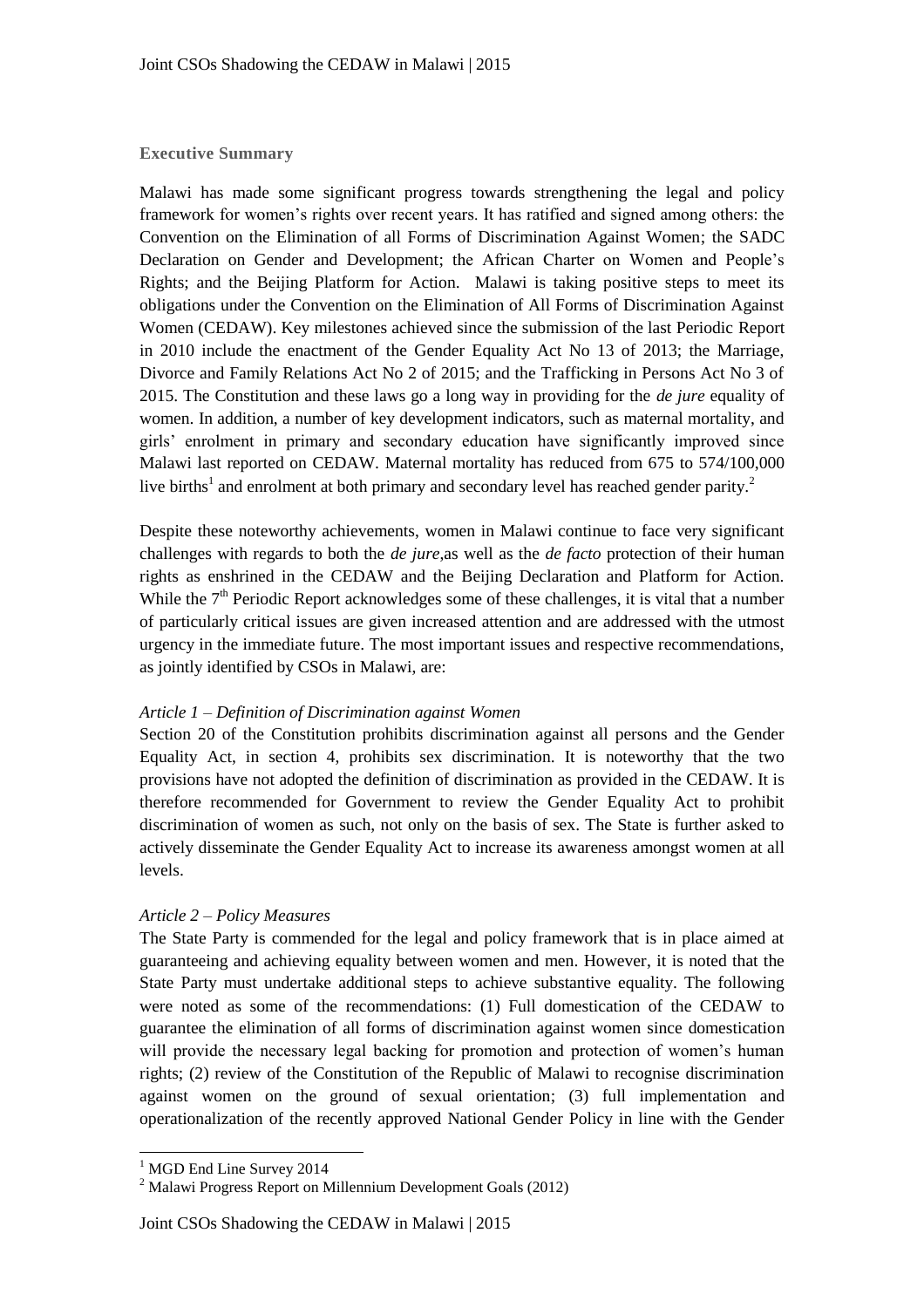Equality Act and other gender related laws; and (4) roll-out of public awareness campaigns of both national and international human rights instruments in order to increase knowledge of rights.

#### *Article 3 – The Development and Advancement of Women*

The State recognises and acknowledges the challenges being faced in the advancement of women in Malawi. The Report makes a number of observations on the National Gender Machinery i.e. the Department of Gender in the Ministry of Gender, Children, Disability and Social Welfare (MoGCDSW). These include that the Ministry is being overwhelmed since it does not only deal with gender issues but also disability, children and social welfare. Underfunding to the Ministry and other Ministries for the implementation of gender programmes and activities was also highlighted as a challenge. It is recommended that the MoGCDSW is restructured with the aim of reducing the workload for the Ministry and that a multi-sectoral approach to gender equality is adopted which will ensure gender mainstreaming in all ministries apart from the MoGCDSW. This will require engendering all ministries, and in particular the Ministry of Finance as well as increasing funding towards gender programmes in all ministries.

#### *Article 4 – Acceleration of Equality between Men and Women*

The State Party is being commended for the enactment of the Gender Equality Act, which has provided for a gender-neutral quota of 40:60. It is, however, noted that its effects are yet to manifest themselves in recent public appointments such as that only one female out of six people was appointed as a commissioner of the Malawi Human Rights Commission. The State Party is therefore being called upon to fully implement the quotas in all appointments.

#### *Article 5 – Sex Roles and Stereotyping*

The State Party rightly acknowledges that gender stereotypes continue to negatively affect the advancement of women, but does not provide sufficient strategies to address them. It is thus recommended to develop a comprehensive strategy to modify negative cultural practices, which are harmful to and discriminate against women.

#### *Article 6 – Exploitation of Women*

It is commendable that the State Party enacted the Trafficking in Persons Act, which is a step towards protecting women from exploitation as Malawi faces challenges of both internal and external trafficking. However, the lack of data on trafficked women presents a major challenge towards the development of mechanisms protecting women from trafficking. The State should maximise benefits from the regional integration on cooperation and information exchange mechanisms towards the implementation of the Act. Further to this, it is pertinent to develop a complete database on trafficking and prostitution of women.

#### *Article 7 – Political and Public Life*

The dismal performance of women in the 2014 elections such as the current 32 women in the National Assembly as compared to 43 in 2009 of 193 constituencies reflects the challenges being faced by female aspirants. Political parties have also not taken positive steps towards having female candidates and not to mention women with disabilities. Gendered stereotypes are a hindrance to the achievement of *de facto* equality for women in the political arena. It is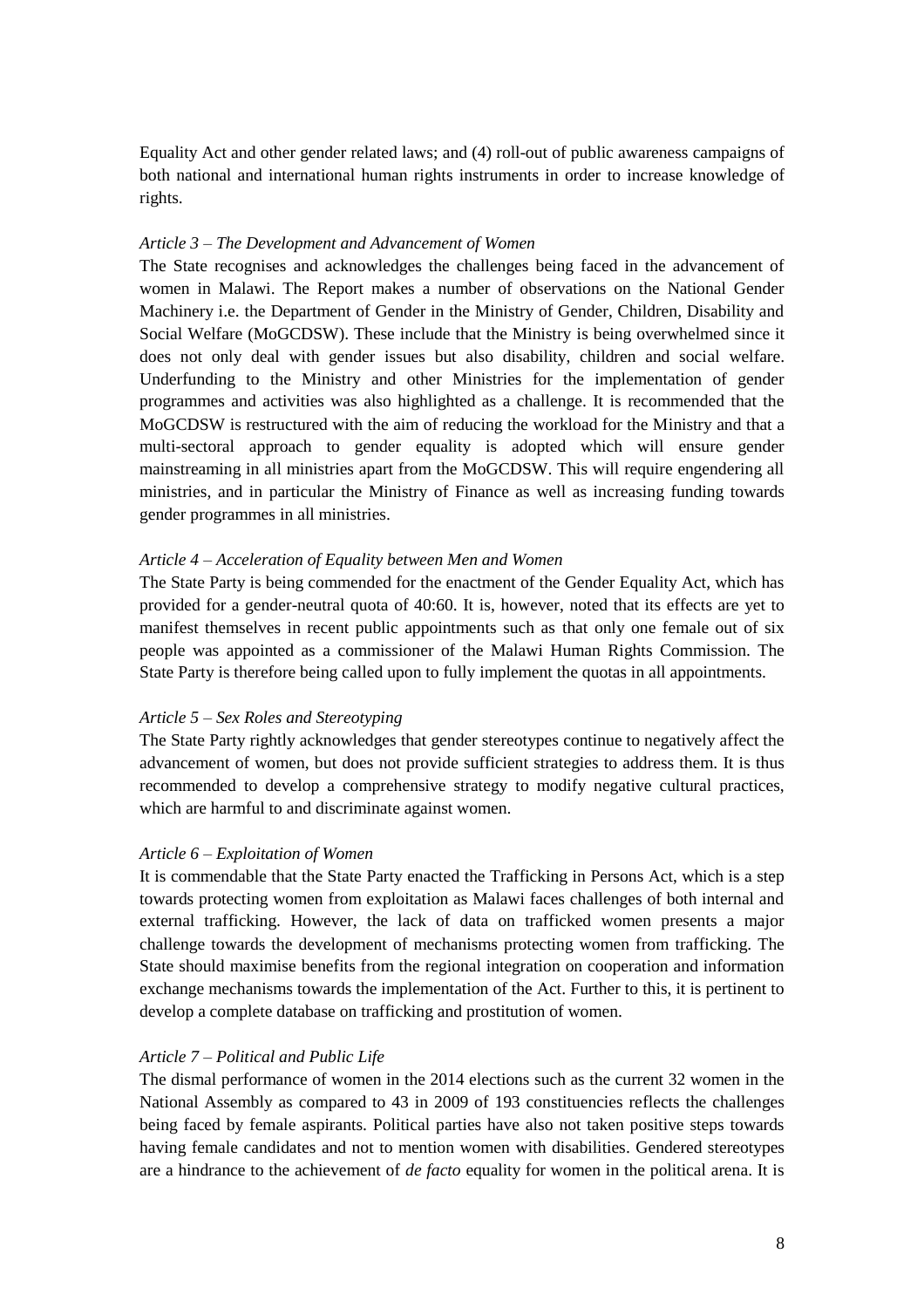recommended that the Government expedites the process of amending electoral laws with the aim of introducing gender neutral political quotas. The State is also asked to put in place mechanisms and programmes providing support for women who aspire to join Parliament but also sitting MPs, Councillors and other women holding political and public offices. It is further suggested that political parties be provided incentives to increase women membership and participation.

#### *Article 8 – International Representation and Participation*

Positive strides have been made to increase the number of women representing Malawi at the international stage. However, it is noted that there are disparities and unequal number of women and men representing Malawi. The State is thus urged to ensure that appointments for representation at the international stage should not be politically influenced. Implementation of temporary special measures aimed at ensuring that there are equal numbers of women and men representing Malawi at the international level are recommended.

#### *Article 9 – Nationality*

The State has rightly recognised the discriminatory effect of Section 9 of the Citizenship Act on the loss of citizenship by women who marry foreign men. It is however being asked to expedite the process of reviewing the Citizenship Act with the aim of repealing this discriminatory law. Further to this, the State is asked to review the common law position on dependent domicile for married women and abolish this discriminatory law through statute.

#### *Article 10 – Education*

Significant progress has been made in ensuring gender parity for girls and boys in primary and secondary education. However, the State is asked to progressively construct early childhood development centres across the country and provide resources for the operation of these centres. Further, it is important that the State adopts and implements a Violence Against Girls in Schools Policy to assist in responding to incidents of violence against girls in schools.

#### *Article 11 – Employment*

A vast majority of women in Malawi work in the informal sector. The major challenges in employment include the lack of protection of women"s rights in the informal sector and it requires the State Party to actively implement policies protecting women"s labour rights. The State Party is also asked to ensure the enforcement and formulation of gender policy and sexual harassment policies in the various organisations and institutions. Further, the crucial role played by the Industrial Relations Court cannot be overstated; hence the State Party is called upon to provide adequate human and financial resources.

#### *Article 12 – Equality in Access to Health Care*

Availability, accessibility and acceptable health care services remain a major challenge for the achievement of the right to health for women. This is reflected through the lack of skilled health personnel as well as long distances to health facilities. The State Party is thus called upon to progressively provide health care facilities and personnel in all districts. The involvement of Traditional Birth Attendants (TBAs) in the delivery of maternity health services is also a critical issue for consideration. The current position with inadequate health personnel and facilities results in women accessing maternity health services from Traditional Birth Attendants though banned. The State is asked to reinstate TBAs to be under the primary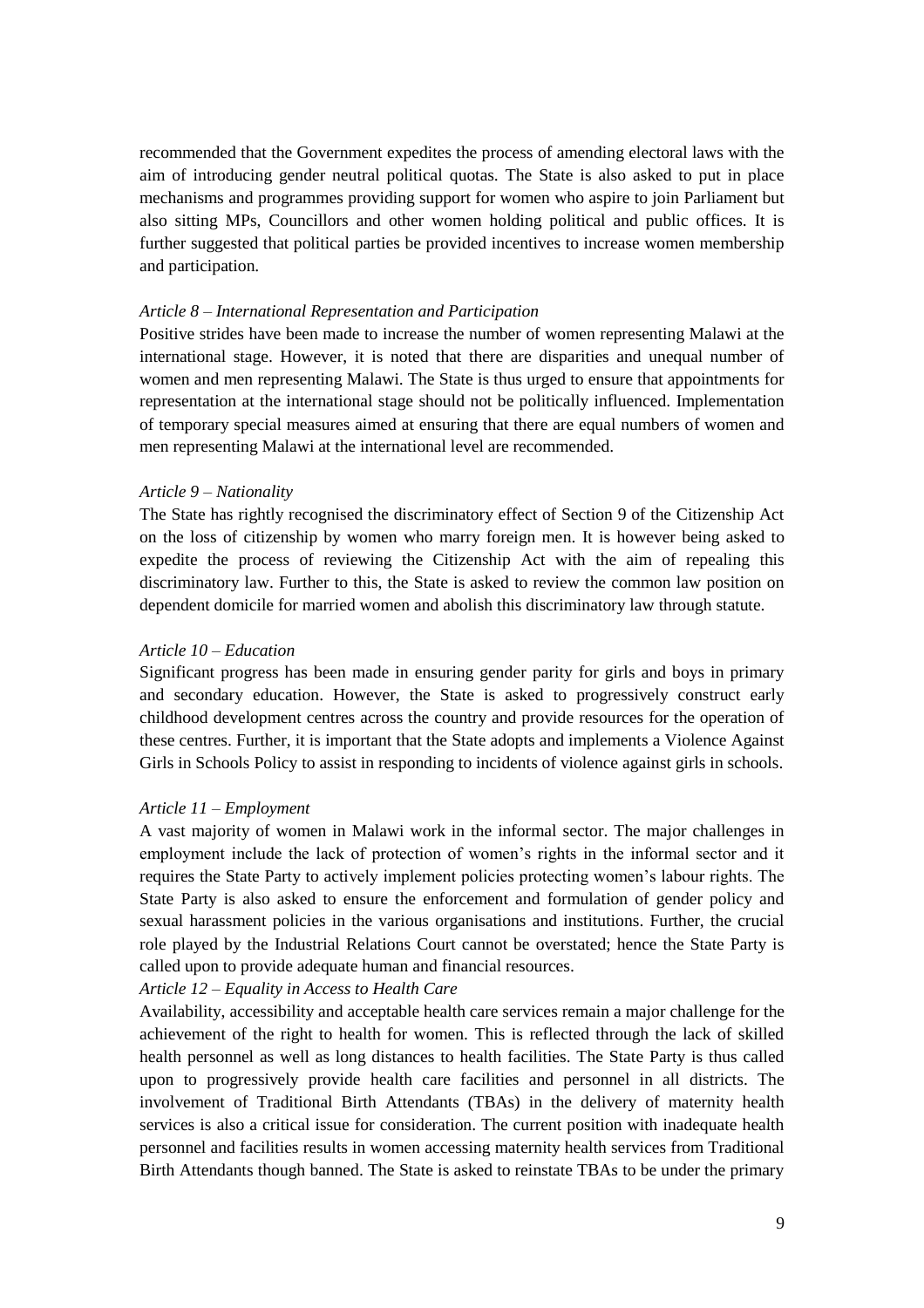health care concept within decentralised arrangements to ensure accessibility in remote rural areas (or provide an alternative). It is however imperative that TBAs are properly trained; certified and provided with adequate equipment.

It is also important that the State Party trains the health service providers in sign language to respond to health needs of the deaf and dumb patients.

#### *Article 13 – Social and Economic Benefits*

Information gathered during the production of this report indicates that women access loans from formal financial lending institutions and Village Savings Banks. It was however noted that women lack financial literacy, entrepreneurship skills, collateral and cultural practices. As such women have equal access to loans in theory; however, the frequency of them actually accessing loans is much lower than that of men. Further, some Village Savings Banks results in application of rules detrimental to women. It was noted that repayment of loans where defaulters lose property at the value of the loan and not the property is a major hindrance to the achievement of women"s rights.

We urge the state to make programs such as MARDEF, FISP to be more accessible to women and ensure that along the way, women with disabilities are benefitting

## *Article 14 – Rural Women*

Malawi continues to be largely rural with nearly 85% of the total population living in rural areas and rural women continue to be over-represented among the majority of the poorest, illiterate, and voiceless. A number of issues were identified as affecting the status of rural women. These include issues of land and agrarian reforms and access to economic benefits such as the Social Cash Transfer Scheme. The major challenge for land reform for rural women was identified as the application of customary law in regulating land issues under the Customary Land Bill. Customary law is seen to reinforce discriminatory practices for women for instance in patrilineal areas. It is thus proposed that the State reviews Section 19 of the Customary Land Bill. The State Party is further asked to provide full and proper regulation of the Social Cash Transfer Scheme to benefit the most vulnerable women and particularly women with disabilities.

#### *Article 15 –Equality before the Law and in Civil Matters*

Women in Malawi have recourse to both formal and informal injustice structures in accessing justice. It is observed that each of these systems has its disadvantages. For instance, the informal justice system structures are not gender sensitive whilst the formal justice structures are affected by lack of adequate financial and human resources. The Legal Aid Bureau continues to operate with inadequate human and financial resources. The State is therefore asked to recognise the positive role played by informal justice structures through engendering these structures. It is also important that there is adequate allocation of resources to the Legal Aid Bureau and the judiciary amongst other institutions to effectively assist women. *Article 16 – Equality in Marriage and Family Law*

The State is commended for the enactment of the Marriage, Divorce and Family Relations Act (MDFRA). It is however noted that there are a number of significant inconsistencies in the laws regulating the age of a child and capacity to marry amongst others. The State is, therefore, called upon to review Section 22(7) of the Constitution and set the minimum age of marriage at 18. In addition to this, there should also be harmonisation of the laws on the age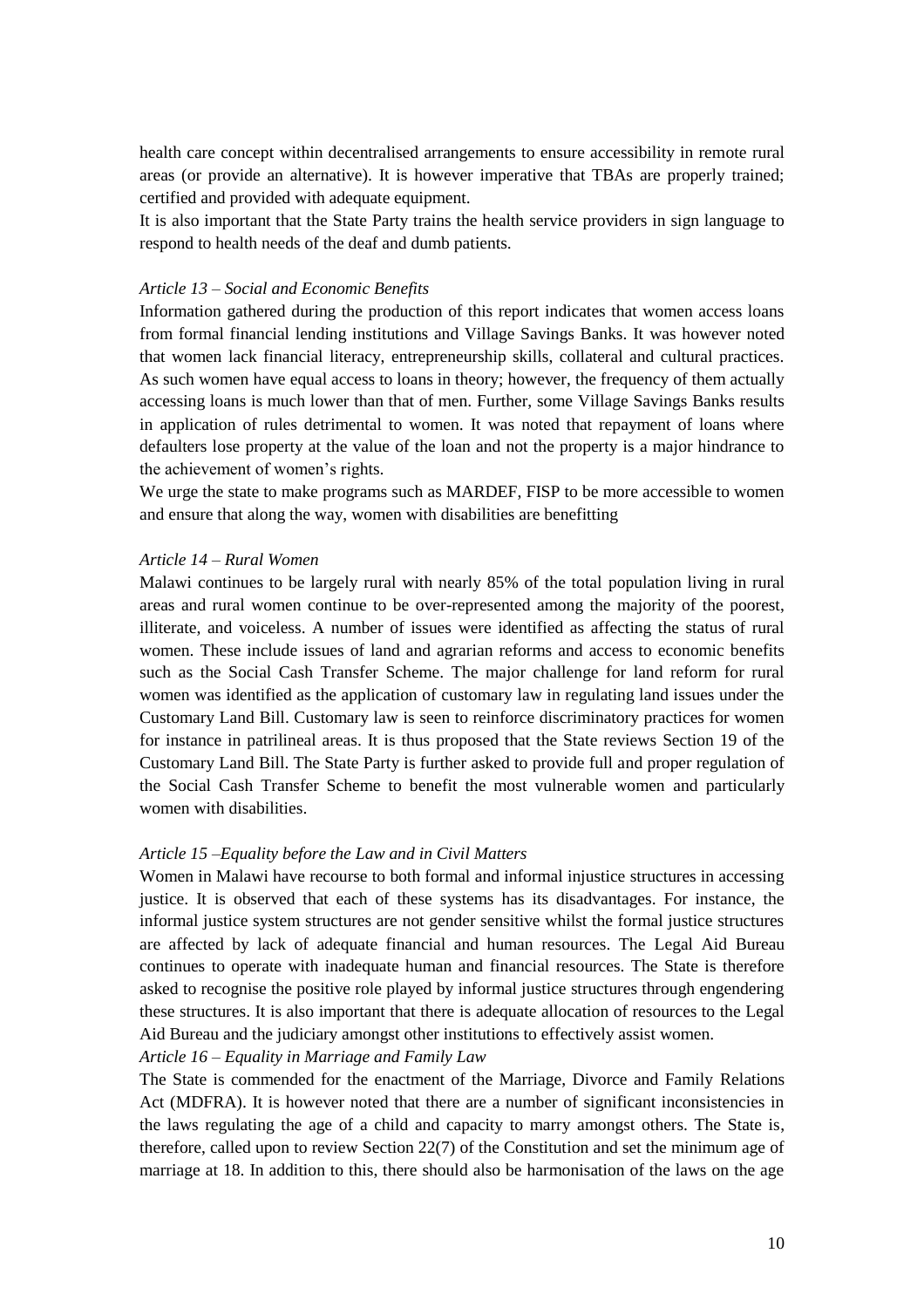of a child to be set at 18. The State is also asked to ensure speedy and progressive operationalization of the MDFRA.

#### *Ratification of the CEDAW Optional Protocol*

Non-ratification of the CEDAW Optional Protocol by Malawi means that women and women"s groups in the country cannot use the individual complaints/communications or the inquiries procedure under the Protocol. The State Party is therefore urged to ratify the Optional Protocol without delay.

#### *The Impact of Natural Disasters*

The natural disasters experienced in 2014 in 15 of the 28 districts in Malawi left a number of people displaced and homeless. Observably the data and media reports during the disaster were not gender disaggregated. This resulted in the lack of response programmes and mechanisms tailored towards addressing the victims" needs according to gender. The State Party is, therefore, asked to ensure that the Department of Disaster Management Affairs should mainstream gender in practice and ensure that there is gender disaggregated data. It is no doubt that during natural disasters, PWDs are the most affected, this data should also further be disaggregated with disability aspect in mind.

#### *Violence against Women*

Violence against women still presents challenges for women in Malawi. Lack of effective remedies and corrupt officials in the enforcement agencies is a hurdle to women"s rights in the country.

Overall, the State has made substantial achievements with respect to gender equality promotion and women"s empowerment in its legal and policy framework. However, there is a lot more that needs to be done to achieve substantive equality between women and men.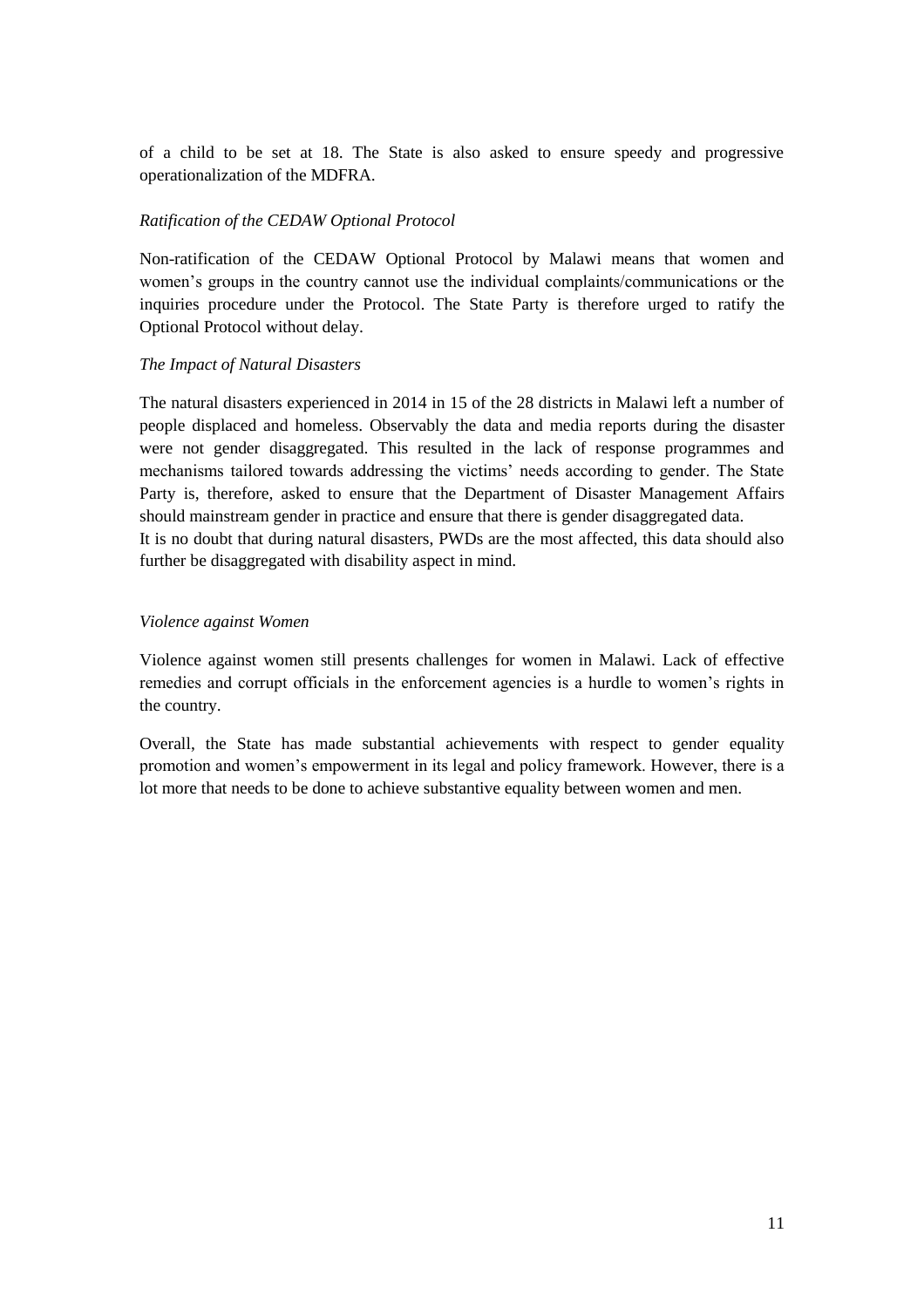## **Introduction**

Malawi ratified the Convention on the Elimination of All Forms of Discrimination Against Women (CEDAW) in 1987. In line with its obligations under Article 18 of the CEDAW, the Government of Malawi submitted its  $7<sup>th</sup>$  Periodic Report to the CEDAW Committee in 2014. This Report will be discussed at the 62nd session of the CEDAW Committee in 2015. In order to get additional information on the status of women"s rights in Malawi, a broad coalition of NGOs working in the area of women"s rights and gender equality have come together to produce a Joint CSO CEDAW Shadow Report for Malawi.

The Report has been developed in a highly participatory manner, bringing together a wide variety of views from NGOs across Malawi, as well as grassroots women. The reporting process was overseen by a Reference Group of key NGOs and comprised inclusive stakeholder workshops in the three regions of Malawi, as well as Focus Group Discussions with grassroots women and Key Information Interviews. The final report was shared with all participants and formally adopted by the Reference Group as representing the joint view of women"s rights CSOs in Malawi. As such, it is the first of its kind for Malawi.

The Report is comprehensive and systematically reviews the level of implementation of all substantive articles of the CEDAW. The State Party Report on each provision is critically analysed. Positive steps undertaken by the Government are duly recognised and implementation or information gaps are identified. The latter are particularly crucial and are summarised under each article as "recommendations". As such, the Report aims to provide a useful tool for the CEDAW Committee to critically engage with the  $7<sup>th</sup>$  Periodic Report and challenge the Government of Malawi to further increase its efforts to make the provisions of the CEDAW a reality for all women in Malawi.

The Report is structured as follows: Firstly, the methodology is outlined. Secondly, a comprehensive review of each article is provided and recommendations to the State Party are outlined. Thirdly, all recommendations are summarised. Lastly, a joint CSO statement highlighting the most critical issues regarding the implementation of CEDAW in Malawi is included.

Overall, the Report shows that Malawi has made some significant progress regarding the legal and policy framework for women"s rights over recent years. Key milestones include the enactment of the Gender Equality Act; the Marriage, Divorce and Family Relations Act; and the Trafficking in Persons Act. In addition, a number of key development indicators such as maternal mortality and girls" enrolment in primary and secondary education have significantly improved since Malawi last reported on CEDAW. Maternal mortality has reduced from 675 to  $574/100,000<sup>3</sup>$  live births and enrolment at both primary and secondary level has reached gender parity.

However, despite these noteworthy achievements, women in Malawi continue to face very significant challenges with regards to both the *de jure* as well as the *de facto* protection of their human rights as enshrined in the CEDAW and the Beijing Declaration and Platform for

 3 Ibid see note 1 above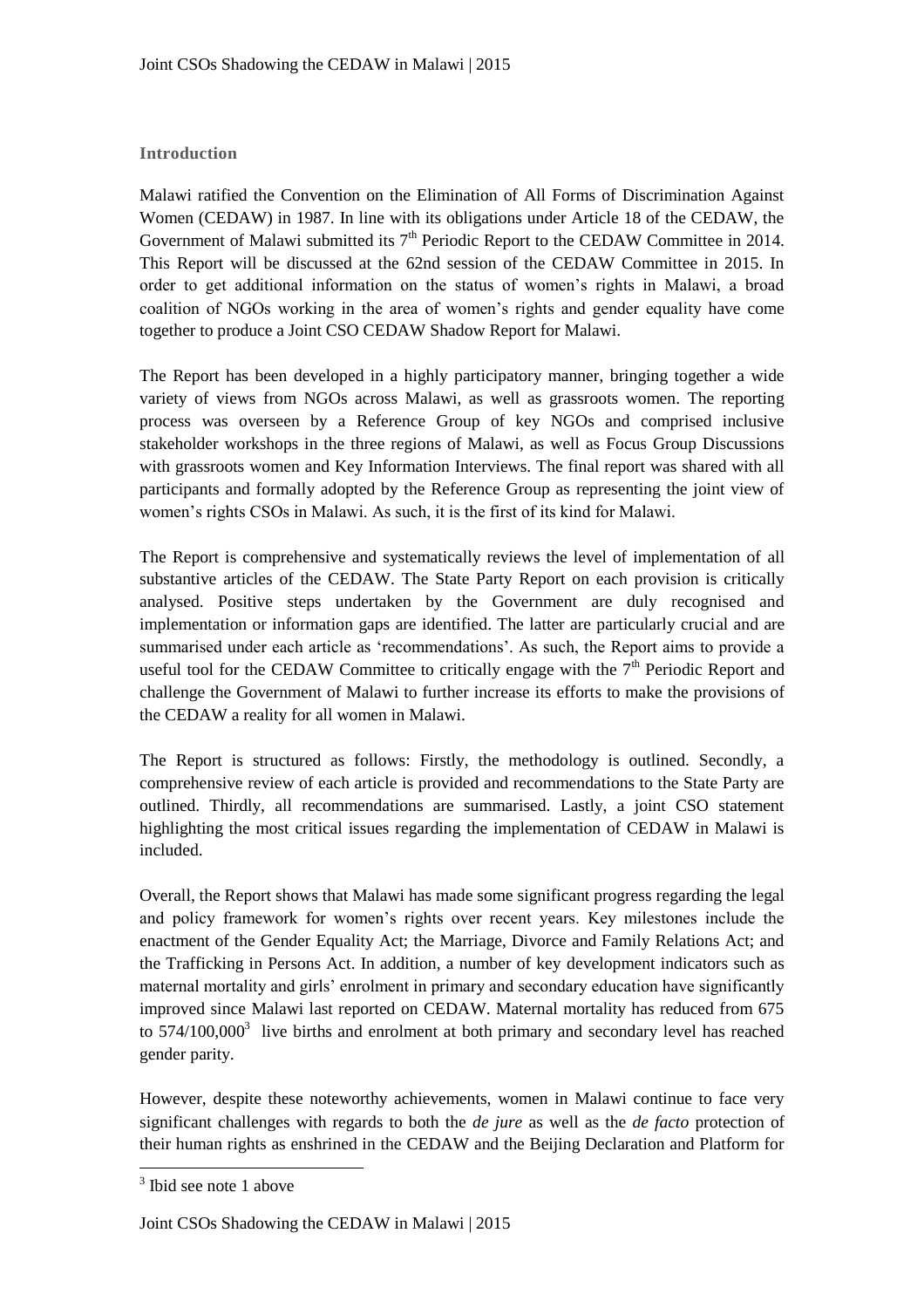Action. While the 7th Periodic Report acknowledges some of these challenges, some particularly pressing issues should be given increased attention. These are highlighted in the recommendations section and further stressed in the CSO statement.

## **Methodology**

The compilation of this Report applied a multi-method approach that combined a thorough literature review of available documentation on the status of women"s rights in Malawi with Key Informant Interviews (KII) conducted with selected women"s rights NGOs and other officials; eleven in-depth Focus Group Discussions (FGDs) with grassroots women"s groups conducted in the three regions of Malawi (North, Centre and South); and three medium-scale participatory workshops with women"s rights NGOs conducted in all three regions.

Broad ownership by NGOs was ensured through close collaboration with an NGO Reference Group, which was set-up to guide the production of this Report. Regular meetings and consultations with this group formed a corner stone of the report compilation process.

Specifically, the report production process took the following steps:

- $\triangleright$  Phase 1: Awareness raising of the general public on the CEDAW reporting process through a press release
- $\triangleright$  Phase 2: Literature review
- $\triangleright$  Phase 3: Development of data collection tools
- $\triangleright$  Phase 4: Key Informant Interviews
- $\triangleright$  Phase 5: NGO consultations 3 regional workshops
- $\triangleright$  Phase 6: Focus Group Discussions with grassroots women
- $\triangleright$  Phase 7: Compilation of draft report
- $\triangleright$  Phase 8: Review of draft report by the Reference Group
- $\triangleright$  Phase 9: Feedback Session with INGOs and Reference Group
- $\triangleright$  Phase 10: Validation workshop

The development and analysis of the Report was guided by the three principles of equality, non-discrimination and state obligations on which women"s rights under the CEDAW are constructed. These principles assisted in appreciating the framework of goals, rights, duties and accountability in relation to women"s rights in Malawi.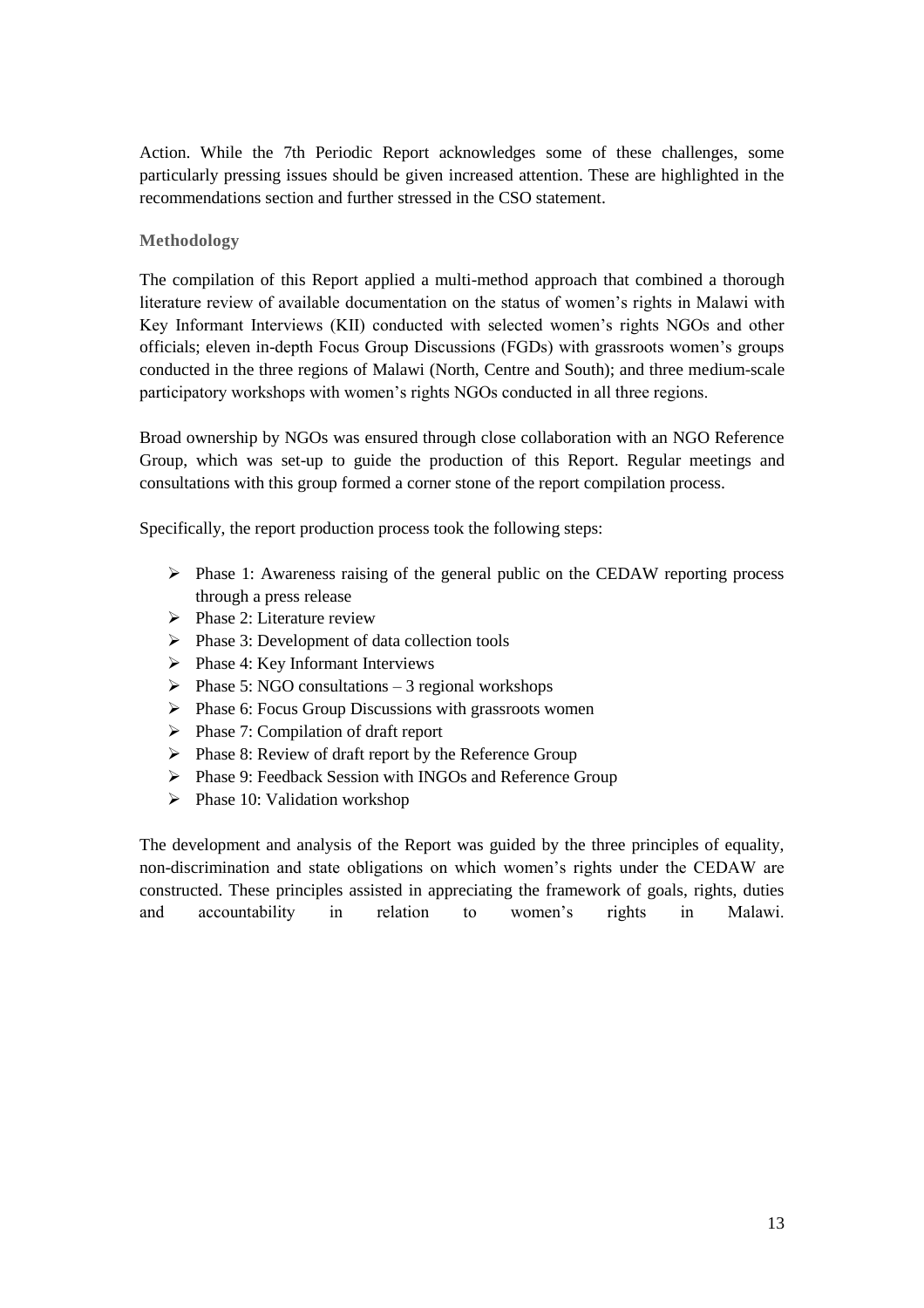## **1. Article 1 – Definition of Discrimination against Women**

#### **1.1 Observations**

## **1.1.1 Enactment of the Gender Equality Act**

The enactment of the Gender Equality Act is a significant milestone towards the protection of women's human rights in Malawi. It duly represents the State's obligation in eliminating discrimination. However, there is limited progress in the implementation of the Act. It has been noted, for instance, that the new Act aims at ending all forms of harmful cultural and social practices. In spite of the Act, these practices continue largely unabated as discussed in detail in the section on sex roles and stereotyping.

#### **1.1.2 Definition of Sex Discrimination in the Gender Equality Act.**

As noted in the State Report, the Act does not define discrimination against women as is defined in Article 1 of the Convention on the Elimination of Discrimination Against Women (CEDAW). Instead, it includes a definition of "sex discrimination". It is apparent, therefore, that the Act uses "sex discrimination" synonymously with the term "discrimination".

While the definition may be all-inclusive for men and women, it is not sufficiently broad to be compatible with the definition that is contained in the CEDAW. This definition is limiting as it recognises discrimination only on the basis of sex thereby not considering other forms of discrimination against women. Arguably, "sex discrimination" does not include discrimination on the basis of sexual orientation. As noted by the CEDAW Committee in General Recommendation No. 25 that certain groups of women, in addition to suffering from discrimination directed against them as women, may also suffer from multiple forms of discrimination based on additional grounds such as race, ethnic or religious identity, disability, age, class, caste or other factors (including sexual orientation). Such discrimination may affect these groups of women primarily, or to a different degree or in different ways, than men.<sup>4</sup> State parties may need to take specific temporary special measures to eliminate such multiple forms of discrimination against women and its compounded negative impact on them.

It is particularly notable, for instance, that neither *Section 20* of the Constitution of the Republic of Malawi nor *Section 4* the Gender Equality Act expressly prohibit discrimination on the ground of sexual orientation (please see the discussion in Article 2).

#### **1.1.3 Criminalization of Sex Discrimination**

 $\overline{a}$ 

The criminalisation of sex discrimination as provided for in the Gender Equality Act provides an opportunity for women to have redress where their rights have been violated. However, without women being aware of these laws, there is no way that they can obtain such remedies. As it will be discussed in the section on Article 2, knowledge of laws remains a challenge for women in Malawi.

<sup>4</sup> UN Committee on the Elimination of Discrimination Against Women (CEDAW), *General recommendation No. 25, on article 4, paragraph 1, of the Convention on the Elimination of All Forms of Discrimination against Women, on temporary special measures* , 2004, available at: <http://www.refworld.org/docid/453882a7e0.html> [accessed 2 August 2015] Para. 12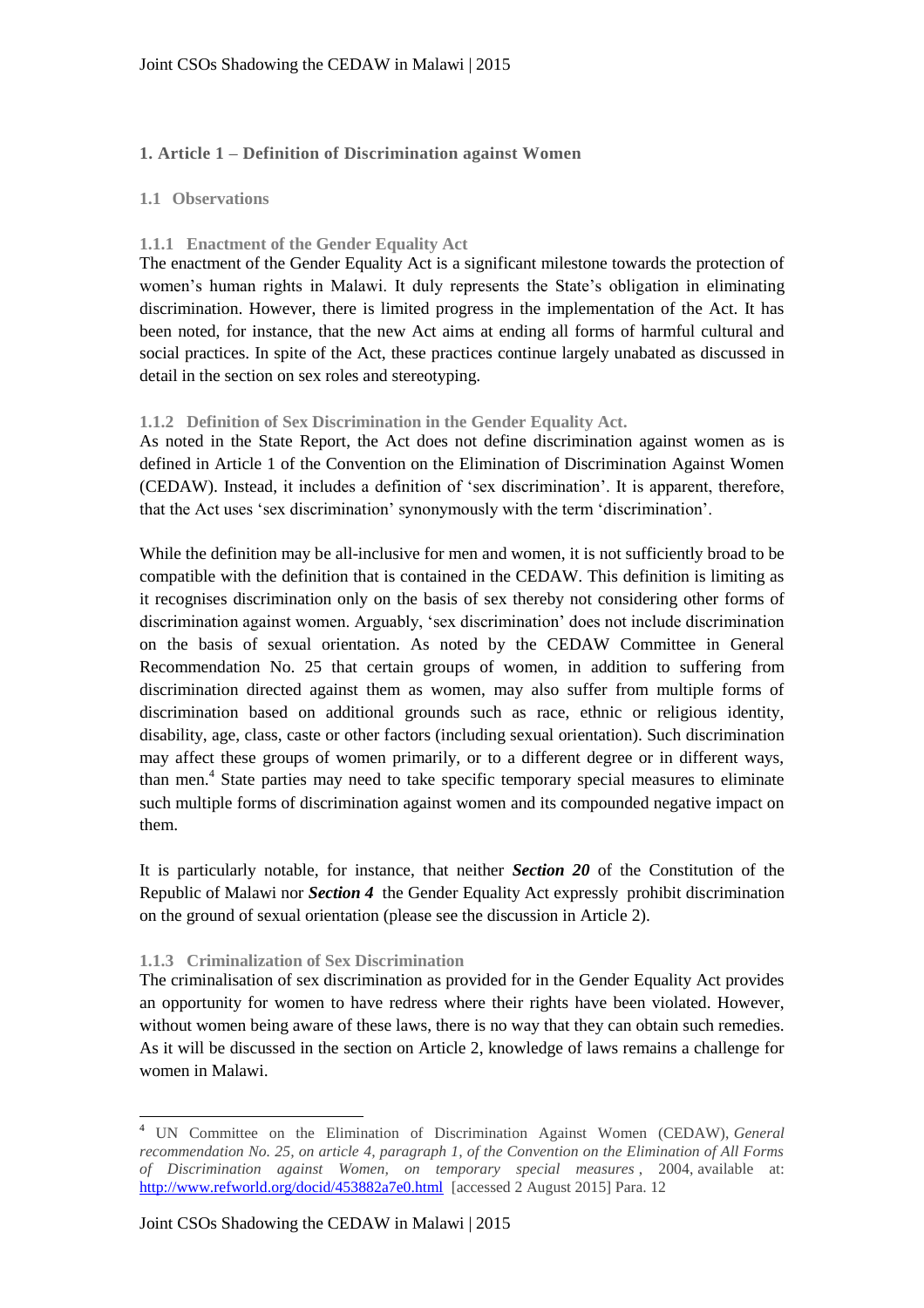**1.2 Recommendations to the State Party**

The State Party should:

- a. Review the Gender Equality Act to prohibit discrimination against women not only on the basis of sex but on other multiple grounds or in other forms<sup>5</sup>.
- b. Develop clear programmes aimed at disseminating the Gender Equality Act to all women and men.

## **2. Article 2 – Policy Measures**

## **2.1 Observations**

**2.1.1 Enactment of the Gender Equality Act and other Gender Related Laws.**

As stated above, we laud the Government of Malawi"s enactment of the Gender Equality Act, which is a major step towards the achievement of gender equality and non-discrimination against women in Malawi. Apart from the Gender Equality Act, Malawi has recently enacted additional gender-related laws, including the Child Care, Protection and Justice Act in 2010; the Deceased Estates (Wills, Inheritance and Protection) Act in 2011; and the Disability Act (Act no. 8 of 2012); the Education Act (passed in2013); and the Trafficking in Persons Act (Act no.3 of 2015).

## **2.1.1.1 Limited Domestication of the CEDAW in Malawi**

The previous Shadow Report to the  $6<sup>th</sup>$  Periodic State Report of Malawi observed that Malawi is yet to domesticate the CEDAW. The State in its  $7<sup>th</sup>$  Report took the position that the Gender Equality Act, the Constitution in Sections 13(a), 19, 20 and 24 and other gender related laws are a domestication of the CEDAW. The enactment of these laws, specifically the Gender Equality Act, can thus be seen to be a reaction to the position taken by the Malawi Supreme Court of Appeal *In the matter of the Adoption of Children Act (Cap 26:01) and In the matter of Chifundo James (an infant) (MSCA Adoption Appeal No. 28 of 2009) being Adoption Cause No. 1 of 2009.* In this case, the court clearly stated that the CEDAW does not form part and parcel of the laws of Malawi unless if so domesticated by Parliament. Indeed, it is debatable whether enactment of these laws adequately domesticates the CEDAW. Notably, not all articles or standards in the CEDAW have been translated into domestic laws.

Admittedly, some would agree that the enactment of the gender related laws, such as the Gender Equality Act, which has some provisions reflecting standards as provided under CEDAW, would qualify as domestication of that treaty. Although it could be conceded that the enactment of the Gender Equality Act is somewhat a form of domestication of the CEDAW, it may be contended that the domestication is not comprehensive. The Act does not translate all the articles and standards under the CEDAW. Such limited domestication presents more challenges for women in enforcing their rights before the courts since they cannot directly invoke the CEDAW in the courts of Malawi and not all rights as provided for in the CEDAW are provided for in the in other relevant laws, leaving women with limited legal remedies to have recourse to.

**2.1.1.2 Challenges in the Implementation of Gender Related Laws**

<sup>&</sup>lt;sup>5</sup> Examples including sexual orientation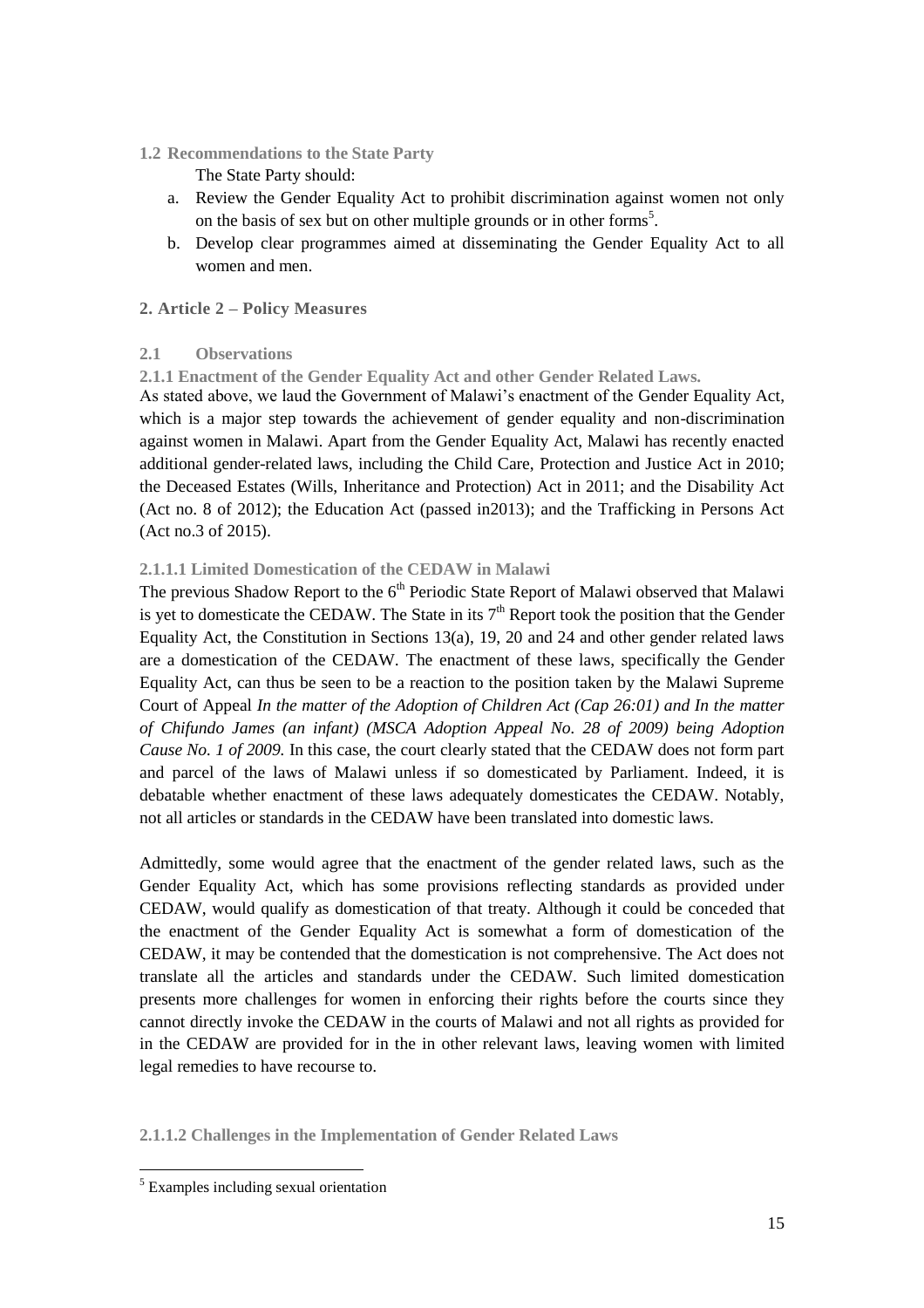The enactment of the gender related laws and the implementation of the Gender Equality and Women"s Empowerment (GEWE) Programme are commendable steps towards the achievement of gender equality in Malawi. Further, the State Party notes that the GEWE aims at advocacy towards enactment and implementation of gender related laws<sup>6</sup>. However, there has not been adequate dissemination of the Gender Equality Act and other relevant laws to the general public, specifically women, who are the final beneficiaries. The resulting lack of awareness means that the laws are rarely used. In addition, there have been challenges in the implementation of these laws or programs as manifested through the GEWE being operational in only 13 of the 28 districts in Malawi. Indeed most of the women"s groups working with grassroots women consulted for this Report expressed concern that the new laws are not known amongst women and there are no resources aimed at ensuring their dissemination.

#### i. Inadequate Funding Towards Gender Related Programmes

A 2014 Ministry of Gender, Children, Disability and Social Welfare (MoGCDSW) Report on the implementation of the Beijing Platform for Action indicated inadequate funding to gender programmes and activities as a block to achieving gender equality and women empowerment. It is also noted that almost all programmes on gender are supported by development partners.<sup>7</sup> The challenge with such support is that it is project based and once the project phases out there is no further continuation by the Government.

#### ii. Lack of Coordination Amongst Implementing Institutions

Since the enactment of the Gender Equality Act in 2012, there has been delay in the development of an implementation plan for the Act as a result of lack of clarity on the roles of the MoGCDSW and the Malawi Human Rights Commission (MHRC). However, it is noted that in 2015, the MHRC developed an Implementation and Monitoring Plan for the GEA. The efficient and effective implementation of this Plan will depend on proper costing and sufficient budgetary allocation.

Further to this, institutions such as the police and the courts, which are mandated to protect and enforce the Act, do not offer adequate assistance to some of the women who invoke these laws. (Please see Article 15 for further details).

#### **2.1.2 The National Gender Policy**

The delay in adopting the National Gender Policy has been a barrier to the achievement of gender equality and non-discrimination. This is because government officials in the various departments did not have a good reference point, which should have been the guide in their daily duties. It cannot be overstated how important this Policy is in guiding measures aimed at achieving gender equality and women"s empowerment. It is commendable that the government approved the draft National Gender Policy. It is however, essential that the same be fully operationalized and implemented to inform all government programs.

<sup>&</sup>lt;sup>6</sup> Para. 1 of the State's Response to the List of Issues and Questions by the CEDAW Committee.

<sup>7</sup> Malawi country report (2014) Implementation of the Beijing declaration and platform for action (1995) and the outcomes of the twenty third special session of the general assembly (2000) in the context of the of the twentieth anniversary of the fourth world conference on women and the adoption of the Beijing declaration and platform for action 2015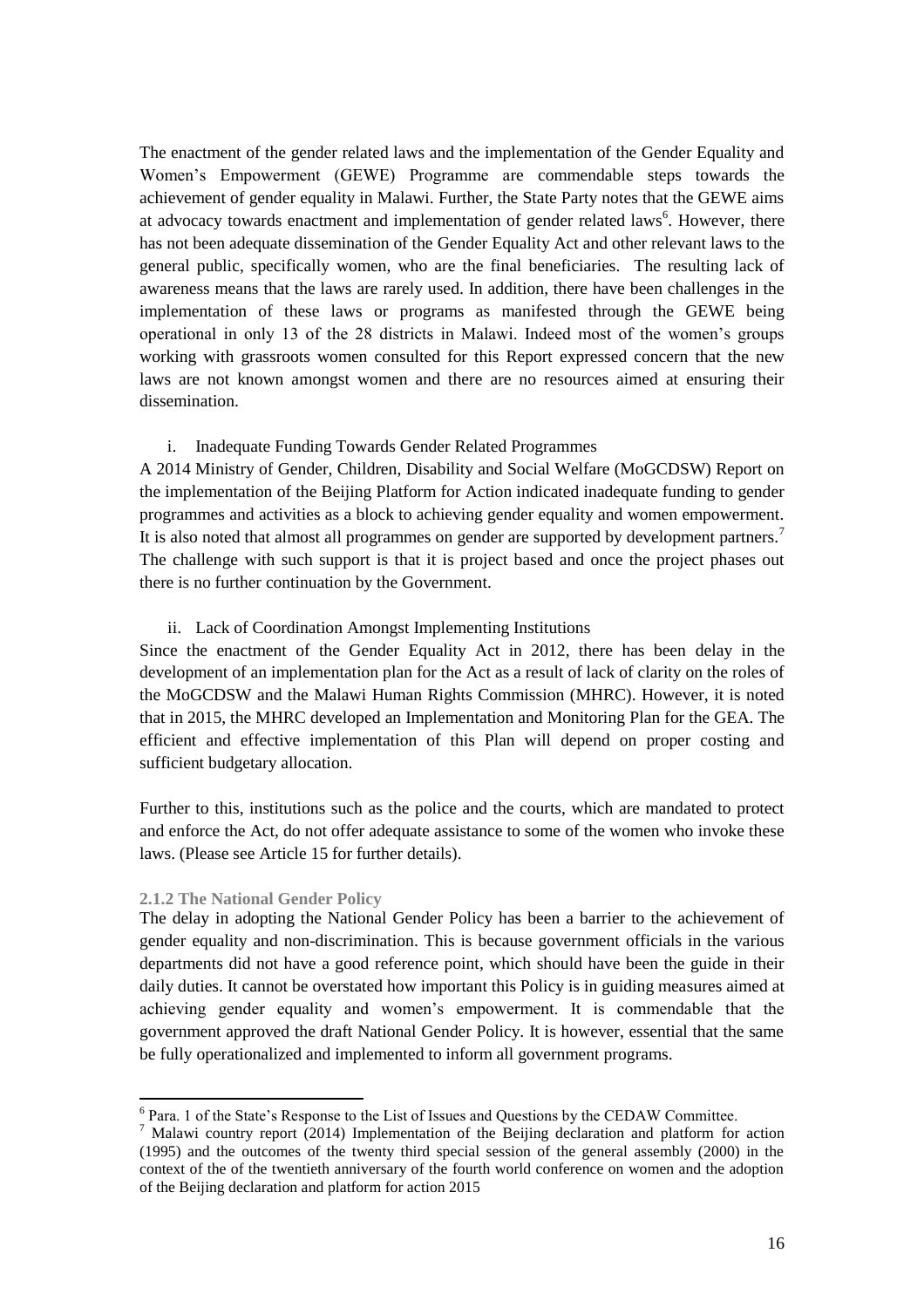## **2.1.3 Amendment of the Penal Code**

We commend the State Party for reviewing and increasing the age of defilement of girls from 13 to 16 years. This position acts to protect more girls from sexual exploitation. Nevertheless, the amendment of the Penal Code to extend the definition of "sexual activity" (in the offence of indecent practices between females) to include practices between or perpetrated by females as provided in *Section 137A*<sup>8</sup> is a threat to non-discrimination on the ground of sexual orientation. There is a need to have regard to multiple or intersectional discrimination, which women suffer as recognised in General Recommendation No. 25 of the CEDAW Committee.

## **2.2.Recommendations to the State Party**

The State Party should:

- a. Fully domesticate the CEDAW to guarantee the elimination of all forms of discrimination against women since domestication will provide the necessary legal backing for promotion and protection of women"s human rights.
- b. Take additional measures to disseminate all gender related laws to the general public, specifically to women which will help to ensure that the civil and criminal sanctions stipulated in the Gender Equality Act are invoked by women. This can be done through the translation of the laws into the local languages.
- c. Increase budgetary allocation for the implementation of gender related programmes and activities.
- d. Fast tracking the operationalization and implementation of the National Gender Policy which should inform government planning and programs.
- **3. Article 3 – The Development and Advancement of Women**
- **3.1 Observations**

#### **3.1.1. Challenges to the Advancement of Women**

As rightly noted in the State Report, there still remain challenges to the advancement of women especially in politics. However, this will be discussed in more detail in the section on Article 7, Political and Public Life. A number of issues are however, considered herein;

#### **3.1.1.1 The National Gender Machinery**

The National Gender Machinery for Malawi is defined in the draft National Gender Policy as being the Department of Gender in the Ministry of Gender, Children, Disability and Social Welfare (MoGCDSW). It is notable that the MoGCDSW does not only cover women affairs but is also responsible for other vulnerable groups in society such as children and the disabled. This has succeeded in entrenching prejudices against gender issues and in pushing matters of gender to the side-lines. Besides, placing the sole responsibility of ensuring gender equality in all spheres of women"s lives on this Ministry has led to a lack of, or limited,

*<sup>8</sup>*Any female person who, whether in public or private, commits an act of gross indecency with another female person, or procures another female person to commit any act of gross indecency with her, or attempts to procure the commission of any such act by any female person with herself or with another female person, whether in public or private, shall be guilty of an offence and shall be liable to imprisonment for five years.'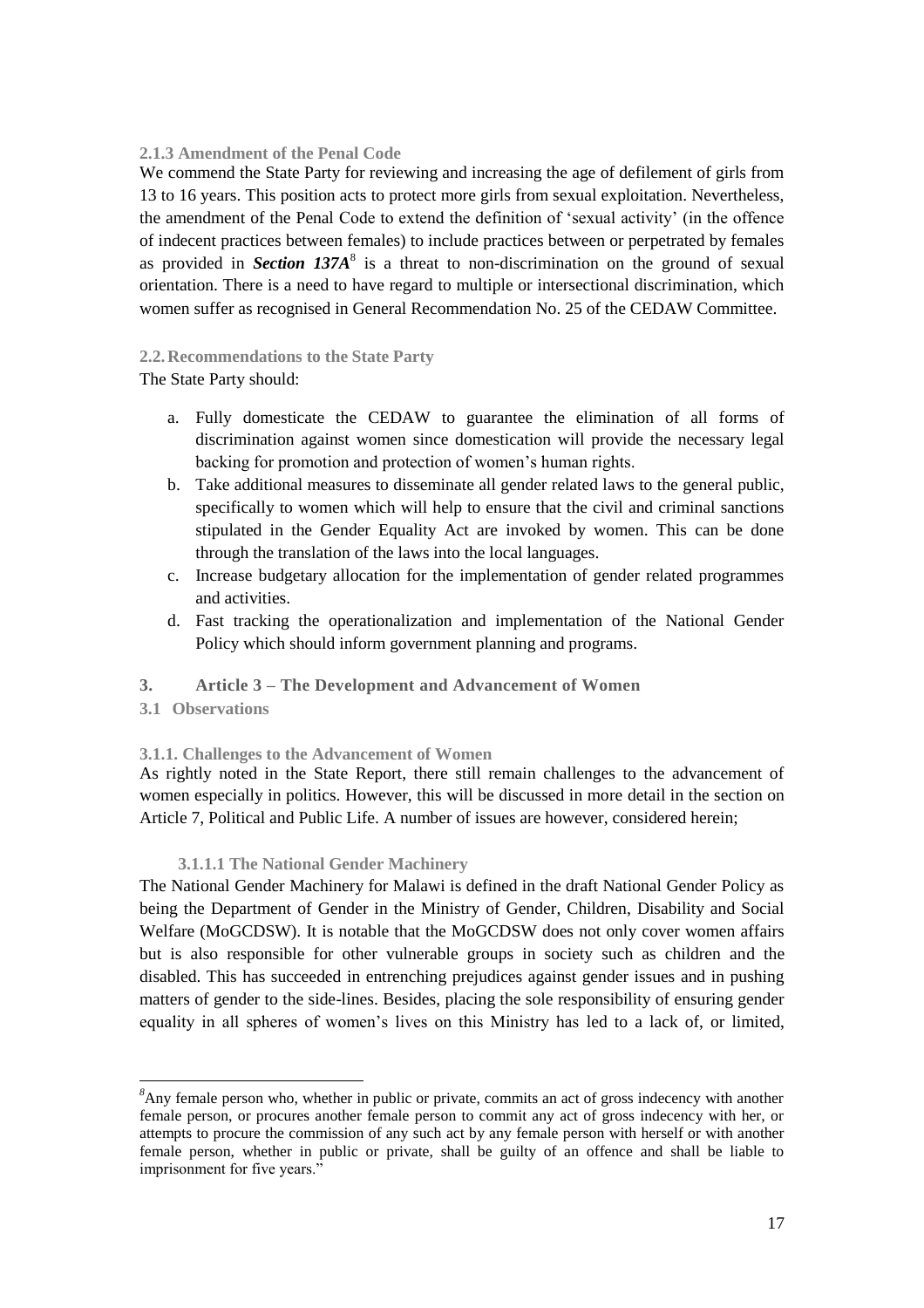consideration of gender issues by other Ministries as well as by central Government and other higher levels of Government.

All ministries and institutions need to work together with the Ministry of Gender in the development and implementation of their gender related programmes. The Gender Equality Act is a tool for achieving gender equality, which can be used by these institutions and ministries as a guiding framework.

In addition to the above, the following have also been identified as challenges faced by the National Gender Machinery:

#### **i. Gender Desk Officers**

The placement of gender desk officers or gender focal points in other Ministries has not been effective since most of these officers are at a junior level and hence not able to influence decision-making and policy changes at a higher level.

**ii. Capacity of the Ministry of Gender, Children, Disability And Social Welfare (MoGCDSW)** 

Research undertaken for this Report has also shown that the Ministry of Gender, Children, Disability and Social Welfare (MoGCDSW) is overwhelmed with the responsibility of covering not only gender issues but also disability, children and social welfare issues. This is due to a number of reasons such as understaffing within the ministry as evidenced through the lack of gender officers in the districts. Usually reliance is placed on social welfare officers who are themselves not adequate but also lack financial resources. In other cases, the Ministry relies on community development officers/assistants who in many cases lack the adequate knowledge on gender issues. As a result, insufficient emphasis is put on the gender component. It is proposed that leaving the Ministry with only the gender component or working with other ministries to mainstream gender will go a long way in easing the pressure.

#### **iii. Lack of Institutional Support to Gender Issues Amongst Top Government Officials**

In addition to this, information gathered in the development of the report indicates that there is a perception amongst officials in higher government authorities (who are also the policy makers) that there is too much inclusion of gender issues in programmes, which are being implemented. This has presented challenges in mainstreaming gender in some of the government departments and ministries. It has also been noted that since Malawi first created the Ministry of Gender, Children, Disability and Social Welfare (MoGCDSW), only women have been appointed as Ministers. This, observably, has only succeeded in creating a mindset that gender issues are women issues only such that some high ranking government male officials do not see the need to take gender issues seriously.

**iv. Inadequate Funding to the Ministry of Gender, Children, Disability and Social Welfare (MoGCDSW)**

Moreover, the Ministry of Gender, Children, Disability and Social Welfare (MoGCDSW) continues to face inadequate funding towards its activities. The budgetary allocation for the Ministry in the 2015-2016 Budget is the lowest of all Ministries at less than 0.36% of the national budget. This has resulted in too much reliance on development partners to develop and sustain programmes aimed at eliminating discrimination against women. Other ministries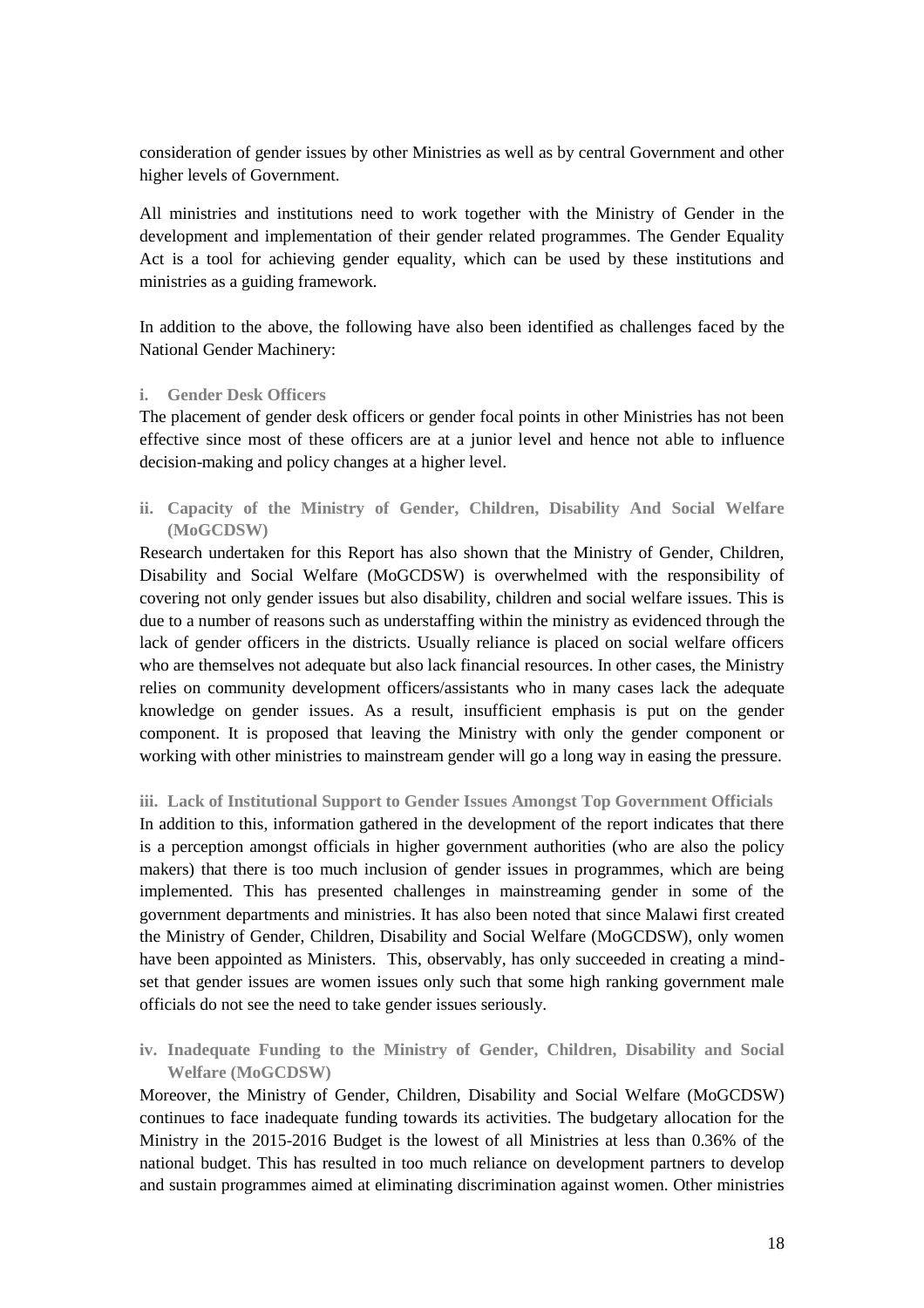have also not taken an active role in mainstreaming gender in their programmes using the funding allocated to them.

**3.2 Recommendations to the State Party**

The State Party should:

- a. Restructure the Ministry of Gender, Children, Disability and Social Welfare (MoGCDSW), so that the Ministry is left with only the gender component as its mandate.
- b. Recruit gender desk officers in the other ministries at the highest level of policy making and planning in order to have an influence on the decision making process.
- c. Increase awareness amongst government officials that gender is not a women"s issue only and that it is a cross cutting issue in development planning.
- d. Raise awareness in the Ministry of Finance on the vital role adequate budgetary allocation plays in ensuring gender equality. It is proposed that a mandatory percentage of the national budget be allocated towards the Ministry of Gender.
- **4. Article 4 – Acceleration of Equality between Men and Women**
- **4.1 Observations**

## **4.1.1 Gender Neutral Quotas in the Gender Equality Act**

The Government of Malawi is commended for adopting the 40/60% quota in matters of employment in the Public Service as provided for in the Gender Equality Act. This requires an appointing authority in the public service to appoint no less than 40% and no more than 60% of either sex in any department in the public service.<sup>9</sup> This is a positive commitment but the effectiveness of the same remains to be seen.<sup>10</sup> It is also of concern that the quota does not apply to the private sector. Besides, there is still need to amend the Malawi Public Service Regulations to fully put the law into effect in terms of employment in the public service.

In addition, the development of the proposed law on the 40/60 quota in executive positions of political parties and their candidate lists remains to be seen. The enactment of such a law is seen as one key solution to the dismal performance of female politicians in the 2014 Presidential, Parliamentary and Local Government Elections. Indeed, the number of women in Parliament has decreased from 22% in the 2009 elections to 16.7% in 2014. The assumption is that this law will ensure that women are given equal opportunities to men in Parliament.

The inability to make meaningful gains in the representation of women in Parliament or Local Councils has also been attributed to the present "first past the post" (simple majority) system which Malawi applies. It has been argued that the 'first past the post' system excludes women since they are less likely to be selected as candidates by male-dominated party structures and the same is translated into them not performing well during elections $11$ .

<sup>&</sup>lt;sup>9</sup> Section 11 of the Gender Equality Act of 2013

<sup>&</sup>lt;sup>10</sup> Refer to Article 7 for further details

 $11$  Further information on women and political and public life is provided in the section discussing Article 7 of the Convention.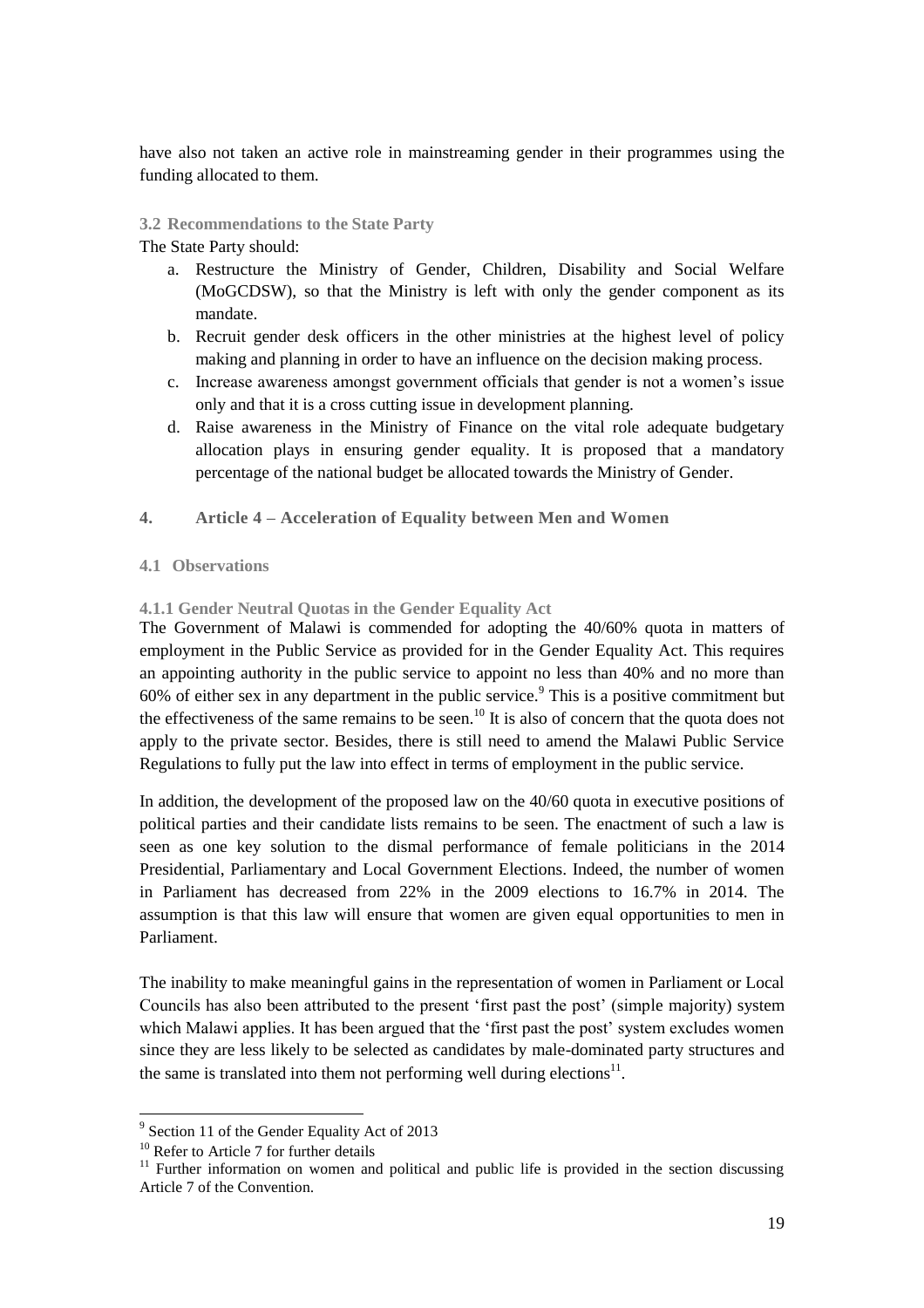The State Party is further applauded for the introduction of the Re-Admission Policy in education. A more detailed discussion on this policy will be undertaken under Article 10.

**4.2 Recommendations to the State Party**

The State Party should:

- a. Take active measures and steps to fully implement the gender neutral quota in employment in the public service through reviewing the Malawi Public Service Regulations among other steps.
- b. Review the Gender Equality Act to include the 40/60 quota in employment in the private sector;
- c. Amend the Electoral Laws to include the gender neutral quota of 40:60.
- d. Employ other strategies aimed at ensuring equality between women and men.

## **5. Article 5 – Sex Roles and Stereotyping**

#### **5.1 Observations**

We commend the Government for the enactment of the laws prohibiting and criminalising harmful practices that result in discrimination against women.

## **5.1.1 The Position of Sex and Gender Stereotypes in Malawi**

As noted from the State Report, gender stereotyping and traditional practices remain a significant obstacle to achieving gender equality in Malawi. This is evident from the violation of women"s rights due to cultural practices, which, amongst others, perpetuate violence against women and transmission of HIV/AIDS to women.

Women engaged in the development of this Report indicated that religious and cultural beliefs have resulted in increased violence against women in all its forms be it physical, psychological, sexual and economic. For example, women consulted in tobacco growing areas indicated that tobacco growing is done together with the men but that it is men who take the tobacco to the markets as the head of the house. The women lamented that it is during the tobacco selling season when men have gone for the sales that they end up spending the money earned on other women and come home empty handed without sharing the proceeds with their wives. Women cannot report or question such behaviour by their husbands on the basis that the man is the head of the house and therefore the overall decision maker. This is further worsened by cultural practices requiring women to persevere in their marriages even when being subjected to violence by their husbands. However, there is limited effort by Government to change these practices.

## **5.1.2 Polygamy**

Polygamy is also a cultural practice which perpetuates violence to both women and children. Such a practice is also in conflict with the spirit of the CEDAW aimed at guaranteeing equal rights for men and women in marriage. Women who were interviewed indicated that their husbands have infected them with HIV but still proceeded to marry other women. Most women choose not to divorce their husbands since they do financially and socially depend on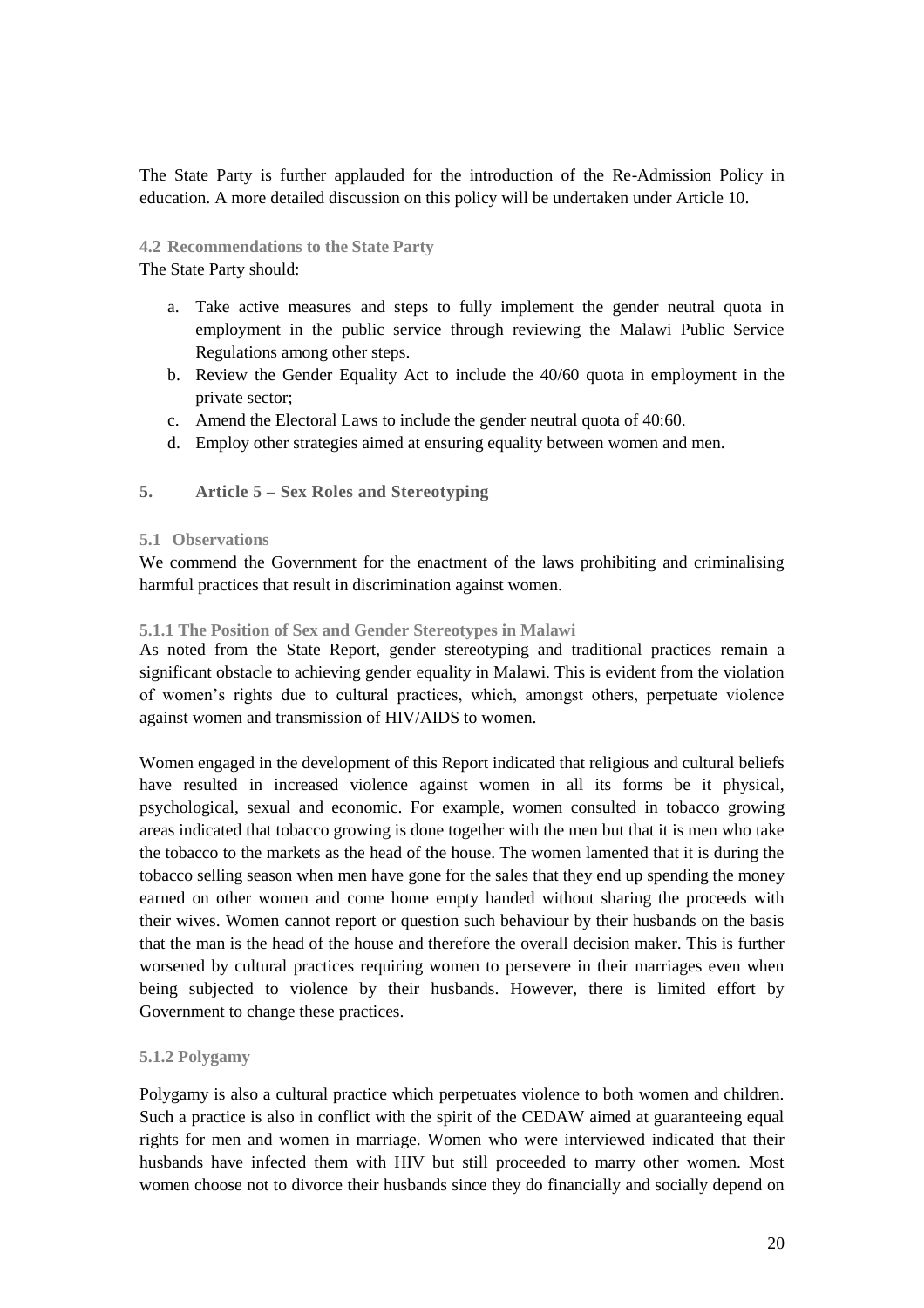their husbands. Further to this, some men who have contracted HIV and who knowingly are on life prolonging drugs hide the same from their wives, putting their lives at risk. Yet, there is no indication that Government is taking active measures to end such cultural practices, often times under the guise of the right to culture.

#### **5.1.3 Harmful Practices as Recognized in the Laws**

Section 3 of the Gender Equality Act defines a harmful practice as; *'a social, cultural or religious practice, which, on account of sex, gender or marital status, does or is likely to undermine the dignity, health or liberty of any person, or result in physical, sexual, emotional or psychological harm to any person'*. However, the Act does not explicitly identify what these cultural practices are. There is need to specify some of the harmful cultural practices as is the case under Section 81 and 82 of the Child Care, Protection and Justice Act; which spells out child marriages or betrothal and pledge of a child as security as examples of harmful cultural practices. Furthermore, the Malawi Human Rights Commission conducted a research, which identified marriage by proxy and initiation ceremonies among others as some of the harmful cultural practices.<sup>12</sup> Specifically, the Government must clearly recognise that any cultural practice in clear violation of women"s human rights must not be upheld in the name of "culture" and must be abolished or modified. The Government cannot continue to uphold harmful cultural practices as part of the right to culture under *Section 26* of the Constitution<sup>13</sup> whilst women continue to suffer violations of their human rights.

## **5.2 Recommendations to the State Party**

The State Party should:

- a. Develop a comprehensive strategy to eliminate, prohibit and/or modify harmful cultural practices that discriminate against women. This should include it expressly identifying, in the relevant laws or affirmative stand-alone policies, cultural practices which are harmful.
- b. Increase its engagement with traditional or initiation ceremony leaders and religious leaders, amongst others, as custodians of cultural and religious beliefs to work together in eliminating harmful practices.
- c. Raise consciousness/awareness amongst communities or specifically women on harmful cultural practices.
- d. Refrain from upholding harmful practices in the guise of the right to culture without due regard to the discriminatory effects of these practices on women.

#### **Article 6-Exploitation of Women**

**6.1. Observations**

 $\overline{a}$ 

#### **6.1.1. Enactment and Implementation of the 'Trafficking In Persons Act**

It is commendable that in February 2015 the Government passed the Trafficking in Persons Act (Act No 3 of 2015). Notably, when the relevant Bill was presented in Parliament for enactment, there was no definition of the term trafficking. Now, the Act does include a

<sup>&</sup>lt;sup>12</sup> Malawi Human Rights Commission, 'Cultural Practices and their Impact on the Enjoyment of Human Rights, Particularly the Rights of Women and Children in Malawi.

<sup>&</sup>lt;sup>13</sup> Section 26: 'Every person shall have the right to use the language and to participate in the cultural life of his or her choice'.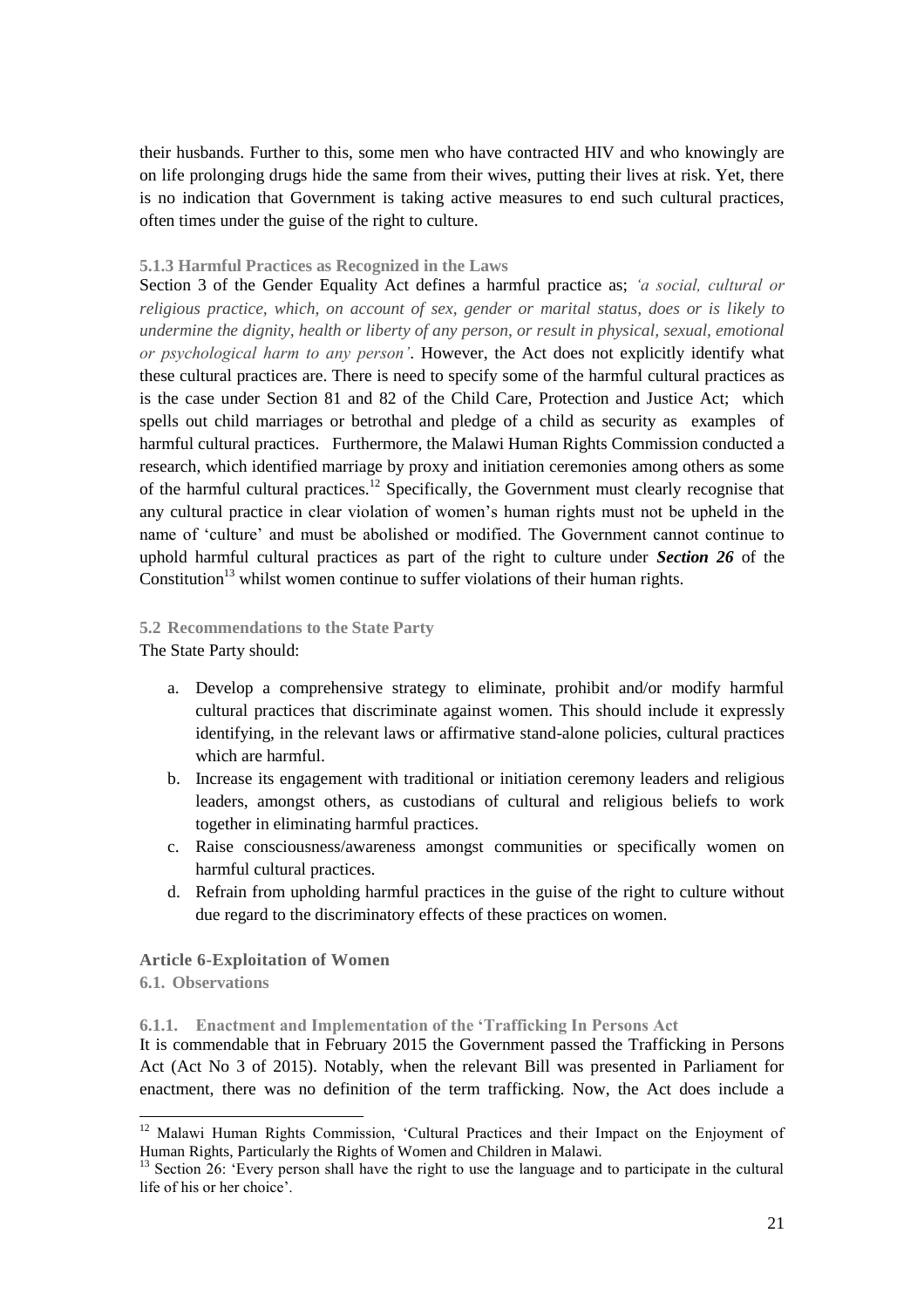definition of the term 'trafficking in persons'.<sup>14</sup> It is observable from this definition that the Act applies not only to acts done in, but also those done beyond, the territory of Malawi. As such, for the law to be implemented effectively Malawi needs to expedite the process of establishing coordination mechanisms with other relevant institutions in other countries, especially in neighbouring countries. The Government must also expedite the process of establishing the National Coordination Committee, which is key to the operationalization of the Act and the draft implementation plan. Though Malawi is part of Southern Africa Network Against Abuse and Trafficking of Children (SANTAC), the government needs to l enhance cooperation and information exchange mechanisms such as these within the region.

#### **6.1.2. Extent of the Problem of Trafficking and Prostitution of Women Remains Unknown**

The  $7<sup>th</sup>$  State Report, and other reports, indicates that trafficking of persons is a growing problem in the country. For instance, a judicial officer, through an unpublished study, established that increased numbers of girls are trafficked from rural to urban areas for prostitution. Voices of some immigration and police officers indicate that increased numbers of women and their whole families are trafficked from some districts in the Southern Region to other parts of the country to work in tobacco estates. Also, indications are that increased numbers of women are being trafficked from Malawi to other countries in Southern Africa especially in South Africa. Others are trafficked to Europe (particularly Ireland). They end up as sex slaves.

Observably, there is simply no reliable data on the extent of the problem of trafficking and prostitution of women in the country. A 2014 report by the United States Department of State highlighted that poor record management and lack of government direction contributed to shortcomings in tracking accurate investigation, prosecution, and conviction statistics nationwide.<sup>15</sup> Occasionally, a media statement by non-governmental organisations will state that at least 500 people are trafficked annually.<sup>16</sup> Another report will state that more than 120 children from Malawi were rescued from trafficking to Mozambique.<sup>17</sup>However, these reports and studies do not provide specific figures on trafficking of women. They also do not establish the full extent of the problem of exploitation and prostitution in the country. Therefore, in the absence of reliable data and statistics perhaps governmental responses are at risk of being inappropriate to address the issue with sufficient focus until such time as the scale of the problem is fully understood.

<sup>&</sup>lt;sup>14</sup>Under Section 2 of the Act 'trafficking in persons' means recruiting, transporting, transferring, harbouring, receiving or obtaining a person within or beyond the territory of Malawi, through: (a) threats or use of force or coercion; or (b) abduction; or (c) fraud or deception; or (d) abuse or threats of abuse of power or position; or (e) abuse or threats of abuse of position of vulnerability; or (f) abuse or threats of abuse of the law or legal process; or (g) giving or receiving or payments to obtain consent of a person having control of the trafficked person, for the purpose of exploitation of that person.

<sup>15</sup> United States Department of State, *2014 Trafficking in Persons Report - Malawi*, 20 June 2014, available at: <http://www.refworld.org/docid/53aab9d2b.html> [accessed 6 August 2015]

<sup>16</sup> [http://www.nyasatimes.com/2015/02/25/network-calls-malawi-mp-to-pass-trafficking-in-persons](http://www.nyasatimes.com/2015/02/25/network-calls-malawi-mp-to-pass-trafficking-in-persons-bill/)[bill/](http://www.nyasatimes.com/2015/02/25/network-calls-malawi-mp-to-pass-trafficking-in-persons-bill/)

 $\frac{17}{17}$ <http://malawivoice.com/2015/02/26/malawi-parliament-passes-anti-human-trafficking-bill/>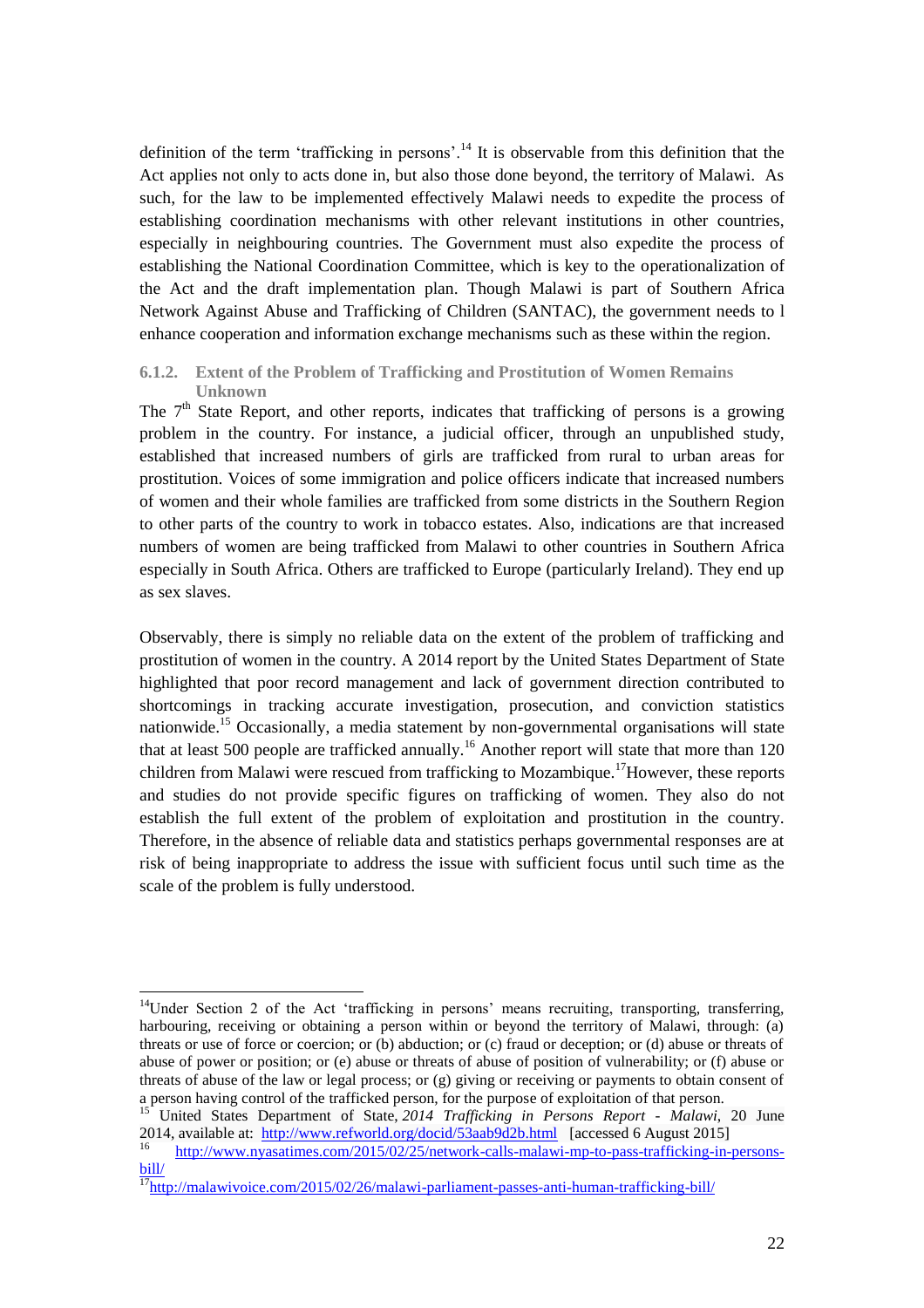#### **6.1.3. Lack of awareness of the Trafficking in Persons Act amongst Law Enforcement Agents**

Though Government passed the Trafficking in Persons Act, there is lack of, or very limited, awareness among relevant government officials such as the Police of the enactment of this new anti-trafficking law. Not much is being done by Government to disseminate laws on the trafficking of women. Similar to this, other relevant laws are just on paper. There is doubt, for instance, among law enforcers whether this new Act has been gazetted and whether it is now operational. As such, they continue to operate as if this law is not there. The result is that issues of trafficking continue to be loosely addressed under different legal frameworks such as the Child Care, Protection and Justice Act (2010), the Penal Code and the Immigration Act.

Besides, there are not many governmental interventions addressing issues of trafficking. For instance, border law enforcement agencies lack the necessary training to combat trafficking. It is also apparent that Government's delay in introducing a national identity system is compounding the challenges faced in combating cross-border trafficking of women. Law enforcement agencies continue to lament that it is very difficult to detect women who are trafficked across borders – such as across the northern border – due to similarities in the languages spoken in the border districts.

## **6.1.4. Continued Violation of Rights of Sex Workers**

It is notable that in its  $7<sup>th</sup>$  State Report, Government has just made a general claim that it is working in conjunction with some non-state actors to combat prostitution in the country. However, Government continues to ignore rights of commercial sex workers. In the  $7<sup>th</sup>$  State Report, there is scarcely any mention of specific measures that Government is taking to address rights of women engaged in prostitution.

Nonetheless, sex workers continue to suffer many abuses in the country. From an interactive discussion with a commercial sex worker it is evident that sex workers are unable to access health care, sexual and reproductive health services, and are the victims of police violence, unlawful arrests and extortion. One participant complained as follows: "*We are often beaten by the police. In some cases, they forcibly demand sex from us to release us from custody whenever they have arrested us as rogues and vagabonds.*" 18

Besides, it is notable that the law in Malawi does not criminalise prostitution itself. It makes it a criminal act for a male person to live on earnings from prostitution or for a male person to persistently solicit or importune women for "immoral purposes."<sup>19</sup> Similarly, the law makes it a criminal act for a female person to live on earnings from prostitution or to aid for gain the prostitution of another woman.<sup>20</sup> Though prostitution itself is not criminalised, practice shows that law enforcers mistakenly regard prostitution itself as a criminal act. Even the general public regards prostitution as a criminal act and would like it to continue being criminalised. As a result, sex workers continue to operate in the shadows. Furthermore, this mistaken belief that prostitution is criminalised compounds the risks associated with trafficking and exploitation of women in the country.

<sup>&</sup>lt;sup>18</sup> FGD with commercial sex workers

<sup>&</sup>lt;sup>19</sup> Section 145 of the Penal Code (cap 7:01 of the Laws of Malawi).

<sup>&</sup>lt;sup>20</sup> Section 146 of the Penal Code.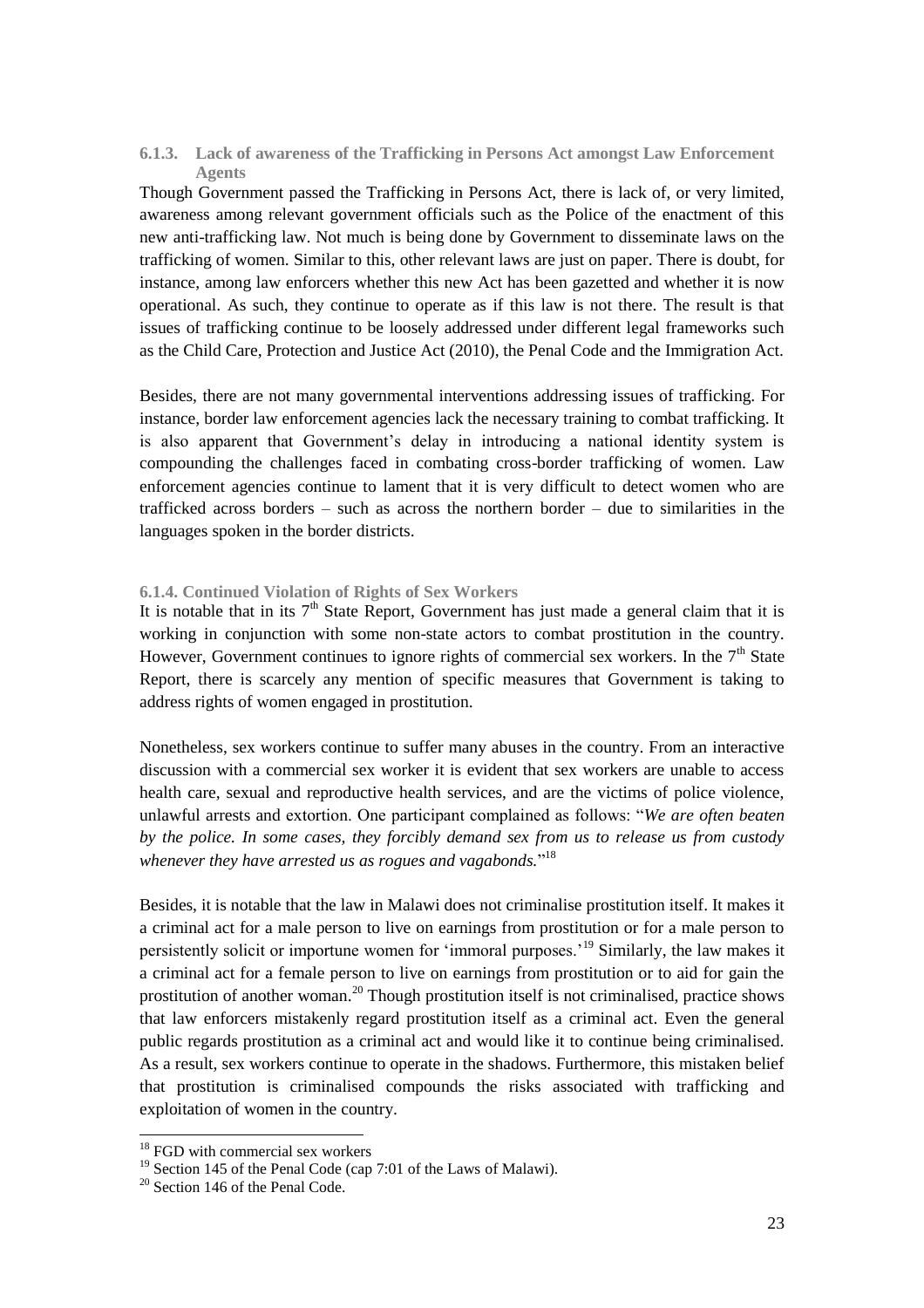Practice also shows that enforcement of this 'anti-prostitution law' is discriminatory in nature. In the current legal framework, both the one providing sex services and the one who obtains such services do not commit crimes as such. However, practice shows that it is the sex worker and not the client who are criminalised. It was noted by a judicial officer that periodically the police conduct "sweeping exercises". In these exercises, both men and women are arrested. However, it is almost always the case that only women, and not men, are brought before court under this 'anti-prostitution law' as was the case in *Bridget Kaseka and 6 others v Republic*.<sup>21</sup> Often times, police arrest women involved in prostitution at night and charge them of the offences of being Idle and Disorderly" or being a "Rogue and Vagabond" under the Penal Code. And, occasionally, a female procurer may be arrested, charged, and fined, as was the case of a 'madam' running a brothel in Ntcheu (a district in the Central region).<sup>22</sup> Yet, it is hardly ever the case that a male procurer is arrested and charged. However, studies and onsite observation show that some bar owners, most of them men, run houses within their compounds which are used for purposes of prostitution. Arguably, such bar owners are living off proceeds from prostitution and have to be prosecuted accordingly. This discriminatory criminalisation of prostitution continues to create an environment in which the rights of sex workers, including the right to be free from discrimination and the right to equality, are violated. It has resulted in the entrenchment of stereotypes that continue to undermine the equality of women and that stigmatise sex workers.

## **6.1.5. Lack of Commitment to Remove Criminal Sanctions for Women Engaged In Prostitution**

In the State Report, it is notable that Government is silent on whether or not it will remove the criminal sanctions for women engaged in prostitution. But from interactive interviews with some senior officers from the Ministry of Justice and from the police it is clear that Government would like to continue with the criminal sanctions for women engaged in prostitution. Also, voices from grassroots, particularly from women, do not support the decriminalisation of prostitution. Criminal sanctions against prostitution are justified on health, moral and religious grounds. Some justify it on the basis that prostitution is a threat to families and that removing the criminal sanctions will encourage more women to be engaged in prostitution which will ultimately endanger the institution of the family. But some grassroots voices support the removal of the criminal sanctions. The view is that prostitution should just be regulated. Women engaged in prostitution should just be required to operate with a licence and that they should be taxed. One FGD participant reasoned that the requirement of a licence will prevent children from engaging in prostitution. And, that taxation of prostitution will increase the price of sexual services, which will price out a lot of women from prostitution.

## **6.1.6. Neglect of the Plight of Children Engaged In Prostitution**

Remarkably, some of the "employees" of the "madam" at Ntcheu referred to above, who, besides selling beer also operated as sex workers, were reportedly minors. In such a case, the

<sup>&</sup>lt;sup>21</sup> Criminal Appeal Case No. 2 of 1999

<sup>&</sup>lt;sup>22</sup>See the Nation Newspaper of  $28<sup>th</sup>$  February 2015.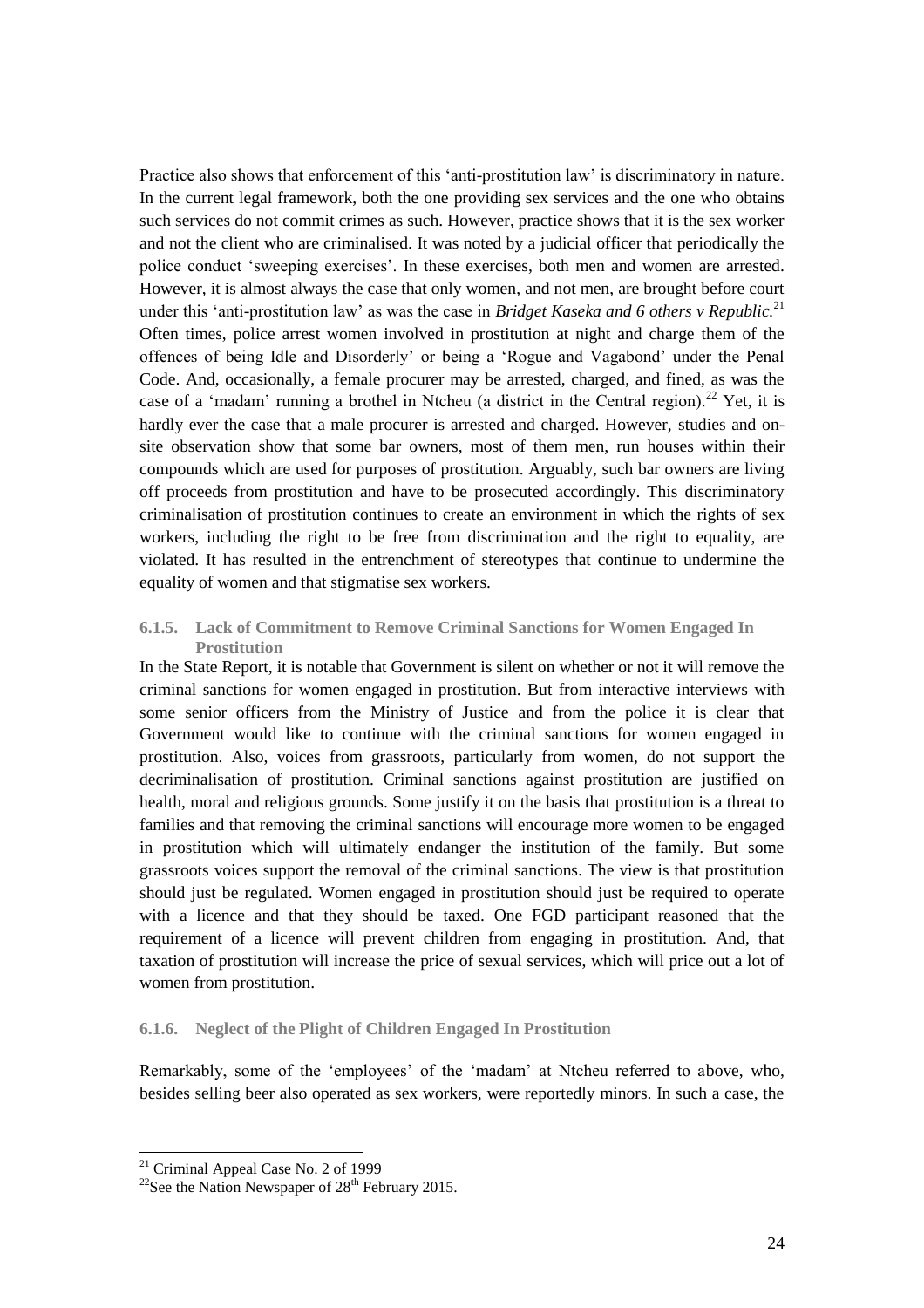Liquor Act<sup>23</sup>, in prohibiting employment of children in bars, and the Employment Act,  $24$  in prohibiting the employment of children in places that are hazardous to their social development and education, were applicable in this case. Yet, the madam was not punished under the applicable law. The place itself was at first closed by the authorities but, according to media reports, the Minister of Gender, Children, Disability and Social Services directed that the place should be re-opened. $^{25}$ 

Additionally, it is remarkable that the law on defilement is equally applicable to men who have sex with minors who just happen to be sex workers. But from a case handled by the police in Rumphi, a district in the Northern Region of Malawi, it is evident that law enforcers do not apply the defilement law in these cases. For instance, a man was arrested in January 2015 on suspicion that he was having sex with a minor. It turned out that the minor was a commercial sex worker. The man was released on police bail and no further hearing has taken place in this case. A discussion with a police officer disclosed that the police are unwilling to prosecute the man. This case, and that of the "madam" in Ntcheu, exemplifies the point that the law is weak in protecting minors engaged in prostitution in the country. It is also apparent that Government"s delay in introducing a national identity system is compounding the challenges faced in combating the problem of children engaged in prostitution.

**6.1.7. Insufficient Support Services for Survivors of Trafficking and Prostitution**

There is lack or limited support by Government for victims of trafficking in the form of protective and supportive reception by Police when survivors of trafficking report a crime. Additionally, safe houses for survivors of trafficking are lacking. As a result, it is the nonstate actors who are shouldering the burden of providing services to survivors of trafficking. The state provides almost no funding for this purpose.

Additionally, there is insufficient support for women who wish to leave prostitution. A police officer gave the example of Zambia where there are measures, supported by Government, which are available to women who wish to leave prostitution. Such measures include provision of counselling, credit facilities, and marriage arrangement for those willing. Currently, some NGOs such as CEDEP and Theatre for Change are doing something on this in the country, but without the necessary support from Governments.

## **6.2 Recommendations to the State Party**

The State Party should:

- a) Maximize benefits from the regional integration on cooperation and information exchange mechanisms with neighbouring countries on trafficking and cross-border prostitution of women.
- b) Establish a reliable database on the trafficking and prostitution of women for better prevention, protection and prosecution of trafficking. This should involve setting up a computerised system of capturing information at border posts and other offices.

<sup>&</sup>lt;sup>23</sup>Cap 50:07 of the Laws of Malawi.

 $24$  Cap 55:01 of the Laws of Malawi.

<sup>&</sup>lt;sup>25</sup>See an article on Nyasatimes,  $15<sup>th</sup>$  April 2015, available on www.nyasatimes.com/.../mama's[shabeen.](http://www.nyasatimes.com/.../mama) Accessed on 15th July 2015.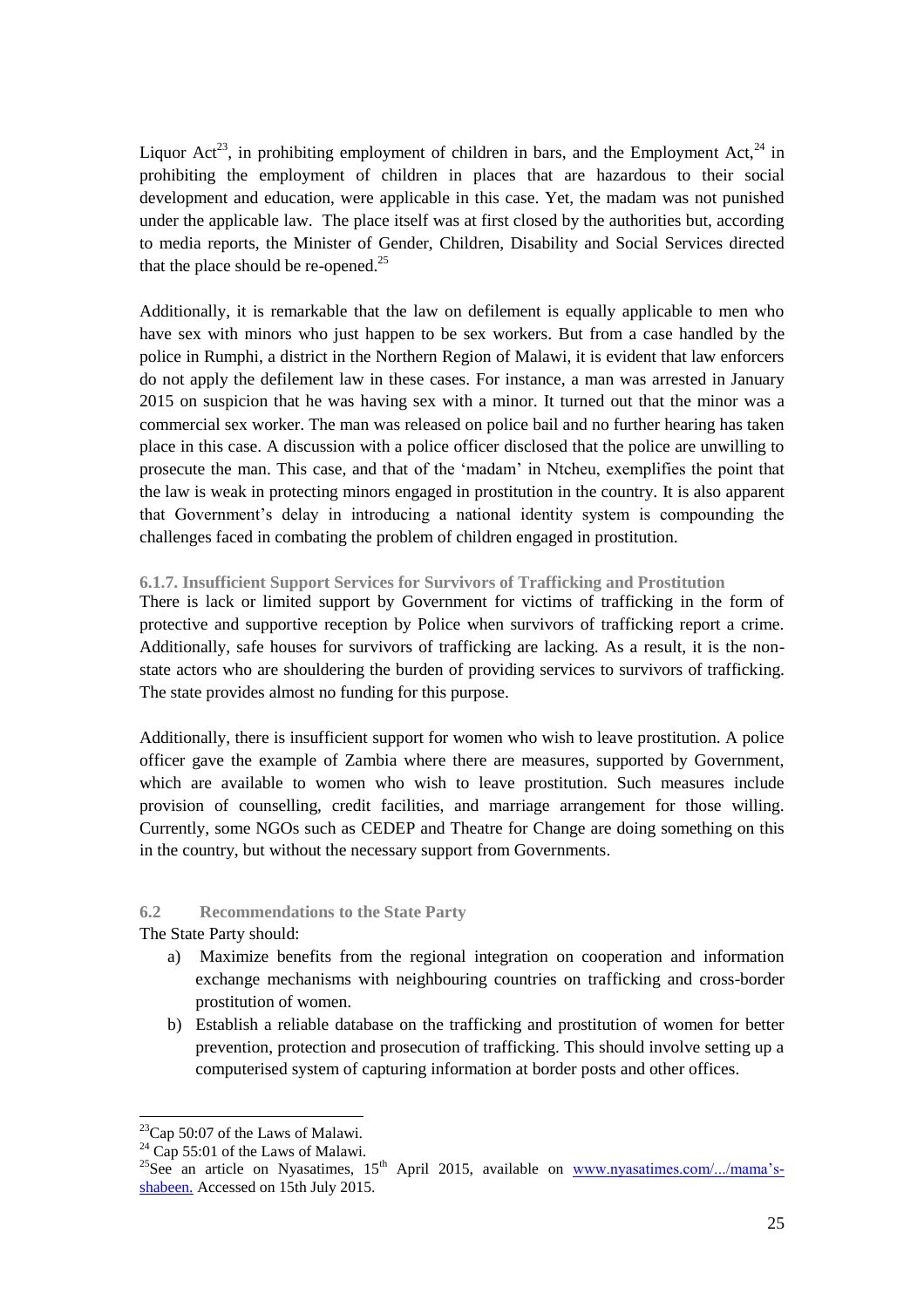- c) Establish a time frame for the implementation of the newly passed Trafficking in Persons Act. Additionally, adopt and implement a public advocacy awareness campaign on the Act.
- d) Train border control officers on how to identify survivors of trafficking.

## **Article 7 – Political and Public Life**

#### **7.1 Observations**

 $\overline{a}$ 

## **7.1.1 Challenges Faced By Women in Political Participation**

We confirm that there are no *de jure* barriers that are placed on women for effective and equal participation during voter registration and voting in Malawi. However, women participation in national elections is limited to registration, dancing during political party campaigns and voting on the election"s day. As indicated in the State Report, there are more female voters than there are men. Women face challenges to effectively participate in the other core areas such as running for office as candidates for the various political parties and being elected to the various political offices. Notably, there were 2 female presidential candidates compared to 10 men in the last presidential election and the women failed to get the electoral mandate. In addition, the number of women parliamentarians has also dwindled during the 2014 parliamentary elections. Currently there are 32 women in the National Assembly compared to 43 in 2009. The number of female councillors is 56 out of the 457 councillors elected during the last general election. Even statistics for 2014 Tripartite Election painted a gloomy picture for the future of women in politics as out of 1292 people vying for 193 Parliamentary seats, only 257 were women and 44 constituencies had no female parliamentary contestants<sup>26</sup>

There are a lot of factors or challenges that have limited the participation of women during national elections and have contributed to the current reduced numbers of women in the National Assembly. The Government of Malawi acknowledges some of the challenges faced in the previously submitted State Report but has not put in place measures to ensure that they are progressively working towards improving the situation of women. Specific challenges faced by women to effectively participate in political life in Malawi are as follows:

## **7.1.2 No Amendment to the Electoral Laws to Effect the Gender-Neutral Quota of 40/60**

As already alluded to above under Article 4, the electoral laws have not been amended to ensure that there is effective implementation of the gender neutral quota of 60/40. There are no mandatory rules that would require that certain seats be reserved for women candidates. Malawi has no quota system and Members of Parliament are elected through the first past the post system. This has led to reduced numbers of women in parliament.

## **7.1.3 Minimal Support from Political Parties to Women Candidates**

The increase in the number of women parliamentarians in 2009 is attributed to the strong moral and financial support that was given by the Democratic Progressive Party (DPP) to its female candidates. It has been observed that the DPP ensured that more women were nominated and adequate support was given. As a result, a lot of women were voted as parliamentarians from this political party. In 2014, no similar initiatives were taken by political parties to support the female candidates and the external support from the 50/50 campaign was inadequate to sustain them.

<sup>&</sup>lt;sup>26</sup>See [http://allafrica.com/stories/201406050076.html,](http://allafrica.com/stories/201406050076.html) accessed on 08/08/2015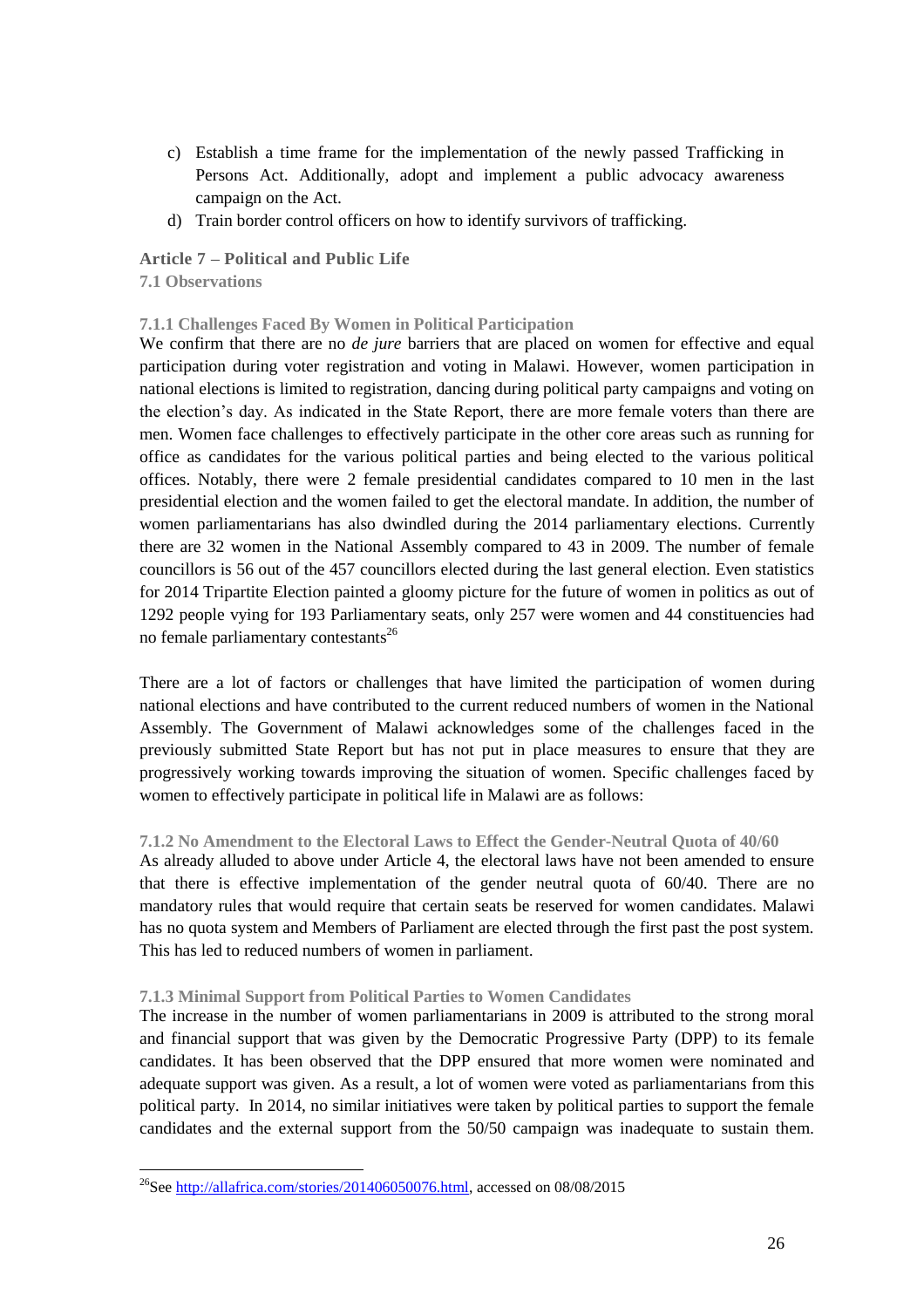Most of the female parliamentarians who were elected in 2009 lost their seats in 2014. There was no visibility of women in their constituencies.

Although political party manifestos highlighted the need for gender equality, the implementation of the same was vague and still remains so. Additionally, there are no incentives given to political parties to encourage them to have more female MPs. For instance, under section 40(2) of the Constitution of Malawi, any political party represented in Parliament, and which has secured more than one-tenth of the national vote in elections to that Parliament, is provided with funds by the state. In the provision of these funds, the number of female MPs that a political party has is not considered.

There is also a lack of support for women in the lower level party structures such as Party Area Committees. These Party Area Committees are found at the local level and provide a good starting point for supporting women since in most cases these committees decide who to support as a candidate. Deliberate efforts targeting these local committees are important in enhancing women"s political participation from the local level towards the highest levels of office. This will also ensure that gender equality issues and support for women in politics is not seen as being for elite women holding top positions.

#### **7.1.4 Lack of Financial Resources to Effectively Conduct a Campaign**

Women lack financial resources to conduct campaigns that involve cash hand-outs. The Government has not placed a ban on campaigns that focus on the issuance of hand-outs and other monetary incentives. The 50/50 campaign that was launched to empower female candidates did not raise adequate resources to financially support women during the campaign period. Women who were contesting in the elections lamented that the financial support was given to them very late and it did not make a difference as most voters had already shunned them. Hence, the 50/50 campaign was conducted like an event and not a process because of the delayed support to women. Further to this, no support is given to women who get elected to the National Assembly to ensure that they perform to the expectation of their voters. There was also lack of male involvement in the 50/50 campaign programme and it was viewed as though it was a women only agenda.Female candidates have further been victimised as there have been demands for sex in return for materials and financial support by various supporters. $27$ 

Politically, aspiring women Members of Parliament have been unable to access loans for their campaigns due to a lack of collateral. Potential female Members of Parliament have been known to refrain from participating in politics out of fear of land seizure should they fail to repay their loans.

In addition to this, preparatory interviews for this Report indicated that there is also a lack of support for current sitting female MPs to ensure that they return to Parliament in the next elections. This can be done through supporting them with financial and other resources aimed at ensuring that they develop their areas which should assist them win in the next elections. In addition to this, training women candidates to focus on issue based campaigns which should also allow them to deliver as office holders.

 $^{27}$  A Focused Group Discussion with women parliamentarians and some 2014 women aspirants.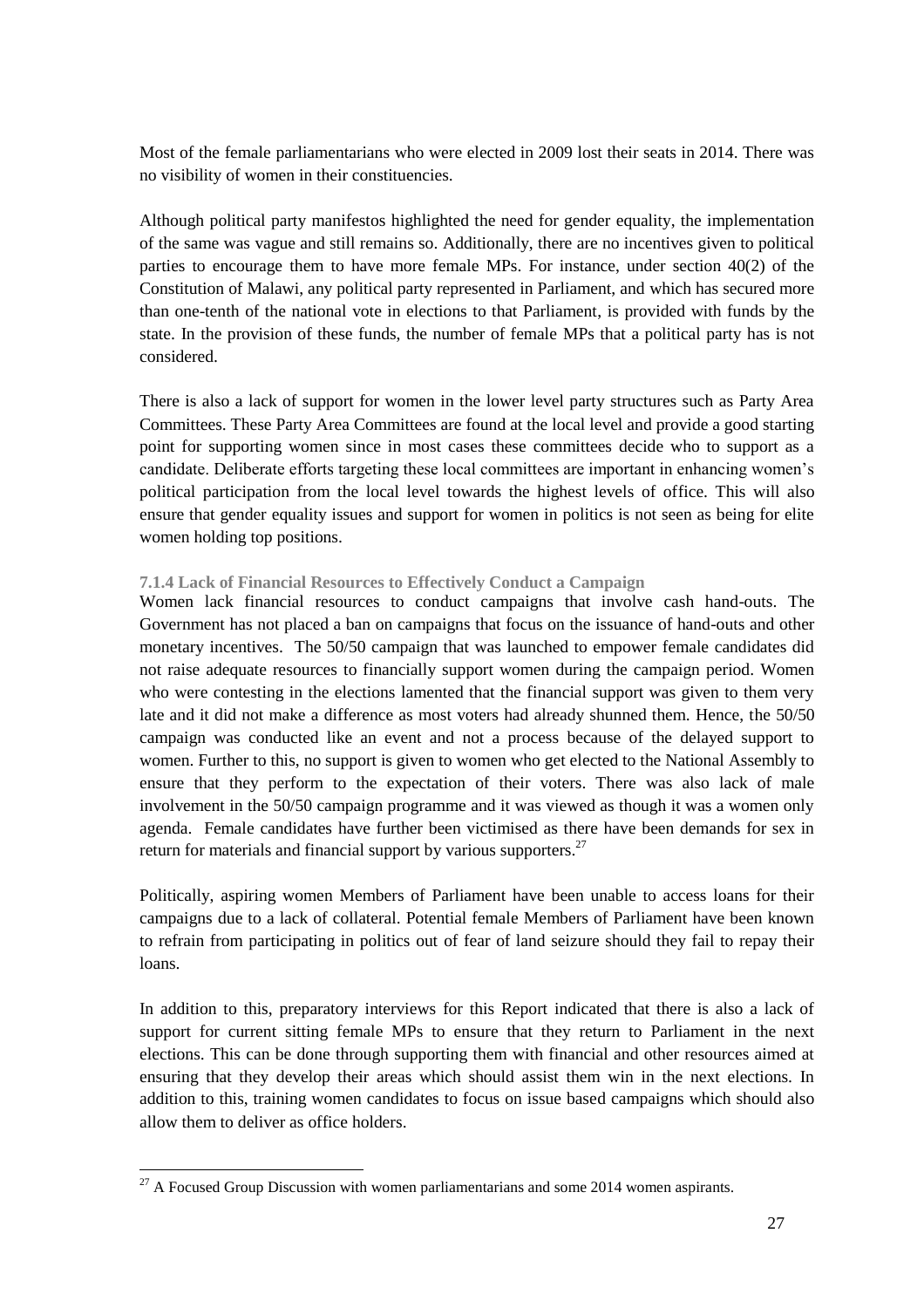#### **7.1.5 Negative Gender Stereotypes, Images and Roles**

There are also negative gender stereotypes, images, and roles that affect the effective participation of women as leaders during elections. There is societal attitude, influenced by culture and religion, that the role of a woman is to care for the family and the home and take care of the sick in hospitals. Women who participate as leaders in national elections are viewed negatively by society. Some women did not receive support from their spouses who expect them to do domestic chores. Such spouses would complain that participation in politics by their wives leads to a neglect of the domestic chores. Some female candidates were also called prostitutes by people in the communities as they were viewed negatively for taking on the male dominated area of standing as candidates. It is also noted that women do not support fellow women during elections. Notably, the number of women registered voters is high compared to that of men. For instance, in 2014 over 7.4 million people registered to vote, a 16 percent increase from the elections in 2009. And, according to the Malawi Electoral Commission (MEC), the majority of these were women.<sup>28</sup> However, it has noted that women voters do not necessarily translate into more women being voted into power. Interactive interviews with various stakeholders indicate that women generally vote for men and not fellow women. It was also noted that even in various village development committees, most leaders are men.

#### **7.1.6 Low Levels of Education for Women**

Women"s generally low level of education affects them negatively as voters would prefer a candidate who can converse in English and has good academic qualification. Focus Group Discussions with women from the urban and rural areas gathered that the low levels of education affected the women negatively as it was generally perceived that they could not perform better that the educated male candidates.

#### **7.1.7 Low Female Representation in Public Appointments**

There is a reduction in the number of women Ministers from 28.1% in 2013 to 15% in 2014. The number of Chief Executive Officers in statutory corporations is 5 females compared to 95 for men. The number of female Principal Secretaries is currently 17 females compared with 29 men. Generally, female representation in public appointments increased during the Joyce Banda Government between 2012 and 2013 but the ratios were still low when compared with male representation. Thus, although great strides were achieved during the years 2012 and 2013 to ensure that more women took up leadership roles, the numbers are now plummeting.

#### **7.2 Recommendations to the State Party**

The State Party should:

- a. Expedite the process of amending the relevant electoral laws to introduce the gender neutral 40/60 quota.
- b. Revise electoral laws to have specific quotas for women i.e. automatic reservation for women in specific constituencies and include the rotational gender system.
- c. Amend section 40(2) of the republican Constitution to provide that a political party represented in Parliament, and which has secured a prescribed number of female

<sup>&</sup>lt;sup>28</sup>[http://www.undp.org/content/undp/en/home/presscenter/articles/2014/05/19/malawi-50-years-later](http://www.undp.org/content/undp/en/home/presscenter/articles/2014/05/19/malawi-50-years-later-the-importance-of-the-2014-elections-.html)[the-importance-of-the-2014-elections-.html,](http://www.undp.org/content/undp/en/home/presscenter/articles/2014/05/19/malawi-50-years-later-the-importance-of-the-2014-elections-.html) accessed on 7/08/2015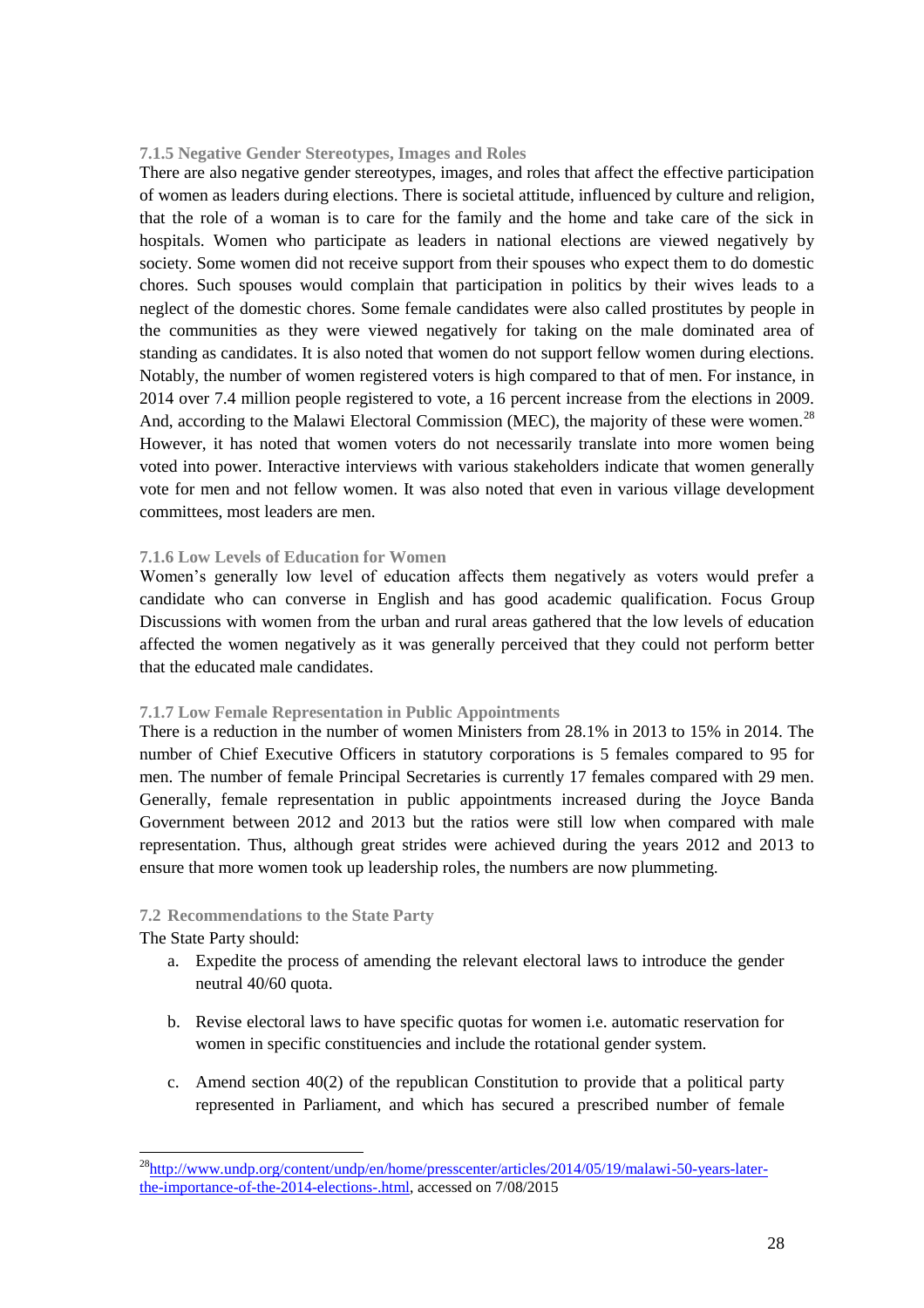MPs. will be provided with state funds as a means of encouraging parties to have more female MPs.

d. Ban the issuance of hand-outs and money to voters during campaigns.

#### **Article 8 – International Representation and Participation**

#### **8.1 Observations**

 $\overline{a}$ 

The State Report indicates that there are 4 heads of foreign missions, and 3 deputy heads. At the time of drafting this Report, there were 4 female heads of mission, with a total of 41 females in total representing the state internationally. There is no justification for having more men than women in international positions. Notably, appointments are based on political affiliation as well as experience and capacity. Other than for political reasons, there are no factors that would impede women's participation in national and international appointments. It is further commendable that positive strides are being made in other public offices such as the Malawi Police Service. According to a key informant consulted the Malawi Police Service has made sure that women serving as police officers get the same opportunity as their male colleagues to go on peace keeping missions. This is evident from the last contingent to Darfur, Sudan which had 60% of women.

However, there are a number of cultural and social stereotypes that hinder women from effectively participating in international representation. First, appointments to high profile positions are prone to gendered stereotypes. It is common that when a woman has been promoted to a high-level position it is assumed she has provided sexual favours to the decision-maker in exchange for her promotion. It is assumed that she is not deserving of a promotion but a man instead, and it is assumed she does not have the capacity to handle the new role, even if her credentials are known to all<sup>29</sup>. Other stereotypes include that: Firstly On top of being a seasoned professional, women must also be an excellent home-maker/cook, which limits the definition of what it means to be a female leader, and significantly reduces the chances of many strong, capable candidates. Secondly, there is a widespread perception that one must be competitive and aggressive to succeed in politics and take on a high-level role, and women are seen as too passive. Here, as pointed above, further trainings on such skills as diplomacy, international negotiation skills, presentation skills, advocacy skills would be most beneficial. Thirdly, a lack of appreciation of separation of powers and checks and balances makes recruiters think it is paramount that women coming into cabinet/other offices should also be MPs. However, a large number of male candidates do not, according to one key informant, have the same stringent measures placed on them. Removing this stereotype would ease pressure on women to first prove to be "superwomen" as to deserve an appointment and it would level the playing field for all women to aspire to such roles.

The situation is further compounded by the fact that the appointing authority for international positions is the President. Appointments for both men and women are highly political appointments. The President is not obliged to answer to anyone regarding this. Despite the 50:50 calls for equal representation of women in cabinet and public service, he/she is not

<sup>&</sup>lt;sup>29</sup> Interviews with a Key Informant representing Malawi at an International Organisation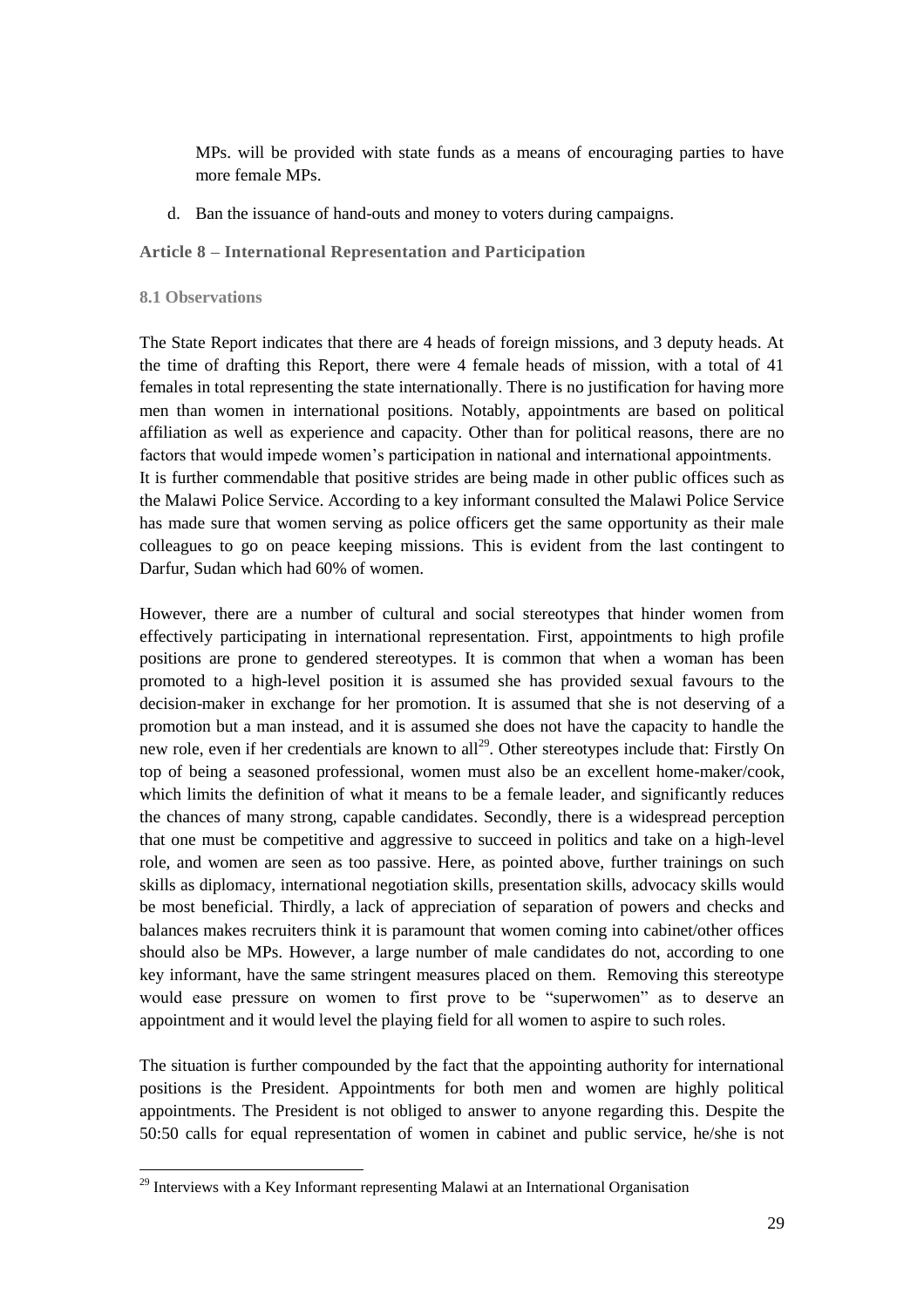bound by them. There have not been any recorded complaints about discrimination based on sex during the parliamentary Public Appointment Committee"s deliberations on the selection process for representatives to senior government level or foreign missions. Awareness of CEDAW amongst PAC members, which is largely male dominated, is varied. Some are aware of it, others are not. As such, they do not bear it in mind when deliberating over appointees.

There was no literature in the area of gender discrimination in the public service available at the time of drafting this report. But, according to the Malawi Human Rights Commission, there was one incidence that arose in the public sector where the opportunity to develop the relevant jurisprudence arose. Reference is made to one Mary Nangwale, who was appointed to be the Inspector General of the Malawi Police Service. Her appointment was rejected by the Public Appointments Committee. This incident has scarcely been interrogated to find out if there were underlying gender prejudices and stereotypes that led to the rejection of her appointment. Additionally, her rejection points to a lost opportunity to develop jurisprudence addressing gender discrimination of women within national appointments but also speaking to the approach towards international appointments and other senior level public appointments.

It is worth noting that the Ministry of Foreign Affairs initiated a Diaspora Engagement Programme in 2012, and established the Diaspora Affairs Unit in the Ministry of Foreign Affairs and International Cooperation, to manage the programme. One of the duties of the programme is to build capacity for all members through knowledge sharing. However, todate, here has been little concrete output from this initiative.

#### **8.2 Recommendations to the State Party**

The State Party should:

- a. Ensure that appointments for international representation should not be politically influenced, in so far at it disfavours women, by the Public Appointments Committee.
- b. Implement affirmative action aimed at ensuring that there are equal numbers of women and men representing Malawi at the international level.
- c. Facilitate training and development in diplomacy, presentation and advocacy skills for women such as establishing a training institute for potential career diplomats
- d. Progressively implement measures aimed at removing gendered stereotypes which prevent women from being appointed as international representatives.

#### **9. Article 9 – Nationality**

#### **9.1 Observations**

**9.1.1 Discriminatory Effects of Section 9 of the Citizenship Act**

We note with appreciation that Government acknowledges the discriminatory effects of section 9 of the Citizenship Act and is undertaking efforts to ensure that the law is amended. In our interviews with officers from the Department of Immigration, it was confirmed that the law was not, in fact, being implemented against women who get married to foreign husbands. The reason is that it is difficult to trace the women as the records are not kept electronically. In the same light,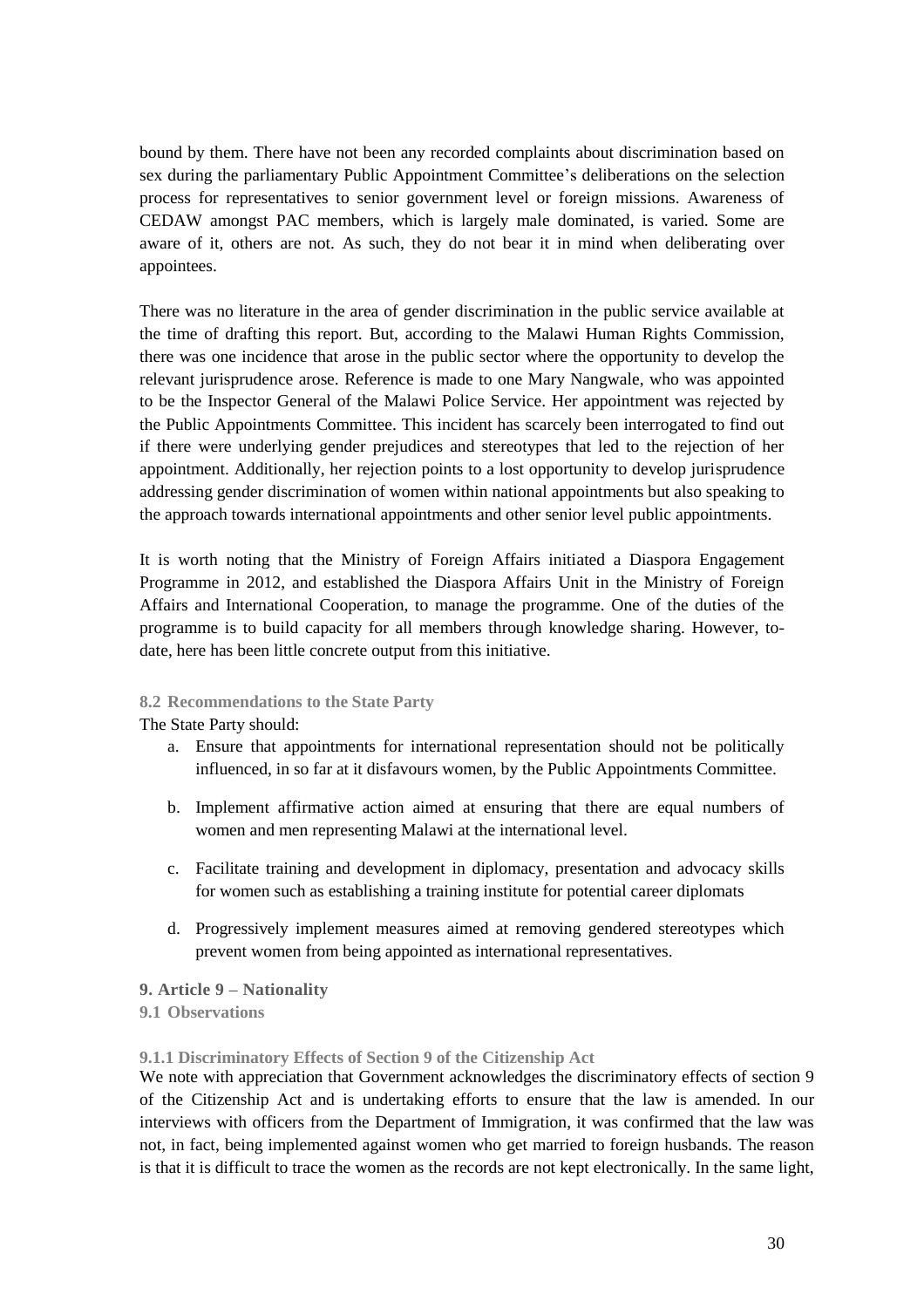Government has also put in place the Migration and Citizenship Policy of 2015 that eliminates the discriminatory practice that affects women who get married to men from outside Malawi. However, it is noted that there has been slow progress by the Government, through the Law Commission, to ensure that the Citizenship Act is amended accordingly. There are indications that the Law Commission has put the review of the Citizenship Act as part of its 2015 work plan. Observably, the current law reform work of the Law Commission is being funded, not by the State, but by donors – the European Union, under the Democratic Governance Program. This means that any work on the review of the Citizenship Act, for instance, depends on continued funding from the donors. Thus, without financial support from the Government, there is risk that the work will stall if the donors decide to pull out.

## **9.1.2 The Dependent Domicile for Married Women**

In Malawi, the common law rule that a married woman's domicile is dependent on the husband still applies. The same has discriminatory effects against women to husbands with foreign domicile. Where such husbands dispose of their movable property in a will made in Malawi, the validity of the will is to be governed by the law of the country in which the husband was domiciled at death.<sup>30</sup>. This may put structural barriers to such a woman to challenge the validity of the will where she has reason to do so. The woman may also not access justice to commence divorce proceedings as the foreign domicile will render the court not have jurisdiction over the matter.<sup>31</sup>

#### **9.2 Recommendations to the State Party**

## The State Party should:

- a. Ensure that a Special Law Commission on the Review of the Citizenship Act is empanelled and that it should comprehensively review the Citizenship Act, with special focus on discriminatory provisions such as section 9, within a specified timeline. In the absence of donor funding, the State should ensure that the Law Commission is funded for this purpose.
- b. Review the common law position of dependent domicile for married women and abolish this discriminatory law through a statute. $32$

 $30$ See In Re Barretta 11 MLR 110; In Re Hussein [1923-60] ALR Mal 276.

 $31$ See Kaunda v Kaunda 16(2) MLR 545.

 $32$ See the [Domicile and Matrimonial Proceedings Act 1973](https://en.wikipedia.org/w/index.php?title=Domicile_and_Matrimonial_Proceedings_Act_1973&action=edit&redlink=1) (for England and Wales).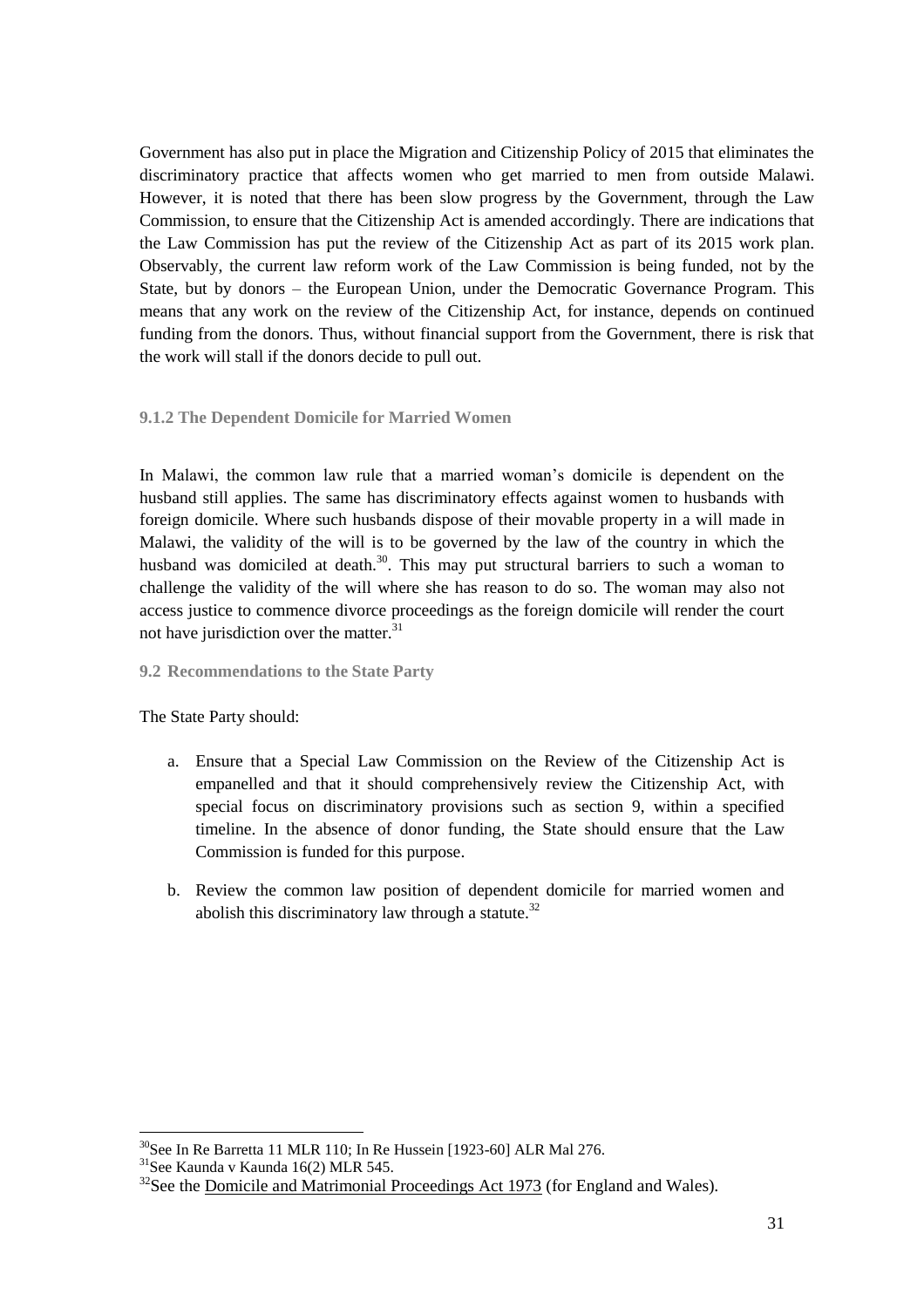**Article 10: Education and Training of Women** 

## **10.1 Observations**

 $\overline{a}$ 

**10.1.1 Meaningful Early Childhood Education Remains a Challenge** 

It is commendable that Government adopted the National Early Childhood Development (ECD) Policy and the National ECD Strategic Plan. However, Government continues to neglect investment in early childhood education. It does not provide adequate financial support to this sector.<sup>33</sup>

Furthermore, the State Report shows that the number of Early Childhood Centres (ECDs) and that of children enrolled at this level of education has been increasing over the years. However, all indications are that most of these ECDs were provided not by Government but by non-state actors such as the Roger Federer Foundation through ActionAid, both international organizations<sup>34</sup> and, the available ECDs are inadequate to cater for the population of children eligible for early childhood education. According to the Minister of Gender, Children, Disability and Social Services, about 1.5 million of the country"s children have no access to pre-school facilities.<sup>35</sup>

Besides, interactive interviews with non-governmental organizations involved in early childhood education in Malawi reveal that Government hardly supports the available ECDs. Though Government may initially provide support to a community to construct such a centre, Government fails in the training of the caregivers and Parents Committees. It is almost always the case that such training is provided by non-state actors. Also, though the State Report has indicated that incentives are provided to caregivers to encourage them in their work, experiences on the ground show otherwise. The caregivers are unpaid and without any meaningful incentive from Government. It is non-state actors, such as the Roger Federer Foundation and ActionAid, which may provide those incentives. Notably, the provision of these incentives by non-state actors, where available, is uncertain. It all depends on the lifespan of the relevant projects implemented by these non-state actors. As such, the end of such projects may mean the end of the incentives.

Additionally, the interactive interviews with non-governmental organizations involved in early childhood education in Malawi reveal ECDs are under the Ministry of Gender, Children, Disability and Social Welfare (MoGCDSW), Children, Disability and Social Services. They are scarcely a concern of the Ministry of Education even though it is allocated funds from the budget for such a purpose. It is noted that the former ministry is ill-equipped to deal with matters of education.

 $33$ See Press Statement from the Association of Early Childhood Development in Malawi, (2014) "*Nipped in the Bud: How Small Budgets for ECD are pushing children into marginalisation'* available a[t www.aecdm.org,](http://www.aecdm.org/) accessed 5/08/2015.

<sup>&</sup>lt;sup>34</sup>See [http://www.actionaid.org/news/roger-federer-opens-new-childcare-centre-malawi,](http://www.actionaid.org/news/roger-federer-opens-new-childcare-centre-malawi) accessed on 5/08/2015

<sup>&</sup>lt;sup>35</sup>http://www.nyasatimes.com/<u>2015/07/22/federer-urges-malawi-to-lay-more-emphasis-on-early-</u> [education-of-children,](http://www.nyasatimes.com/2015/07/22/federer-urges-malawi-to-lay-more-emphasis-on-early-education-of-children) accessed on 05/08/2015.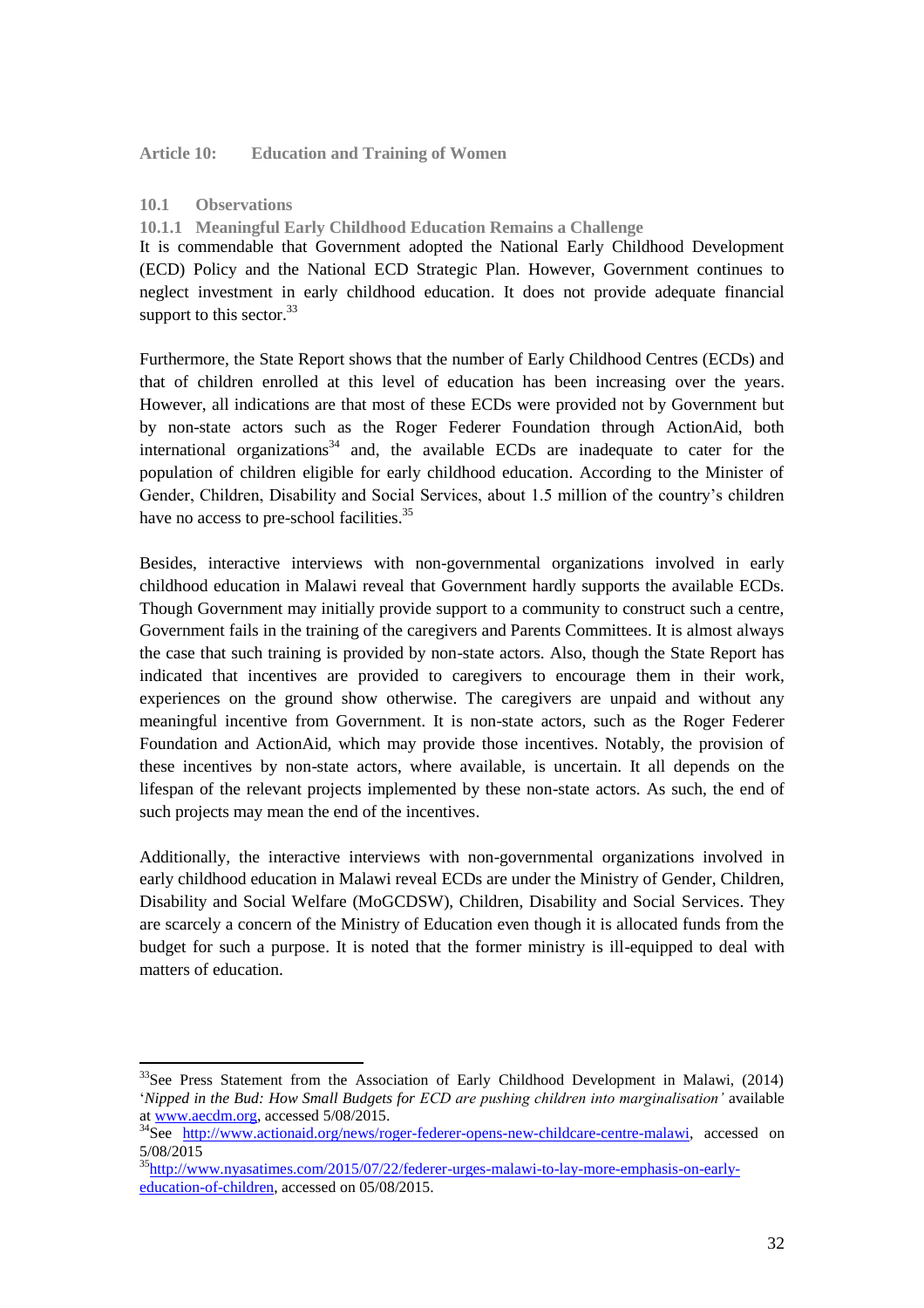#### **10.1.2 Lack of Progress in the Implementation of The Education Act**

It is commendable that Government adopted a new Education Act in 2013 and that some of its provisions have been implemented. These include provisions on the Readmission Policy and on a 50/50 girl-boy ratio in the selection of students to secondary schools.

However, there is limited progress in the implementation of the Act. It has been noted, for instance, that the new Act provides for decentralization of the administration of education matters in the country. One such matter relates to the disciplinary control of teachers. Currently, disciplinary control of teachers (and such other public officers) is centralized. This means, for instance, that when there is a disciplinary matter against a teacher, such as an allegation of impregnating a student, the concerned District Education Manager can only interdict the concerned teacher. The matter is referred to the Teaching Service Commission, headquartered in Lilongwe. The problem is that the Commission may not be staffed at a given time, or it may be facing resource constraints. This leads to delays in making a decision on a matter. These delays have resulted in some teachers successfully challenging their interdictions in court. As a result, errant teachers are not disciplined as speedily and successfully as would deter others. This default lack of punishment of errant teachers leaves girls vulnerable to sexual exploitation by their teachers. An education officer lamented that if the envisaged decentralization in the administration of education under the new Act was fully implemented, there will be speed in the disciplining of teachers, which will go a long way in protecting students from sexual exploitation by their teachers. It is therefore evident that lack of full implementation of the Act is compounding the vulnerability of girls in education in the country.

Besides, it has been noted that orientation of officers in the Ministry of Education on the Act has been done at the national level only. There has scarcely been any orientation of the stake holders at the local level. The result is that there is limited awareness at the local level of the provisions of the Act and what they mean for girl education in the country.

#### **10.1.3 Challenges in the Implementation of the Readmission Policy**

It is also commendable that Malawi has adopted and is implementing a Readmission Policy for girls who dropped out of school on account of pregnancy. However, it seems there are no statistics on the number of girls readmitted nationally under` this policy. In these circumstances, it is hard to measure the success of the policy. Nonetheless, the policy seems to have registered some success. In Rumphi, a district in the Northern Region, an example is given of a girl who was readmitted at a primary school and has been selected to a secondary school with likelihood that she will pursue further studies.

Despite this, some girls who are eligible for readmission are facing challenges. In some cases, mission schools refuse to readmit girls who dropped out of school on account of pregnancy. Such girls may be left with no alternative schools and may ultimately be forced out of school. Additionally, there is scarcely any counselling for these girls to prepare them for integration in school. There are indications that the Government relies on "Mother Groups" to provide such counselling to these girls. However, observations indicate that these Mother Groups lack the necessary skills and training to provide the necessary counselling. These girls may also need some remedial classes to enable them to catch up with others. Further to this, these girls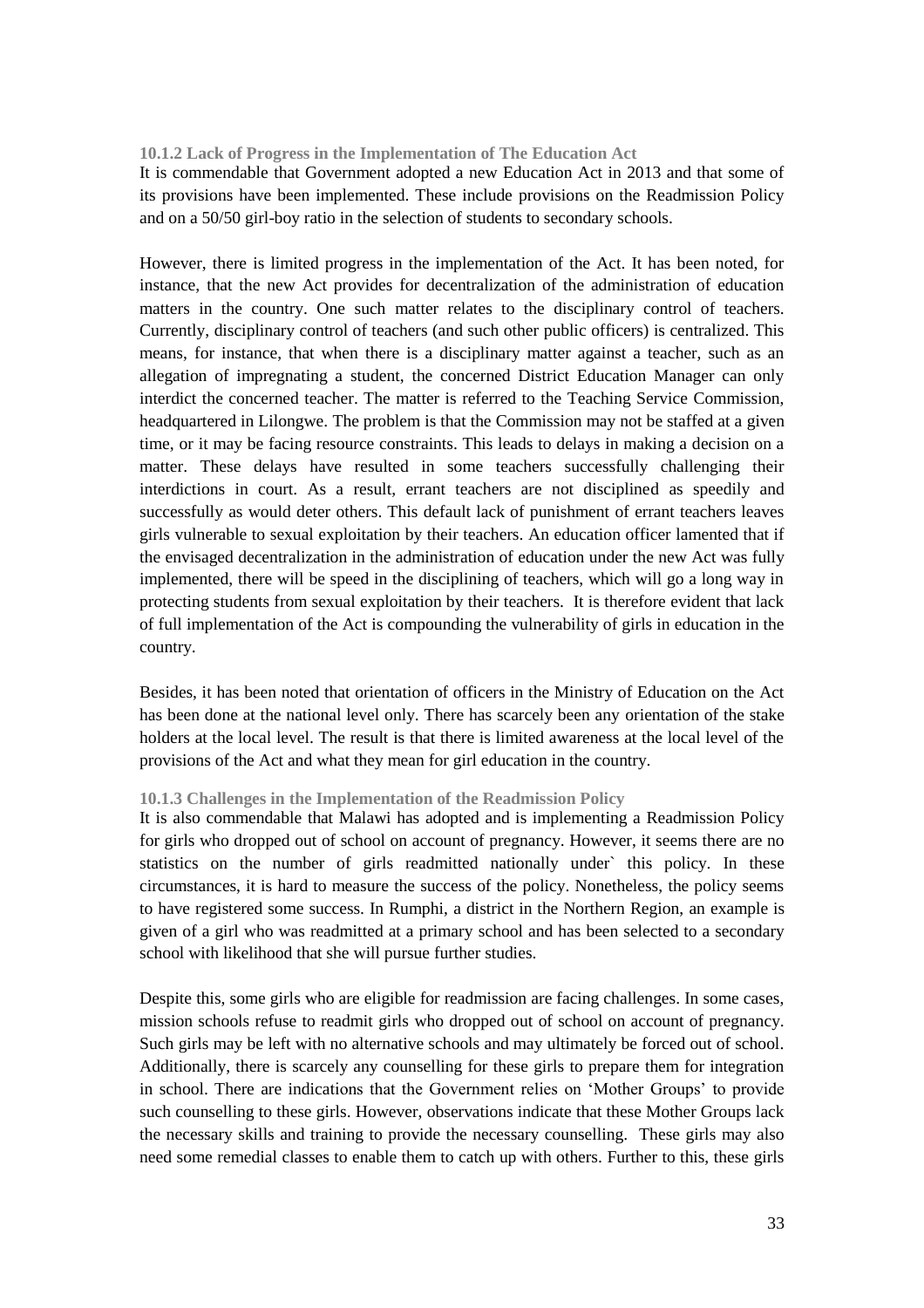are often victims of abuse, teasing, and stigma from fellow students, which, in some cases, results in the concerned girls completely dropping out of school.

#### **10.1.4. Challenges in the Provision of Adult Literacy**

The State Report is silent on the question of adult literacy. However, from the interactive interviews with non-governmental organizations involved in the education sector in the country, it is evident that Government has largely neglected adult literacy. It is acknowledged that Government has, over the years, implemented various programmes on adult literacy. However, it has been noted that these programs are donor driven. Also, it is non-state actors, and not Government, which provide the necessary support to this form of education. It has also been observed that the form of adult literacy that Government is presently providing is very limited in scope. It only focuses on acquisition of basic reading, writing and numerical skills. However, educationists suggest that Government should start providing what is termed as "functional literacy" whereby learners also acquire information, other than literacy, writing and numerical skills, that is usable in their efforts to improve their living standards.<sup>36</sup>

#### **10.1.5 Lack of Progress in the Adoption of the Violence against Girls in Schools Policy**

Violence against girls in schools remains a problem and it includes violence from fellow male students and from male teachers. On the latter, accounts from the grassroots communities consulted indicated that male teachers force girls to have sexual relations with them on condition that if they do not do so, they will be given a failing grade. In other cases, teachers have impregnated girls but all that happens is that the teacher is moved to another school. Such lenient punishments contribute further to this violence.

#### **Children with disabilities**

 $\overline{a}$ 

Children with disabilities are still facing "blatant educational exclusion, they are not only "substantially less likely to be in school" but also even where they are in school they are less likely to complete their primary education and make a successful transition to secondary school due to several factors.

We applaud the government of Malawi for establishing an inclusive education department within the Ministry of Education, Science and Technology which has been implementing inclusive education in a few districts. We therefore request the state to enrol the inclusive education in all districts to impact more, disseminate widely the strategy for inclusive education, create enabling environments within the schools to embrace learners with disabilities and establish disability assessment clinics in all schools to identify hidden disabilities such as intellectual, visual etc. we also urge the government to increase the social cash transfer initiatives to PWDs to act as an incentives for the girls to be in schools instead of begging in the streets. We urge the government fasten the review of the education bill where compulsory education is being recommended and this will force all children regardless of background and gender to be in school.

<sup>&</sup>lt;sup>36</sup>Paul Kishindo, The Functional Literacy Program in Malawi: Educating Adults for Improved Standards of Living, Journal of Social Development in Africa (1994), 9,1, 19-26. Available on [http://archive.lib.msu.edu/DMC/African%20Journals/pdfs/social%20development/vol9no1/jsda009001](http://archive.lib.msu.edu/DMC/African%20Journals/pdfs/social%20development/vol9no1/jsda009001006.pdf) [006.pdf,](http://archive.lib.msu.edu/DMC/African%20Journals/pdfs/social%20development/vol9no1/jsda009001006.pdf) accessed on 5/08/2015.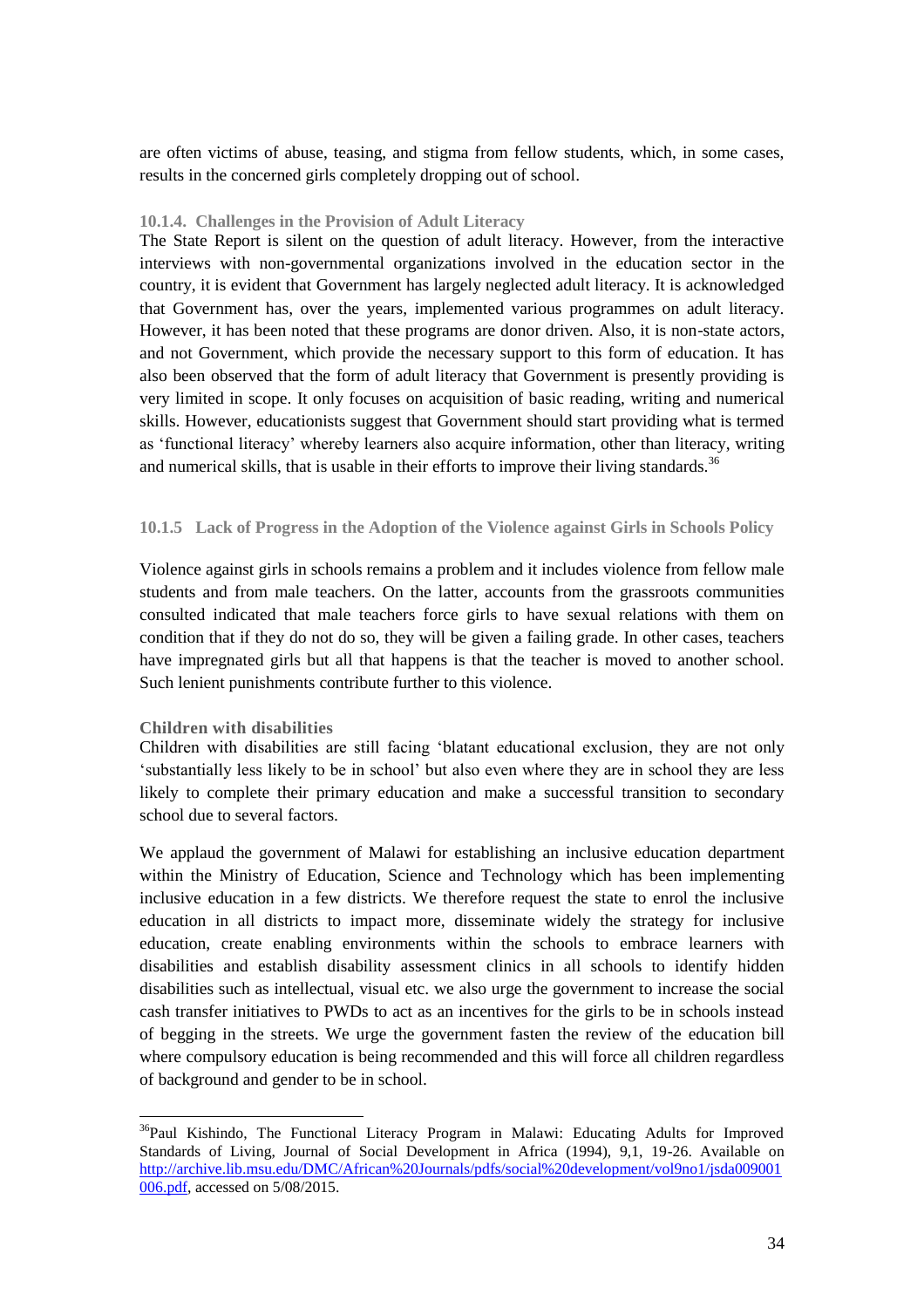The State Report states that Government is in the process of adopting the Violence against Girls in School Policy. The Report states that the Policy, as developed by the Human Rights Commission and others earlier in 2012, was forwarded to Government for action. However, interactive interviews with various education officers indicate that there has been little, if any, progress in the adoption of the Policy. Schools are left to deal with the problem on their own. Some schools do have by-laws to address this problem. Notably, some of these by-laws have lenient punishment of the perpetrators of violence. A senior education officer observed that cultural attitudes support these weak punishments in these by-laws. He stated that boys who succeed in being sexually violent to girls are celebrated in their respective societies. And, girls, due to lack of exposure and limited literacy among parents, are cultured not to report such incidents. This is especially the case in the rural areas. In these circumstances, the lack of an appropriate legal and policy framework compounds the entrenchment of sexual stereotypes that continue to undermine the right to bodily integrity and security of person of the girls in school.

#### **10.1.6. The Continued Inadequate Facilities for Girls in Schools**

Various education officers who were interviewed for this Report indicated that bad facilities, or lack of facilities, remains a huge barrier to learning for girls and is one of the major causes of drop out from school among girls. For instance, there is lack of sanitation facilities for girls. The lack of, or the dilapidated stated of, infrastructure and learning resources, and the insufficiency of teaching staff in schools, especially in poor and/or rural communities, continues to be a huge problem. The problem is particularly felt in secondary schools. Here, it is the lack of boarding facilities which is a major problem for girls. As a result, some resort to self-boarding which involves renting a house in communities near the school. However, interviews conducted with community members in Mchinji (a district in the central region of Malawi) indicated that girls in these self-boarding facilities are approached by men (both married and unmarried) for sexual purposes. These men promise to provide money for the girls" daily upkeep in return for sex, leading to girls dropping out of school due to pregnancy and early marriages.

Further, in Rumphi District there is one conventional government secondary school with boarding facilities for both girls and boys. This is Rumphi Secondary School, built several decades ago. There are many primary schools which compete to feed students (male and female) to this school. Since then, Government has not built any other secondary school with boarding facilities for girls in the district. There is also no information that Government will soon provide boarding facilities at any other secondary school in the district. The result is that, save for those girls whose parents can afford private education and save for the less than 30 female students in a year who enrol at Rumphi Secondary School, the rest of the girls end up in day secondary schools. The problem is that girls from distant primary schools have to cover long distances to these day secondary schools. These are the girls who are the most vulnerable to dropping-out from school due to pregnancies, early marriages, and the burden of walking long distances. The situation is Rumphi is typical of experiences elsewhere in the country. The State of the Nation Address by the State President in Parliament stated that during the 2014/15 financial year Government constructed, nationwide, 7 girls hostels using the Local Development Fund. The President further stated that in the 2015/16 financial year,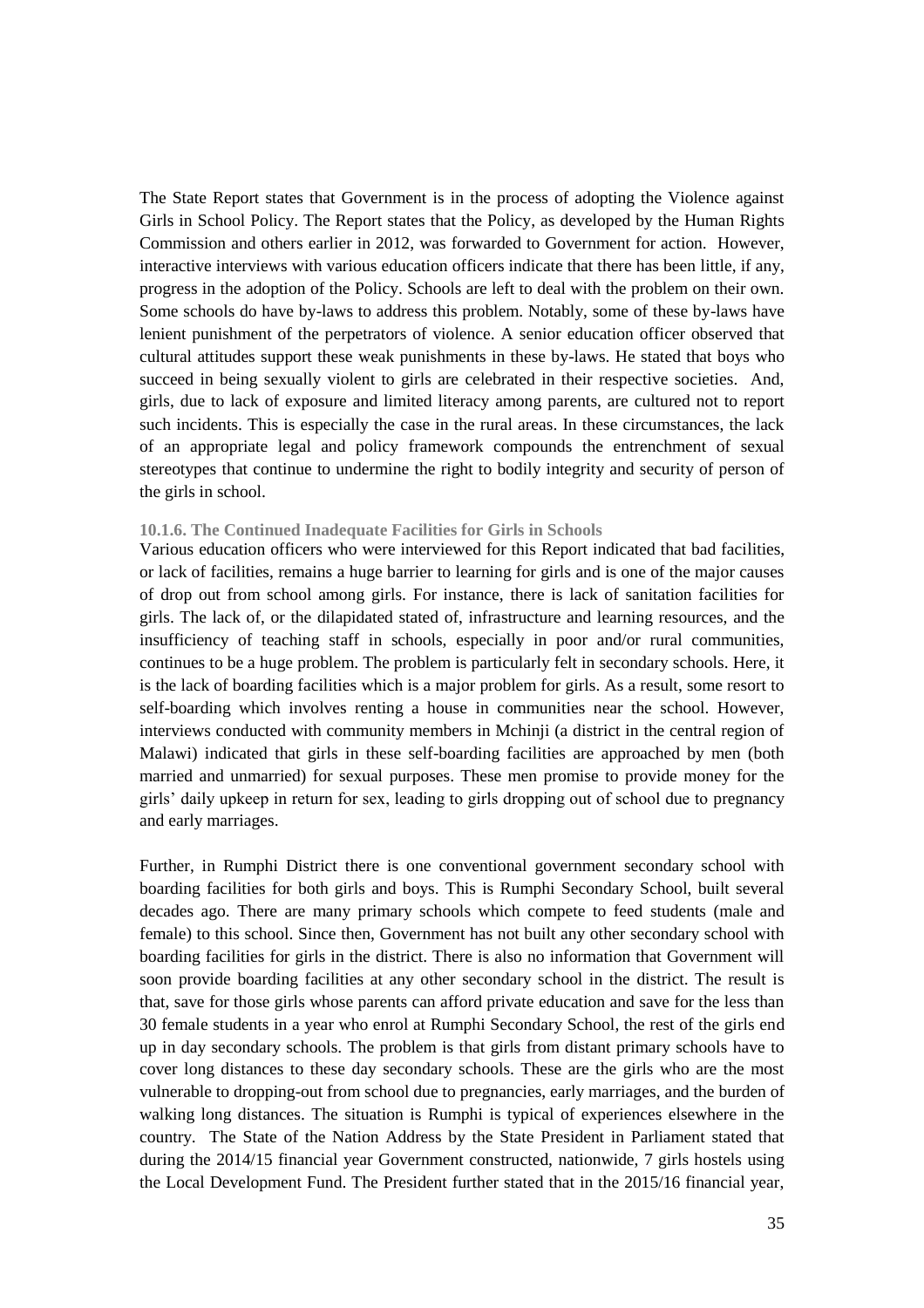Government will commence construction of a secondary school at Thumbwe, and 12 girls' hostels nationwide. It is evident that the number of hostels so constructed is very low. Observably, there is scarcely any indication that the construction of these hostels are, geographically, concentrated in one are or they are spread throughout the country.

#### **10.2 Recommendations to the State Party** The State should:

- a. Progressively construct Early Childhood Centres across the country. Provide training and incentives to caregivers. Also, it should place ECDs under the Ministry of Education for meaningful education of the children.
- b. Develop a timeline, with corresponding outputs, on the implementation of the new Education Act. This should include adopting and implementing a public advocacy awareness campaign on the Act.
- c. Include, in the implementation of the Readmission Policy, a plan of involving Mother Groups, teachers and the community to encourage girls who dropped out of school on account of pregnancy to go back to school.
- d. Meaningfully support adult literacy education, by also progressively implement functional literacy programmes.
- **11. Article 11 - Employment**

#### **11.1Observations**

#### **11.1.1 Discrimination in the Workplace and Wage Gap**

We commend the State Party for the active steps taken through the enactment of laws protecting women"s right to fair labour practices and employment. However, despite having such *de jure* equality, legislation has not yet translated in *de facto* equality for women in employment. According to some officials from Malawi Congress of Trade Union and the Ministry of Labour, no law in Malawi discriminates against women in employment but in practice women face discrimination. To an extent, some employers do not employ women. This is usually done in the private sector especially in the manufacturing industry $37$ . On paper, there is no wage gap between women and men. The law is clear on the principle of equal pay for work of equal value. The minimum wage is also a general one with no gender differences<sup>38</sup>. It is worth commending the State for the enactment of several labour related laws to safeguard its employers. However, the majority of women who are employed have low paying jobs compared to their male counterparts.

The vast majority of women in Malawi are employed in the informal sector, with almost over half of the population earning their living through farming and small-scale businesses. Overall, 89% of working persons are in informal employment setups. Women are more likely

  $37$  Key informant interviews with Malawi Congress of Trade Union.

<sup>&</sup>lt;sup>38</sup> Key informant interview with Ministry of Labour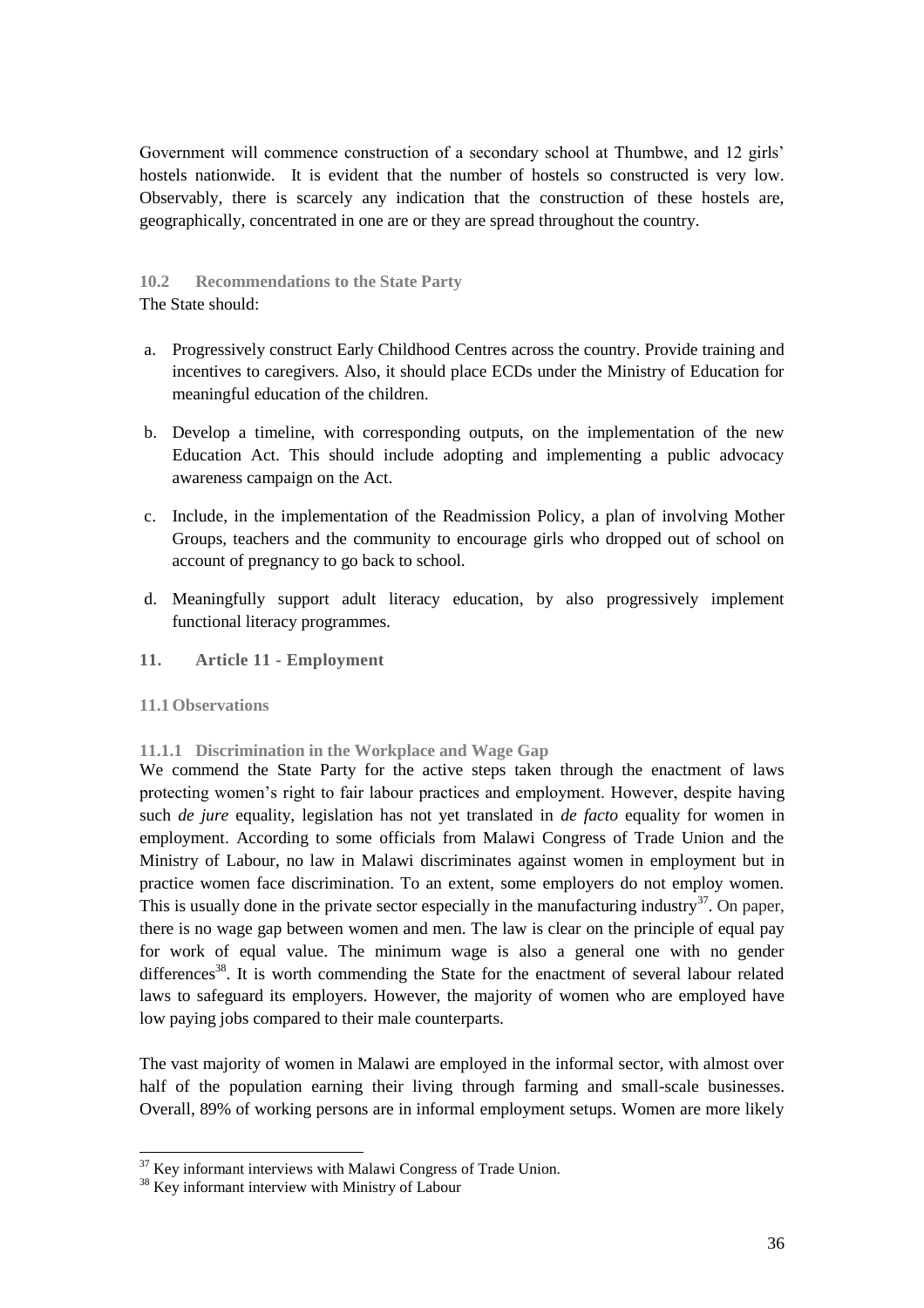to be employed in informal employment than men. There are a number of challenges for women involved in the informal sector since such employment does not provide safety nets such as sick leave, maternity leave, pension or other benefits.

There are marked differences in involvement in informal employment between rural and urban areas. In rural areas, the percentage of employed persons in informal employment is 91% compared to 69% in urban areas<sup>39</sup>. Men and women in urban areas are less likely to be engaged in informal employment than their counterparts in the rural areas. In Malawi, as is the case in most developing countries, agriculture is the main employer. Employment in agriculture overshadows trends in non-agriculture employment which is very crucial to job creation policies. The table below shows the percentage of men and women in wage employment in the non-agricultural sector $40$ .

<span id="page-36-0"></span>



*Source: Malawi Labor Force Survey 2013*

There is a higher proportion of men in wage employment in non-agriculture, averages 3 times the proportion of women in the same. Across regions, the gap is more pronounced. The Northern region has 8 times the proportion of men in wage employment in non-agriculture compared to women and the gap is twice and thrice in central and southern region, respectively<sup>41</sup>.

The share of women in wage employment in non-agriculture sector provides information on the extent of gender equality and women empowerment in the labour market. When the share of women in wage employment in non-agricultural sector is low, it indicates women are less favourably represented than men in wage employment in non-agriculture sector. The figure below presents the percentage share of women in wage employment in non-agriculture at national, regional level and for rural and urban areas $42$ .

<sup>39</sup>Government of Malawi, Malawi Labour Force Survey, 2013.

 $^{\rm 40}$  Ibid

<sup>41</sup> Government of Malawi, Malawi Labour Force Survey, 2013

 $^{\rm 42}$  Ibid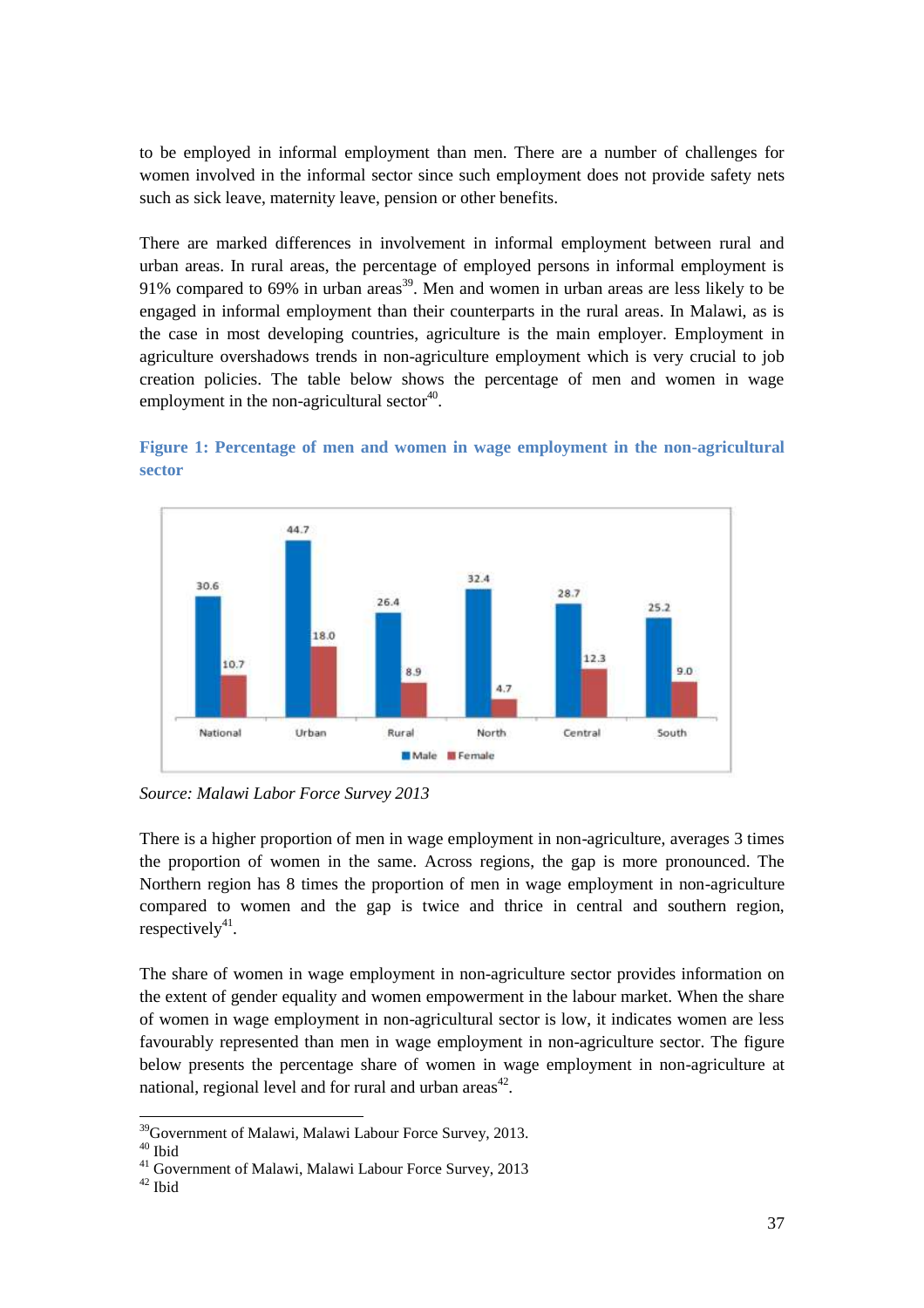<span id="page-37-0"></span>**Figure 2: Percentage share of women in wage employment in non-agricultural employment at national, regional level for rural and urban areas**



#### *Source: Malawi Labour Force Survey, 2013*

The results show that the share of women in wage employment in non-agriculture, at national level, is 29%. The Northern region has the worst share of women in non-agricultural wage employment with, only 19% of non-agriculture employees in paid wage employment. The Central region has the highest share of paid employment in non-agriculture at 32% compared to 29% in the Southern region. The share of paid employment in non-agriculture averages about 29% at national  $level^{43}$ .

#### **11.1.2 Maternity Leave**

Women continue to face challenges when they get pregnant while employed. In some cases, they may lose their jobs but their dismissals are done in such a manner that employers do not expressly state that the dismissal is on account of pregnancy. The State and non-state actors are generally in compliance with the Employment Act which guarantees maternity leave for female employees for at least eight weeks every three years on full pay. The Act also guarantees that when an employee is on maternity leave, her normal benefits, entitlements and period of employment shall continue uninterrupted. It should also be noted that the Malawi Public Service Regulations gives 90 days of maternity leave to all female employees while the Employment Act provides 8 weeks of leave within every 3 years. Thus, there is a difference in the number of weeks or days for maternity leave between the Employment Act and Malawi Public Service Regulations<sup>44</sup>. This should provide room for bargaining. Nonetheless, the State Party is encouraged to become a party to the ILO Convention C183 on Maternity to ensure the full protection of women.

#### **11.1.3 Youth Unemployment**

Youth unemployment remains a challenge in Malawi with females representing a higher percentage of the unemployed population. Data collected from the Malawi Labour Force Survey (2013) shows that 30.6% of females and 23.8% of males between the ages of 15-34 years are unemployed as well as 28.2% females and 16.9% males between the ages of 15 to  $34$  years<sup>45</sup>. Results of the Welfare Monitoring Survey (2011) show that the labour force

 $43$  Ibid

<sup>44</sup>Observation at Stakeholder workshop in Blantyre.

<sup>45</sup> Government of Malawi, Malawi Labour Force Survey 2013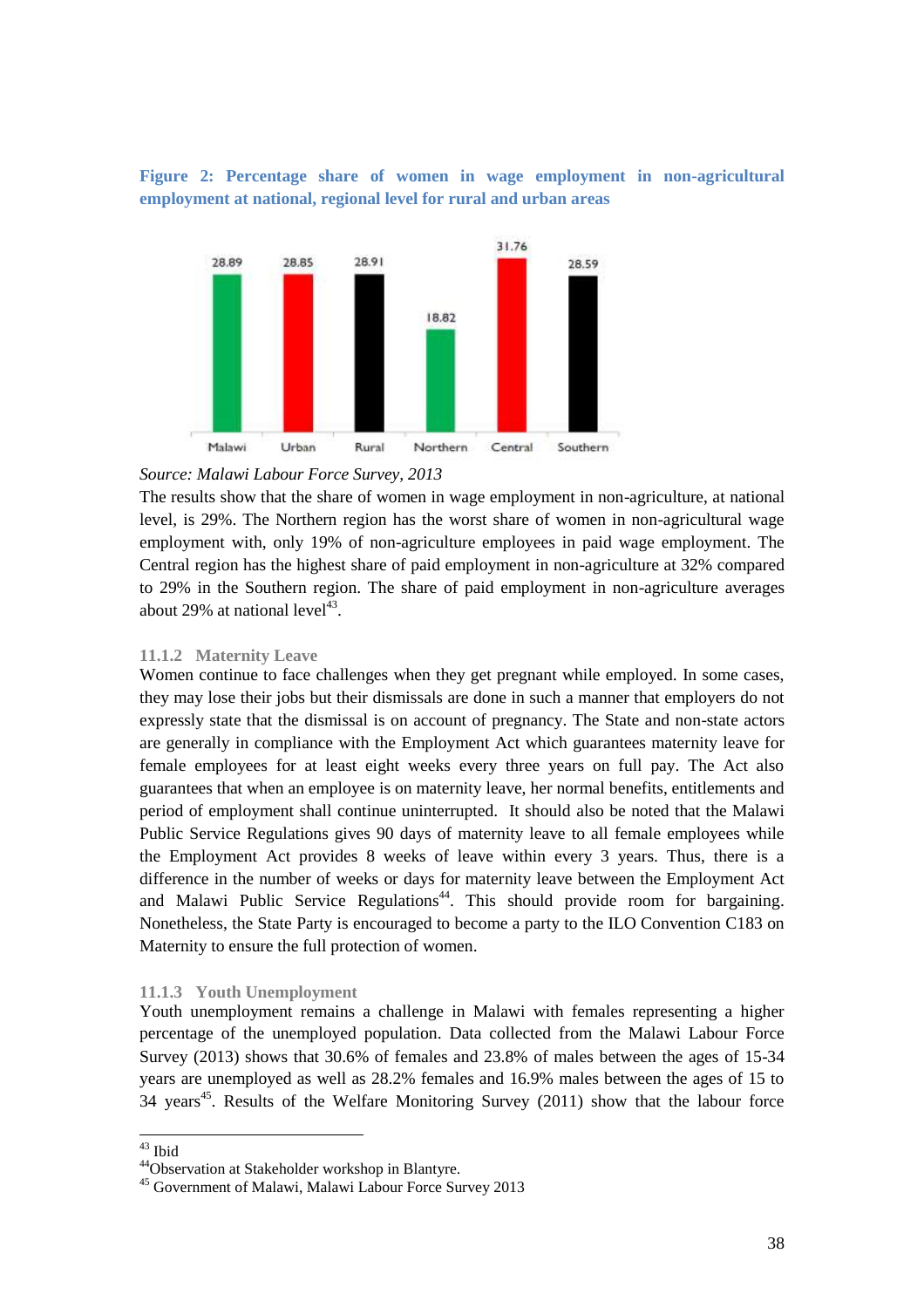participation rate in Malawi for youths aged 15-24 was 78% and there were more females than males participating in the labour force, 79% and 77%, respectively. The rate was higher in the rural areas than in the urban, 81%and 50%, respectively. The national youth employment rate was about 84%, with males slightly edging females, 87% and 83%, respectively<sup>46</sup>. The unemployment rate was around  $16\%$ , with females slightly edging males, 13% and 17%, respectively<sup>47</sup>. Rural areas had a higher employment rate than urban areas, 89% against 50%, respectively<sup>48</sup>. The higher numbers of female youth who are unemployed is one of the indicators of the disparities between males and females in education. With more males who complete school, they stand a better chance of getting employed than females<sup>49</sup>.

#### **11.1.4 Unpaid Care Work**

Care work is part of the informal labour which remains undervalued, neglected and poorly regulated in Malawi.<sup>50</sup> In a country with increasing levels of HIV/AIDS and growing demands for family and community based care for the sick, the importance of unpaid care work cannot be overemphasized. In most communities in Malawi, this is commonly performed by volunteer care givers, mainly women. It is however noted that such work is unremunerated.

The Malawi Constitution provides for the right to safe and fair labour practices for all persons. However, unlike the case with paid workers, there is no legislation that has translated this right into specific practical legal obligations in favour of unpaid care givers. There is need for specific legislation that provides for minimum standards of health and safety including provision of work materials and psycho-social support, working hours and protection from exploitation and abuse. It is high time that volunteer care work was recognized as a form of labour, albeit unpaid, that requires equal protection as other forms of labour, properly regulated in similar terms to formal paid labour.<sup>51</sup>

#### **11.1.5 Paternity Leave**

Paternity leave has not yet been institutionalised under the Employment Act. The Ministry of Labour is still in the process of discussing the amendment with relevant stakeholders. Information gathered from stakeholder workshops shows that there is lack of awareness on the importance of paternity leave, resulting in limited support for its introduction among rural men and women. On its part, the Malawi Congress of Trade Union has plans underway for labour law reform, which includes union proposals to have paternity leave included in the law. It has also been noted that some employers and unions are already considering having the provision on paternity in their conditions of employment. However, women who were consulted on the Report expressed views that paternity leave is not necessary as men will tend to abuse the opportunity for leave to partake in other activities other than taking care of their children. There is, therefore, a need for increased debate, consultations and to raise awareness

<sup>&</sup>lt;sup>46</sup> Government of Malawi, Welfare Monitoring Survey 2011

 $^{\rm 47}$  Ibid

 $48$  Ibid

<sup>49</sup> Ibid

<sup>&</sup>lt;sup>50</sup> Kanyongolo N, Informal labour and the ethic of care: Legal protection of care-givers in Malawi.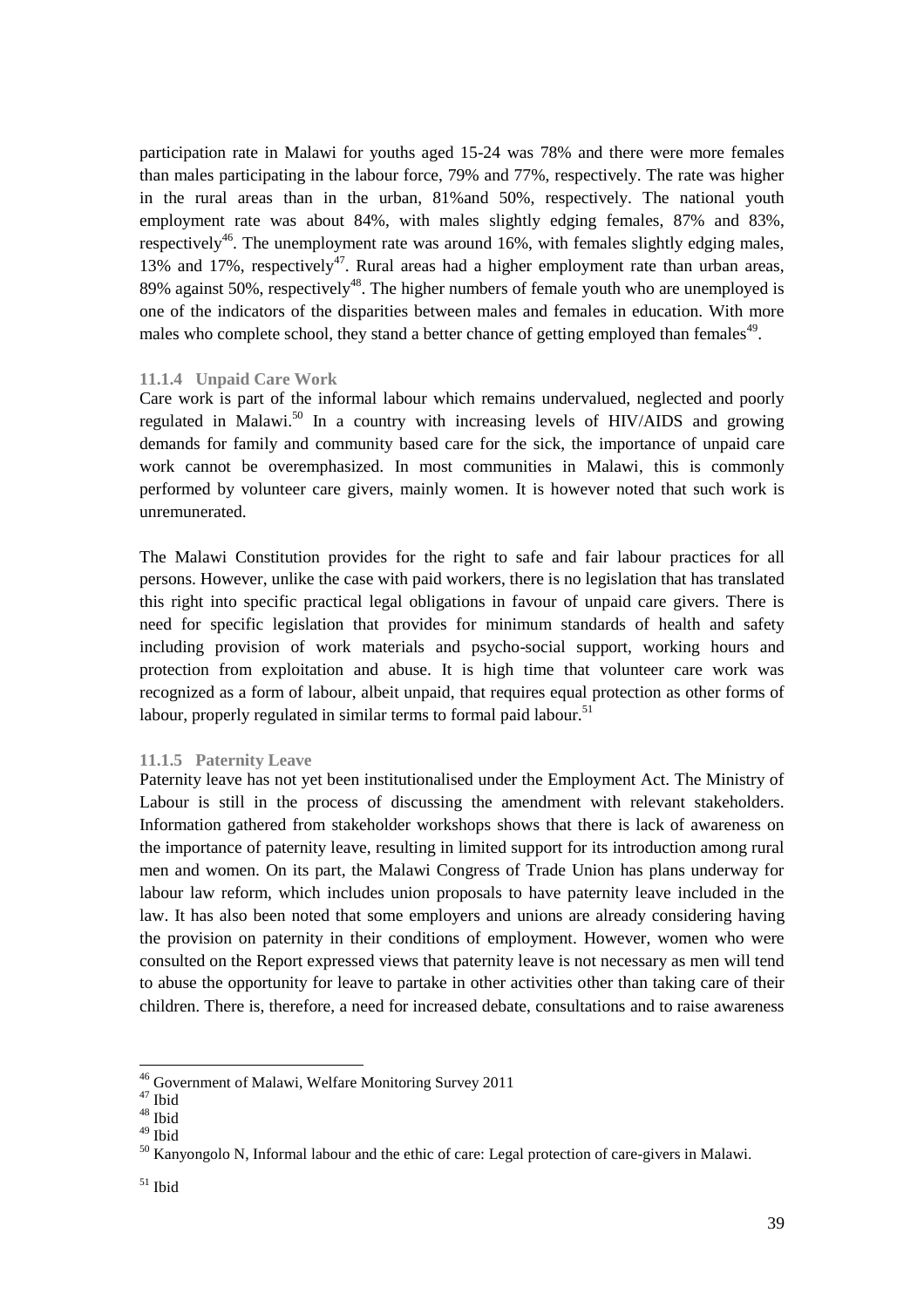on the issue<sup>52</sup>. The State Party can also take further guidance on the standards and issue through ratification of the ILO Convention No. 156 on Workers with Family Responsibilities to inform the discussion.

#### **11.1.6 Gender Policy on Sexual Harassment in the Workplace**

There is a need to raise awareness and encourage women to report sexual harassment at the workplace. Sexual harassment is under-reported due to the fear of losing the employment and no mechanisms are in place to report sexual harassment in the work place. This is further exacerbated by a lack of gender and sexual harassment policies in the workplace by many employers. Observably, less than 5% of organisations in Malawi have a gender policy<sup>53</sup>. It is however commendable that the Gender Equality Act provides an opportunity for victims of sexual harassment to report anywhere and not just within the institution. This will nevertheless necessitate full protection of these victims such as job security after reporting.

#### **11.1.7 Domestic Workers**

Inspection of domestic workers in a private home requires special permission, which is very difficult to acquire. As such, many abuses are taking places in the shadows, without being noticed. Nonetheless, there is inadequate enforcement of labour laws and an insufficient number of labour inspectors to visit residents or estates where young girls are employed as domestic workers. Some of these girls are also employed in tobacco estates thus encouraging child labour. Also, there is little compliance to the statutory minimum wage among domestic employers. Indications are that many women in this sector are not aware of their rights.<sup>54</sup> Most of those interviewed showed that they are not paid overtime allowance if they work long hours. Some are not allowed leave days, or weekly days off, and may not be paid severance allowance at the end of the contract period. It is apparent that most of these workers are not aware of their rights. Even those who are aware are not sufficiently empowered to enforce their rights.

#### **11.1.8 Industrial Relations Court**

It is worth noting the commendable work done by the Industrial Relations Court in Malawi in enforcement of labour related laws to both employers and employees. However, the court lacks financial muscle for it to ably execute it operations.<sup>55</sup> In addition to this lack of financial resources, the court is also faced with a lack of human resources specifically considering the tripartite nature of the tribunal.

#### **11.1.9 Women in Mining**

One of the emerging issues in Malawi is the involvement of women in the mining sector. Some of the women participate as employees working for multinational or national mining companies. Other women are involved in the informal, small scale nomadic mining. Still, others are involved in the sale of minerals from small scale mining. It is notable that the country does not have laws or policies in place regulating the informal minerals markets thereby resulting in exploitation of women. The result is that women do not benefit as much as men from such mining.

<sup>52</sup> Stakeholder consultations

<sup>53</sup> Key informant interview with NGO official

 $54$  Key Informant interview

 $55$  ibid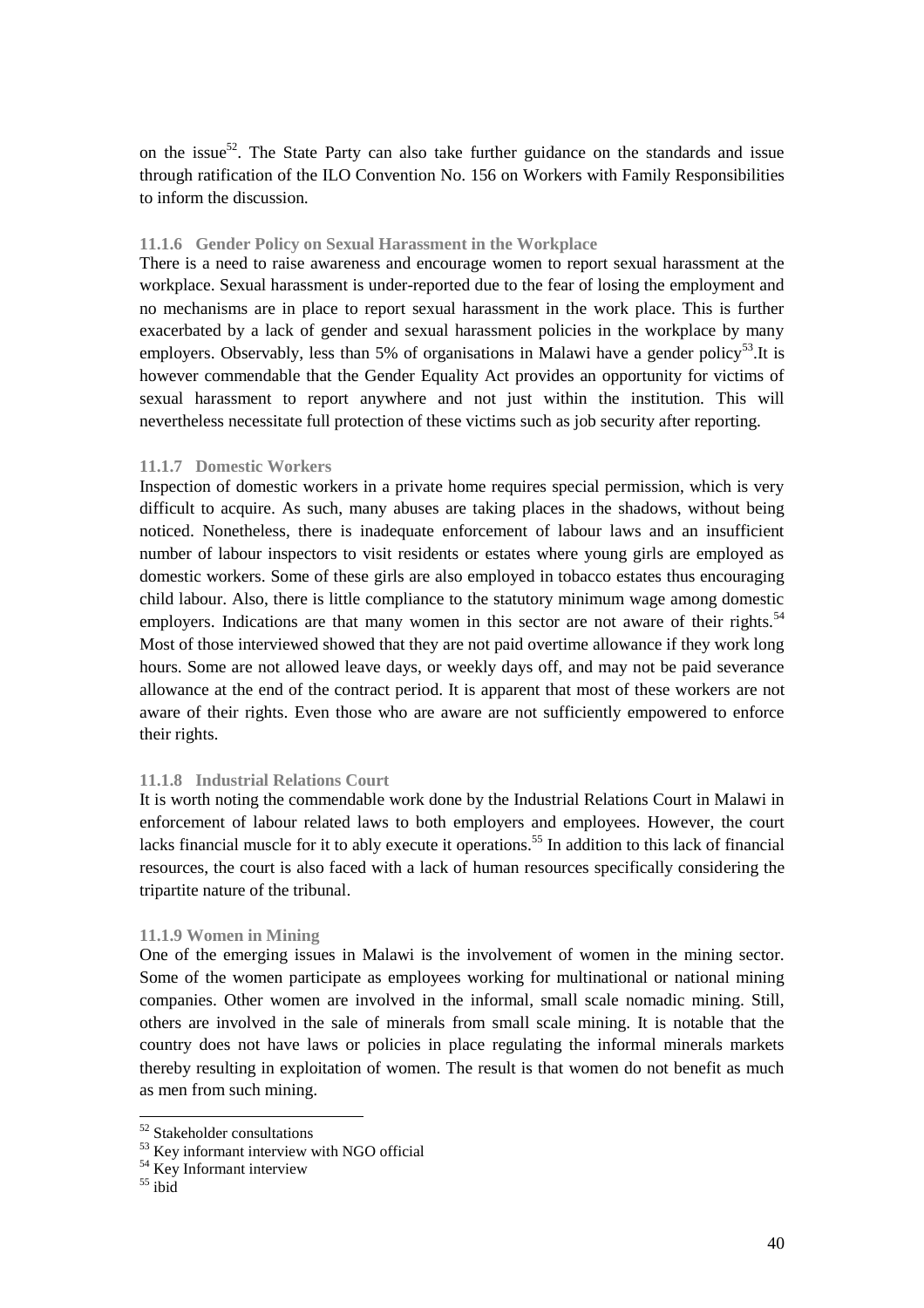## **Women with disabilities**

It is also noted that women with disabilities often lack access to formal education and training to develop skills necessary to compete in the labor market, particularly in the increasingly vital field of information technology.

We urge the state to utilise and provide adequate resources for its Social Rehabilitation and Recreation Centres under MoGCDSW in Malawi where women can train on various skills and promote their skills at local and international labour market. All government and state departments must be comprised 2% of women with disabilities. The state should invest in inclusive economic development and Publicize road maps out of poverty engaging women at all levels.

## **11.2 Recommendations to the State Party**

The State Party should;

- a. Safeguard and protect rights of women in the informal sector such as domestic workers and put in place monitoring mechanisms on matters such as minimum wage and employee rights and benefits.
- b. Conduct more consultations, debate and engagement between State and non-state actors in advocating for paternity leave.
- c. Engage in enforcement and formulation of gender policy and sexual harassment policy at organisational level with guidelines for redress since women are in all these sectors.
- d. Ensure that women"s employment and benefits after mergers or acquisition of public institutions by the private sector are guaranteed. This should be done through the Public Private Partnership Commission, which deals with mergers and acquisitions of public entities.

## **12. Article 12 – Equality in Access to Health Care**

## **12.1Observations**

**12.1.1 Inadequate Availability, Accessibility and Acceptable Health Care Services**

Whilst the State is commended for successfully passing laws such as the Gender Equality Act of 2013 that protect sexual and reproductive health rights and has various health-related policies and programmes, the implementation of the same has been elusive. As such, Government needs to take progressive steps to ensure that the health services are available, accessible and acceptable for women and men.

The 2015/16 National Budget has made no improvements in the allocation towards health. Only 8.7% of the budget has gone towards health, with health activists lamenting on the inadequacy of such an allocation. This is also because according to one health expert, the allocation is geared towards overheard costs such as wages and salaries and not service delivery. The situation will impact negatively on the delivery of health services in the country.

Most critically, there is a highly insufficient geographic coverage of health facilities in Malawi. Women from rural areas continue to walk long distances. For example, women from Kondamzimu Villagewalk about 40 kilometres to access Mapale Health Centre in Mzuzu City, in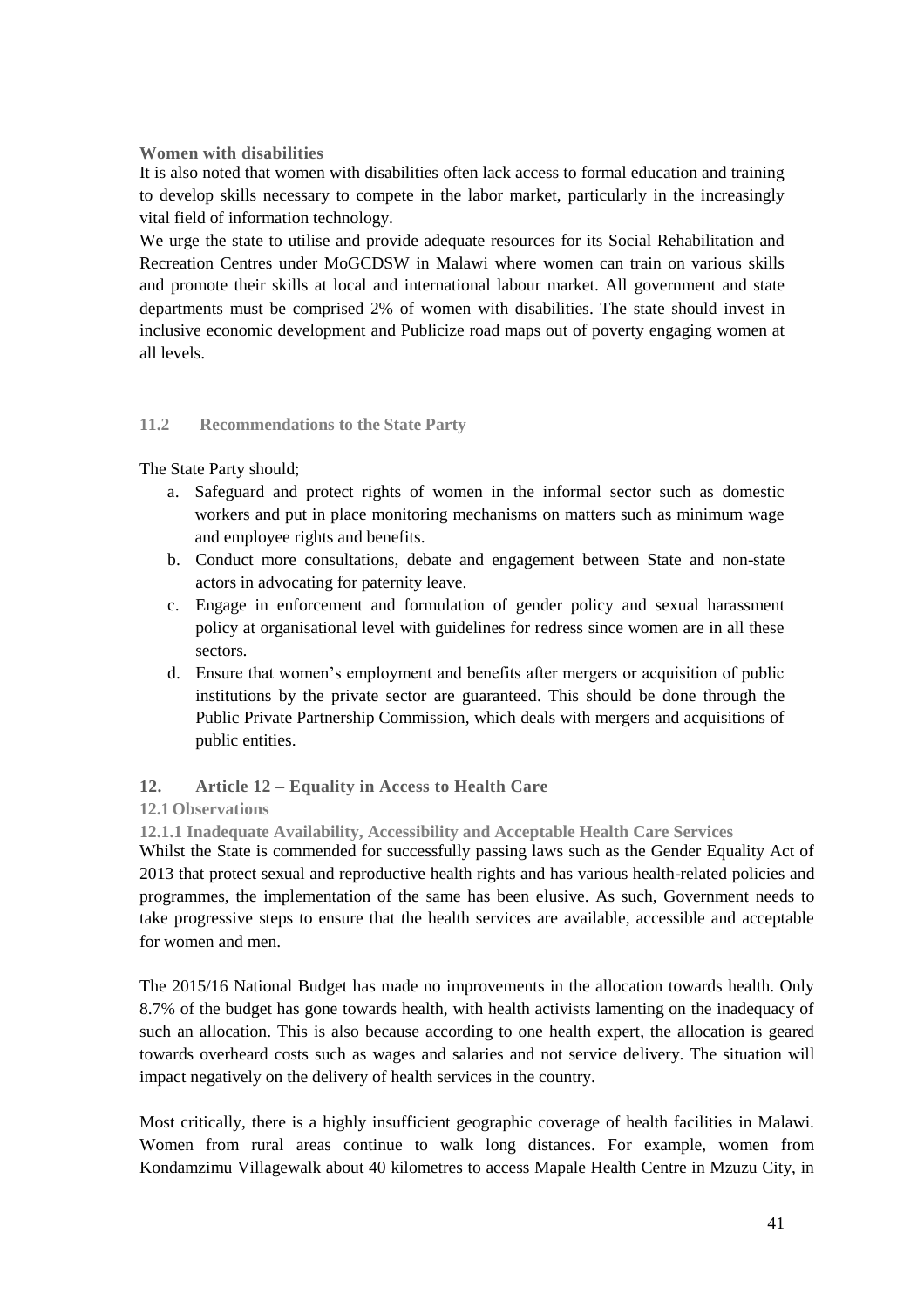the Northern Region of Malawi. Elsewhere, women from a village in Chileka, in Blantyre, a district in the Southern Region, walk for 4 hours to get to the Health Centre at Chileka Airport in Blantyre. Although hospital attendance is free in health centres, there are indirect costs that have to be paid. Women (and men) are not allowed to access health services at the district hospitals without a referral from a health centre. However, the health centres are not accessible. A charge of MK1 500 as registration fees is required to be paid where a visit is made to the district hospital without a referral and most women are not able to afford it.

It is noted that there are inadequate medicines in most health facilities. Women are told that there are no medicines and they have to purchase them from the local pharmacies. As a result some health personnel keep cooler boxes with medicine and they collect money from patients who can afford to pay and sale the same. It is not clear whether the medicines are taken from the hospital coffers or purchased privately.

There is a serious lack of skilled health personnel in health centres. As a result, women face a lot of challenges in accessing quality care. This is particularly challenging for pregnant women. Most women reported cases of verbal and physical abuse from nurses when accessing care whilst pregnant and this discourages women from seeking help at the health facilities and preference is given to Traditional Birth Attendance because of the care and respect they receive. Further, hospitals are overcrowded. As a result, patients frequently share beds, sleep on the floor and in the corridors. There are also delays as most of the health personnel arrive very late at the health centres. There is also an insufficient continuity of programmes, as programmes change with the changing of government e.g. programme on shelters for pregnant women. There is, therefore, a need for national plans that do not change from government to government.

It is evident that the state has not taken adequate measures to ensure that women have timely and affordable access to health services as per General Recommendation No. 24 on Access to Health  $Care^{56}$ .

#### **12.1.2 The Ban on Traditional Birth Attendants (TBA)**

 $\overline{a}$ 

The recently enacted ban on TBAs has been widely implemented with punitive sanctions given to both the attendants and the woman who has given birth at a TBA. The ban has been welcomed in areas where women have easy access to health facilities and where Health Surveillance Assistants are available. However, women in the most rural areas face challenges in accessing health centres or hospitals as they are not available. In some communities, women have to walk for hours and cover long distances to reach the health centres. The ban on TBA has adversely affected women from these communities as they do not have alternative care. It is also noted that maternity shelters are not available in some health centres and some women give birth on the way to the hospital. Where maternity shelters are available, pregnant women and their guardians find challenges to be away from home and camp at the shelters as they also have the family to care of. It is further noted that the ban has not been followed by any alternative facilities for the women as

<sup>56</sup> UN Committee on the Elimination of Discrimination Against Women (CEDAW), *CEDAW General Recommendation No. 24: Article 12 of the Convention (Women and Health), 1999, A/54/38/Rev.*1,chap.I, available at: <http://www.refworld.org/docid/453882a73.html> [accessed on 20 August 2015]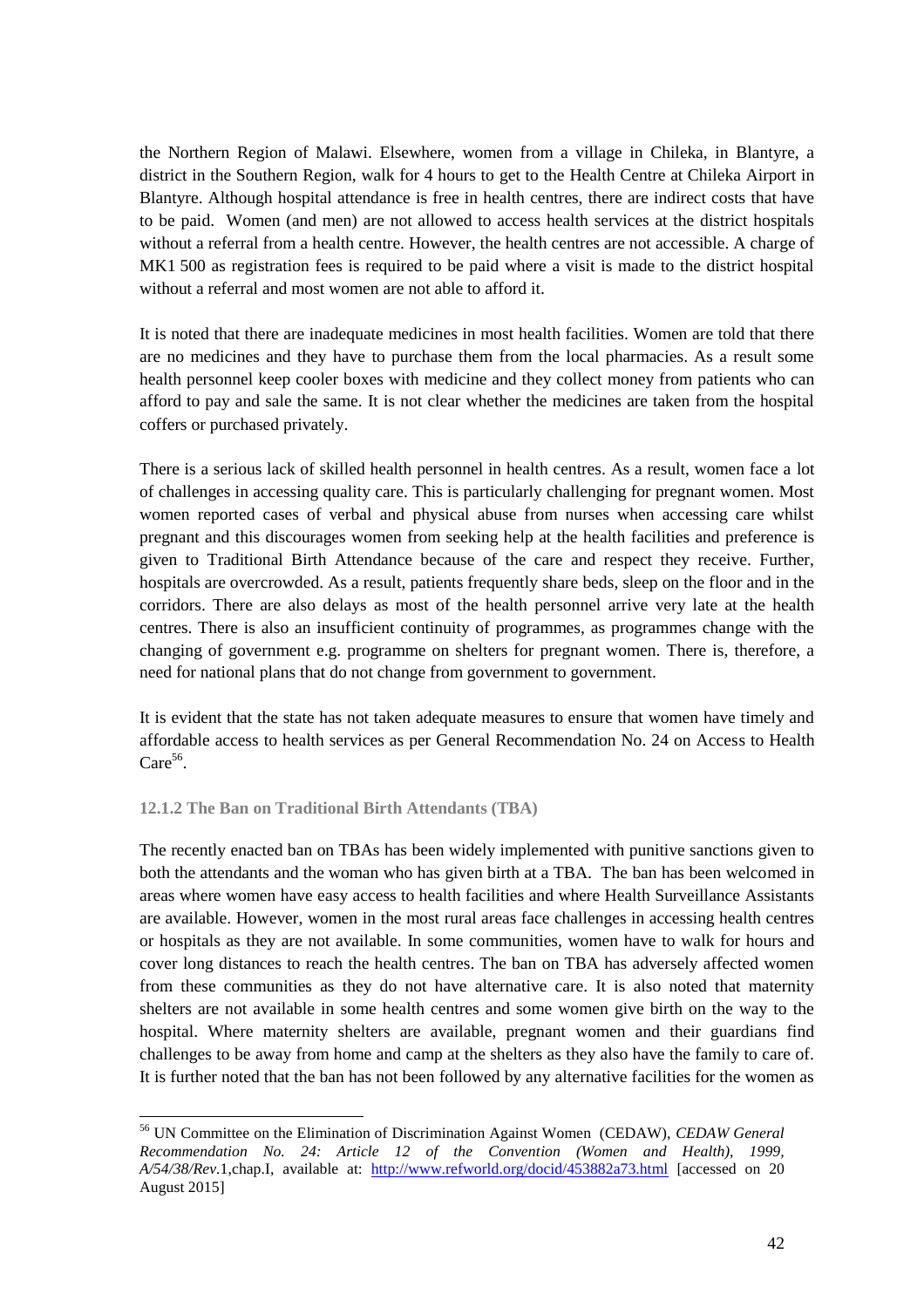the Government did not provide for health centres in these communities leaving women helpless. It has hence been recommended that TBA be reintroduced in these communities and they should be trained and certificates provided so that they are enabled to provide adequate advice and care.

#### **12.1.3 Commendation on Family Planning Efforts**

The State should be commended for the efforts it has taken to ensure that there is availability of contraceptives in the rural and urban areas at no cost. Despite these considerable efforts, it must be noted that there still is a 26% unmet need for contraceptives in Malawi.<sup>57</sup> There is also limited awareness on the availability of emergency contraceptives. The discussion with grassroots women revealed that some women do not use contraceptives for it is believed that they interfere with fertility, reduce sexual appetite and cause other reproductive health complications.

## **12.1.4 Expanding the Grounds for Abortion**

Unsafe abortions are on the increase in Malawi and the work of the Special Law Commission on the Termination of pregnancy and the Malawi Law Commission currently reviewing the grounds of abortion is an important step in the right direction. Unsafe abortions have been a contributing factor to the high maternal mortality rate in Malawi. There is a need to expand grounds of legal abortion as suggested by the Maputo Protocol and the CEDAW Committee. Consultations with women in both urban and rural areas, however, revealed that there is need to engage in more public debate on abortion and raise awareness about the negative impacts of unsafe abortion. There is still a divergence of views on whether abortion should be legalised on grounds such as incest or rape. Most grassroots women consulted for this Report agreed to permitting abortion only on medical grounds but took a strong stand against expanding the grounds for abortion. There are fears that if abortion is legalised on wider grounds, young girls will be encouraged to be promiscuous.

#### **12.1.5 Further Efforts in Reducing HIV Transmission**

The State Report states that door-to-door testing has been implemented in Malawi. However, the reach is very limited. It is commendable that the HIV/AIDS strategy is being revised and an inclusive process to develop the strategy was adopted. Regarding mandatory HIV testing of commercial sex workers, progress is being made. In a recent High Court decision, as stated in *Bridget Kaseka and 6 others v Republic,* <sup>58</sup> the court awarded compensation to commercial sex workers who had undergone mandatory HIV testing. The court's decision is a good precedent that clearly states that mandatory testing for any person, including commercial sex workers, is illegal. With regard to mandatory testing for pregnant women, most women supported the mandatory testing to protect the child. However, it was recommended that the health personnel do provide counselling and adequately explain the process to pregnant woman.

 $57$ Malawi: Reproductive Transitions – Unmet Need for Family Planning. Available at [http://www.prb.org/pdf14/malawi-unmet-need-contraception.pdf,](http://www.prb.org/pdf14/malawi-unmet-need-contraception.pdf) accessed on 7/08/2015.

<sup>&</sup>lt;sup>58</sup> Criminal Appeal Case No. 2 of 1999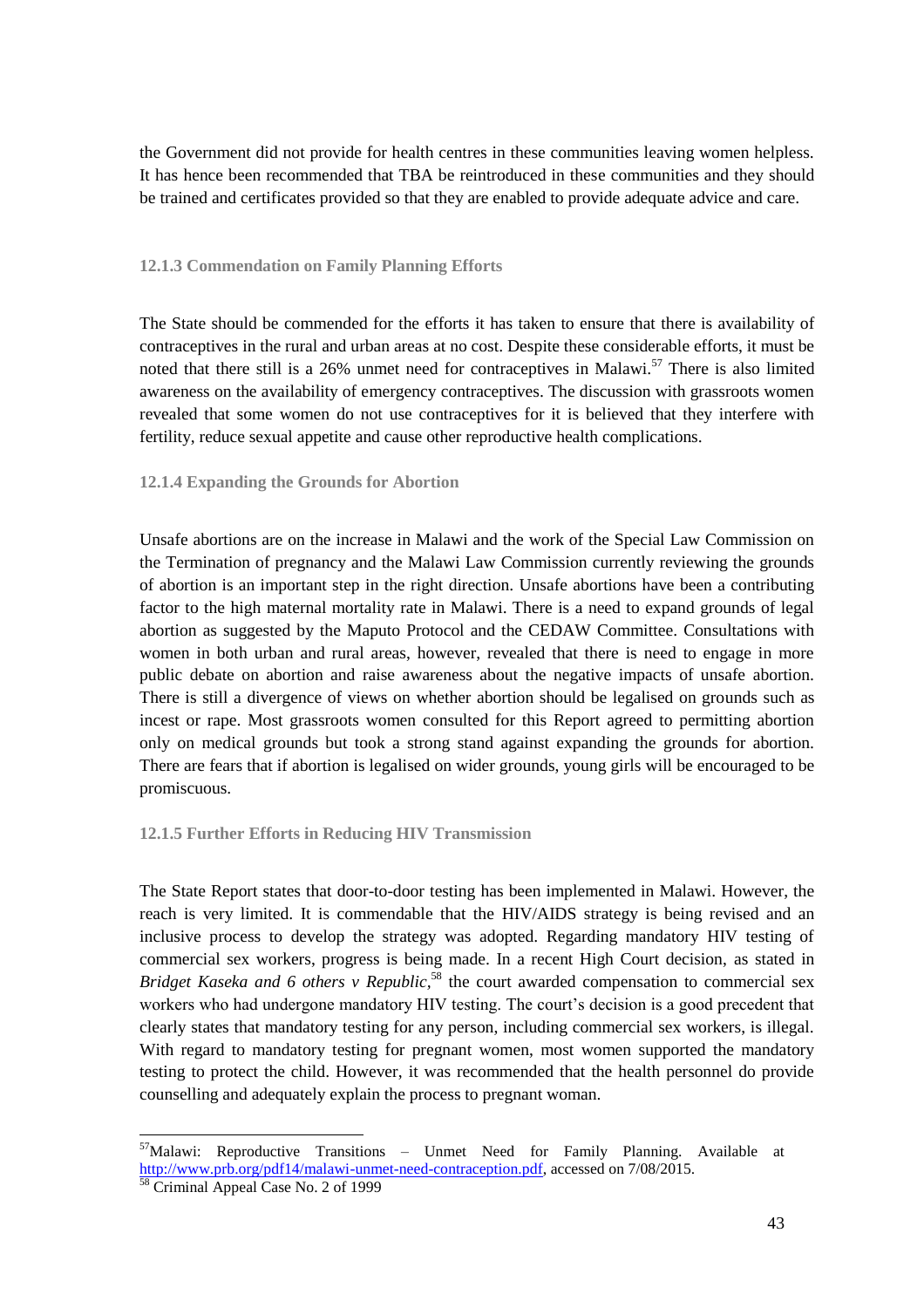**12.1.6 Plans to Introduce the Mandatory Health Insurance in Malawi**

The Ministry of Health (MoH) plans to introduce a mandatory health insurance programme as part of the public sector reform programme. The aim is to ensure universal coverage of health services in Malawi. In the 2015 Report titled Health Insurance Document Review, it has been stated that the current government spending of \$7.6 per capita per annum is inadequate to deliver Malawi Essential Health Package (EHP), which is costed at \$ 44.4 per capita per annum.<sup>59</sup> It has also been noted that donor funding to the MoH accounts for 65. 4% of total health care funding and the State spending  $20.5 \%$ . The study finally recommends that multiple sources of funding including innovating financing which requires that communities contribute to the National Health Insurance be made. In particular, the Government needs to implement the suggested mandatory health insurance program in a manner that does not exclude the poor.

**12.2 Recommendations to the State Party** The State Party should:

- a. Take positive steps to ensure that health facilities and services are available in both urban and rural communities.
- b. Increase resource allocation to the Ministry of Health.
- c. Re-instate TBAs to be under the Primary Health Care concept within decentralised arrangements to ensure accessibility in remote rural areas (or provide an alternative). It is imperative, however, that TBAs are properly trained, certified and provided with adequate equipment
- d. Raise awareness and encourage debate on expanding the grounds for abortion and highlight the harmful effects of unsafe abortion.
- **13. Article 13 – Social and Economic Benefits**

#### **13.1 Observations**

#### **13.1.1 Protection under the Law**

The passing of the Deceased Estates (Wills, Inheritance and Protection) Act in 2011 and the Marriage, Family Relations and Divorce Act 2015 has so far protected those who are aware of this law and has aided traditional leaders who are aware of this law to better dispense justice. But access to benefits for women is limited within these spheres.

In terms of access to loans and credit, women have equal access to loans in theory, however, the frequency of them actually accessing loans is much lower than that of men, due to low entrepreneurial skills, lack of financial literacy, lack of collateral, and cultural practices.<sup>61</sup> According to one financial institution consulted, the type of credit facilities that are available to women are salary backed loans, Local Purchase Order Financing, Inventory Finance, Asset

 59 Ministry of Health, Health Insurance Document Review, 15 July 2015

 $60$  Ibid

 $<sup>61</sup>$  KII with a financial institution, Blantyre.</sup>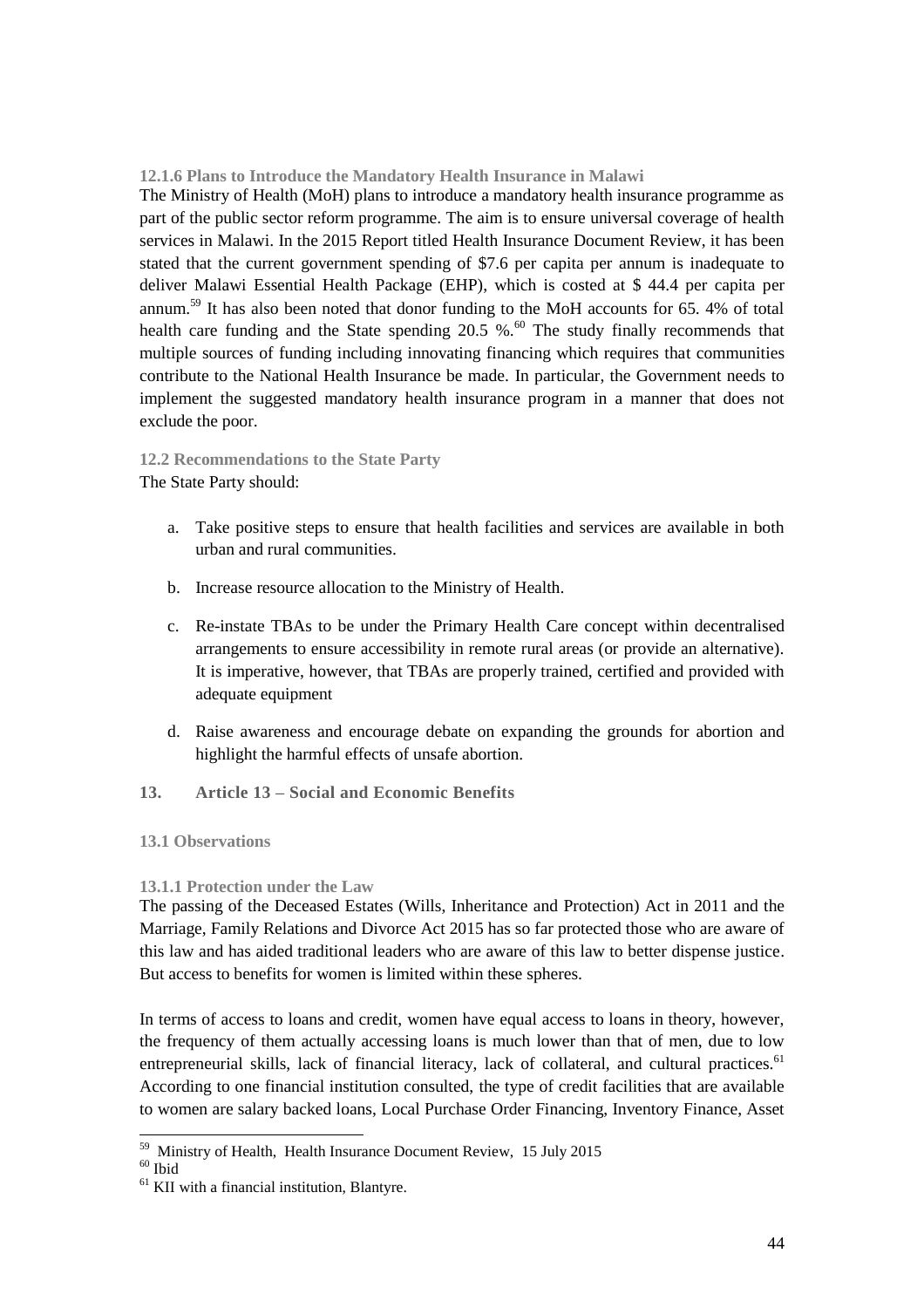Finance, Bid Bonds and Guarantees. 30% of all their loan applicants are women with 100% of all female applicants who qualify being given loans. The rejection rate is minimal, because women take more time generally to assess loans, as they are more risk averse. Usually women take loans for households, asset finance and they are usually 100% supported by collateral.

Although men have more guarantors than women, women tend to use collateral more than men as they are more risk averse. Men are more likely to default on payments, usually due to over trading (when a business goes beyond its core business and takes on more business than it is supposed to).

According to another leading financial institution, business women in Malawi are faced with a number of challenges that directly impact on the development of their businesses. For instance, most of the women are self-employed compared to those who are employed in the formal sector. Women"s representation in the banking sector remains low. Moreover, only 17% of Malawian women are currently banked and just a few women who own businesses have access to bank credit. Most women entrepreneurs lack business management skills and proper collateral to advance their businesses.

In comparison, a third lending institution indicated that approximately 70% of their applicants are male, 10% being female and 20 % being corporate institutions. Thus both women and men have access to loans, advances, overdrafts, and invoice discounting without discrimination. The ratio of successful female applicants to male is 50:50: there is no gender discrimination; applicants are successful based on qualifications. Guarantors are more likely to be male as they are more likely to have property as collateral. This third institution also indicated that factors that inhibit women from accessing loans include their lack of financial capacity to service the loans as most women are not economically independent. Moreover, not all women have the necessary financial literacy to run a business let alone acquiring adequate support from their spouses or partners to run the businesses.

The picture that emerges is that women, compared to men, have limited access to loans and credit facilities.

#### **13.1.2 Repayment of Loans**

#### **i. Village Banks**

Repayment of loans has been easy with village banks partly because of the small size of the loans and flexibility in repayment of loans and partly because of the communal nature of the banks. Although the village banks grab collateral from defaulters, incidences are low as there is more leeway in adding time for the loan to be repaid.<sup>4</sup> Women interviewed gave examples of land and other property being taken from them after default. Such property being is sold for the value of the loan and not its own value.

#### **ii. Formal Lending Institutions**

Formal lenders in Malawi including rural banks, savings and credit cooperatives, and special credit programmes supported by the Government and NGOs prefer to give loans to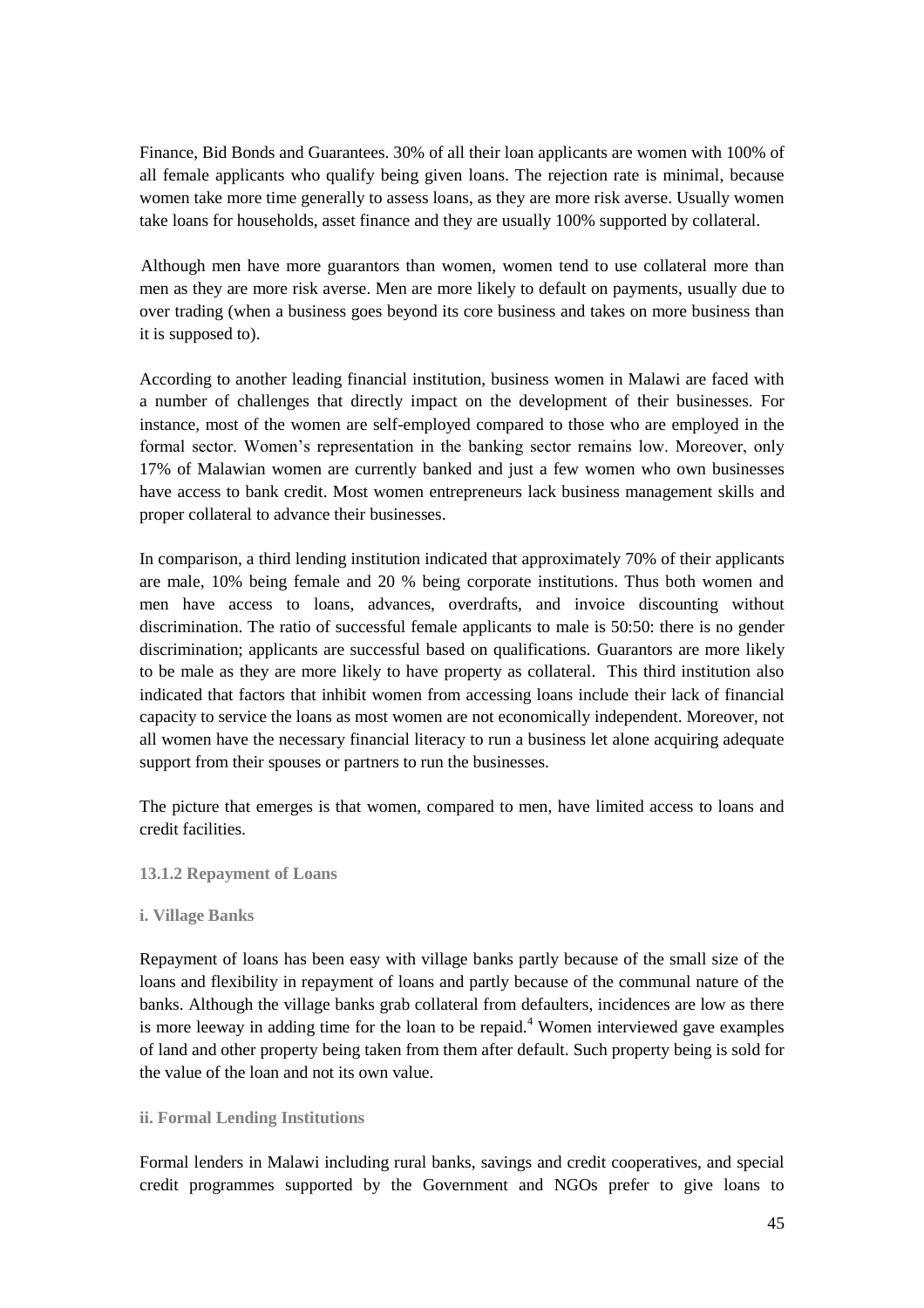households with diversified asset portfolios and with diversified incomes, thus putting women at an increased disadvantage when compared to men. According to the Beijing Platform for Action Malawi Country Report, most micro finance institutions have been known to charge exorbitant interest rates (i.e. above 40%). A 2014 survey that was conducted during the production of Malawi"s Human Development Report on Inclusive Growth revealed that this discourages many women from borrowing, making them to opt for village loans and savings instead. This therefore ensures that most women do not graduate from small scale businesses. Further to this, according to all formal institutions consulted, men are also more likely to default on repayments. .

Although rural women have access to loans through village savings banks, their access to larger financial institutions is limited. Most loans taken by rural women are for purchasing fertiliser, farming utensils, clothes and food. Women in urban areas, with higher levels of income, access loans for the purpose of purchasing vehicles or property or as capital for a start-up business. Long distances and restrictive conditions, including weekly repayment, of the loans from the larger financial institutions discourage most potential applicants. Repaying at the end of the agricultural season is deemed to suit all applicants in rural areas as it is the one time they have an increase in earnings.

#### **13.1.3 Women's Economic Contribution**

In rural areas, most women are involved in commercial farming together with their husbands. The hindrance they face from achieving financial independence is men"s control over all earnings. Family finances are spent by men on detrimental social activities that include alcohol abuse and the hiring of prostitutes even after some of the finances obtained from a loan have been given to the husband by the woman. (In most cases, women decide for what purposes the loan should be used for, because it is hers, although at times, advice is given to her by the husbands on how to handle it. However, men tend to have control over the profits made.)

Further challenges faced include late disbursement of loans, refusal by some banks to give women loans on the basis of illiteracy, a lack of collateral and placing a minimum of how much one can borrow. In rural areas, women with young children (under the age of 5) are at times denied access to loans on the basis that children take up their time and thus, engaging in business would not be conducive for them. Cultural practice that deems the man as the head of the household and not the woman also hinders women's interest in accessing loans.<sup>6</sup> in patrilineal societies; land ownership by women is not common practice<sup>7</sup>. This fact however has not hindered them from applying for loans but has been a factor in the rejection of their applications. Where loans have been refused on unclear grounds, the village chief is the first point of contact in addressing their complaint.

#### **13.2 Recommendations to the State Party**

The State Party should:

- a. Increase financial literacy for women to enable them manage their financial resources and businesses.
- b. Introduce entrepreneurship lessons in schools and Farmer Business Schools;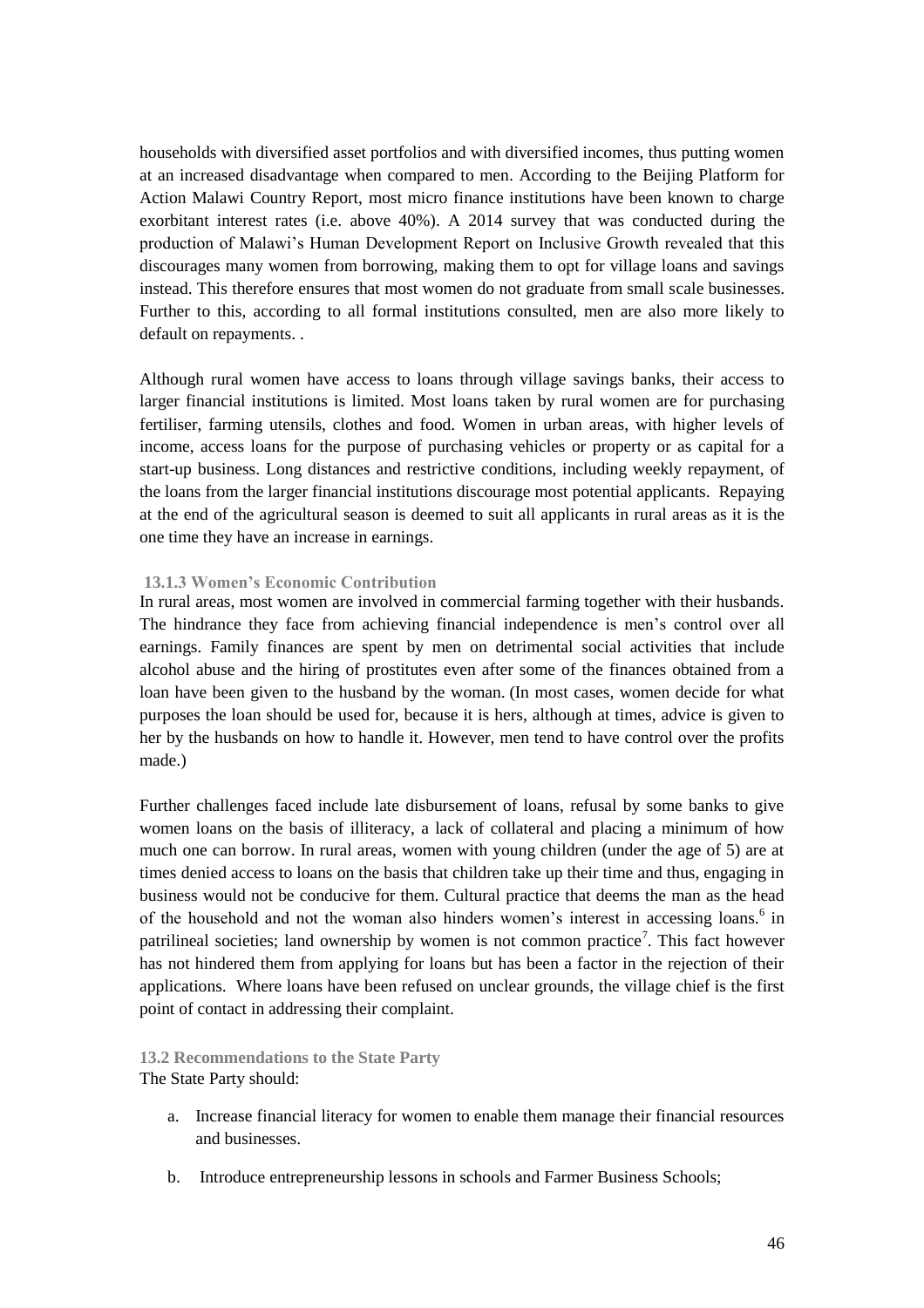- c. Devise mechanisms to make financial institutions to lower interest rates especially for those in the lower income bracket
- d. Implement the Personal Property Securities Act Developed Credit programmes specifically for rural women in which they may repay at the end of an agricultural season.

## **14. Article 14 – Rural Women**

#### **14.1 Observations**

Malawi continues to be largely rural with nearly 85% of the total population living in rural areas and rural women continue to be over represented among the majority of the poorest, illiterate, and voiceless.

## **14.1.1 Economic Contribution of Rural Women**

The review of literature and interactive interviews reveal that rural women continue to play an important role in the economic survival of their families and communities. We further note that rural women continue to play triple roles in society i.e. reproductive, productive and community managing roles. Rural women represent over 80% of participants in all nonremunerated community activities, such as brick moulding, caring for children in pre-schools, and working at funerals, weddings and other ceremonies.<sup>62</sup> The triple roles of women limits their participation in remunerated work since they have to simultaneously play their roles and balance competing claims on each of them. Nonetheless, rural women engage in small-scale businesses and subsistence farming to support their families although important national statistics continue to miss out the economic contributions of these women.<sup>63</sup> Of late, rural women are taking part in community-based economic development interventions known as Village Savings and Loans accessed through Village Banks. In the rural settings, customary land is lost in the event of default for payment of VSLs; regardless of its value.

#### **14.1.2 Harmful Cultural Practices**

We commend the State for enacting the Gender Equality Act, which prohibits harmful practices.<sup>64</sup> However, the fact remains the law is yet to be disseminated to the rural areas. Also, widows in Malawi frequently live in extreme poverty and suffer from social stigmatisation and economic deprivation purely because they have lost their husbands. In some areas, widows are subjected to grieving and funeral rites such as forced 'purification' through sexual violence, being "inherited" by male relatives of their deceased husbands, head shaving, loss of freedoms and social status, and property dispossession. Thus the incident of widowhood is often the catalyst for extreme poverty. Despite the fact that the Deceased Estate (Wills, Inheritance and Protection) Act forbids property grabbing, a practice by which relatives of a widow"s deceased husband chase widows out of their houses and seize their land, their possessions, and sometimes even their children, this practice is still out there.

<sup>62</sup> SADC Gender Barometer (2014) *Productive Resources and Employment, Economic Empowerment*  p. 142 available at: [file:///C:/Users/User/Downloads/19381\\_chap4\\_baro\\_2014\\_econfin%20\(1\).pdf](file:///C:/Documents%20and%20Settings/AMalunga/Local%20Settings/Temp/AppData/Local/Microsoft/Windows/Temporary%20Internet%20Files/AppData/Local/Microsoft/Windows/Temporary%20Internet%20Files/AppData/Local/Microsoft/Windows/Temporary%20Internet%20Files/Content.Outlook/Library/Containers/com.apple.mail/Data/User/Downloads/19381_chap4_baro_2014_econfin%20(1).pdf) last accessed 26-08-2015

 $63$  Ibid

<sup>&</sup>lt;sup>64</sup> See Section 5 of the Gender Equality Act.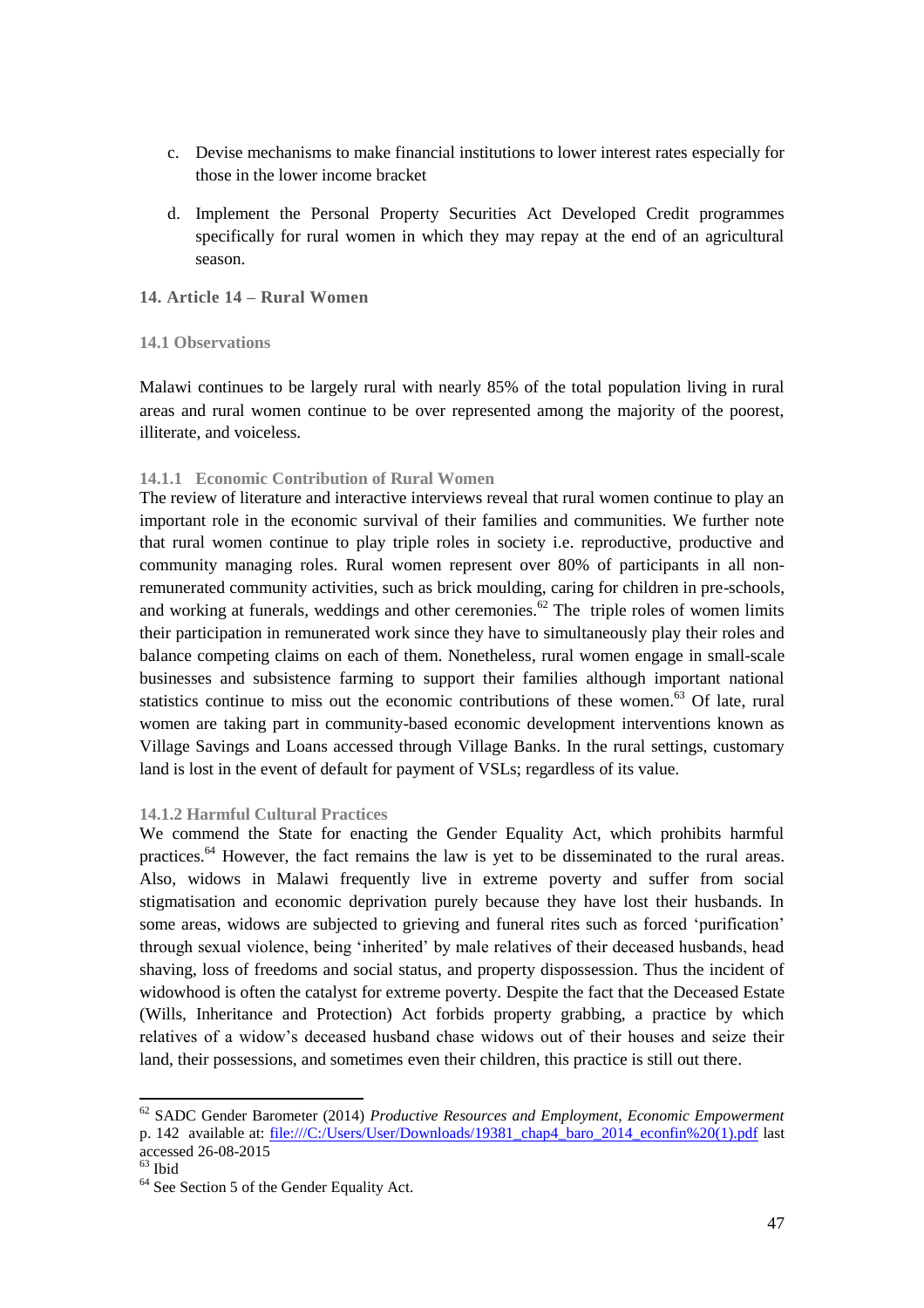#### **14.1.3 Land and Agrarian Reforms**

While progress has been made with regard to land reforms under the proposed Customary Land Bill, which is meant to protect customary land rights of women and to promote their participation in decision-making with regard to customary land allocation and control over production resources, this Bill is yet to be tabled in Parliament. However Section 19 (3) (a) of the draft bill, which provides that customary estates shall be governed by customary law in respect of any dealings, remains a threat to the protection of women"s land rights. The Bill does not provide a definition of what customary law is. However, the Land Policy does provide a definition of customary law as comprising "the rules grounded in prevailing customs which are applicable to particular communities'.<sup>65</sup>

It is notable that prevailing customs in the patrilineal districts of Malawi require allocation and inheritance of land along the male line. Continued application of such custom means that women will still be left out of inheriting land. Thus, the proposed Bill fails to recognise that women are not a homogenous group and will be affected differently by the law once enacted. Further, the application of customary law by Land Committees and other tribunals risk entrenching gendered stereotypes supported by customs, which disadvantage women. However, reform of the land laws will have a positive significance towards the protection of women"s rights and hence the process must be expedited.

## **14.1.4 Social Security Programs**

The State Party reports that since 2006, Government has been operating a Social Cash Transfer Scheme as a means of offering social protection to the ultra-poor. It is important to note that by 2015 the implementation of the social cash transfer has not trickled down to all the 28 districts in the country. Moreover the identification process of beneficiaries, does not single out rural women as primary beneficiaries. It is also observable that the amount of money given (about MK 3,600 approx. USD8) per month/household is too little to improve livelihoods of rural women. Corruption has also plagued the Social Cash Transfer Programme with media reports indicating instances of political or public leaders (and their relations) appearing on the list of beneficiaries.

Another social security programme is the Farm Input Subsidy Programme (FISP). Similarly in this programme, identification process does not prioritise rural women as a special category. By and large, rural women struggle to be listed in different safety nets that that are operated by the government or non-state actors. However, some of the safety nets that are meant for the development of the communities, such as the public works programmes and the LDF initiatives, have the potential of exposing rural women to the much needed economic gains to ensure the survival of their households.

#### **14.2 Education and Training**

As already noted under Article 10, the Government runs an adult literacy programme. However, this programme is not available in all districts. Often times, the centres close way before students have a chance to sit for their exams. This is usually because of lack of materials and non-payment of stipends to the instructors. Apart from this, and some NGO-led

<sup>&</sup>lt;sup>65</sup> The Malawi Land Policy, 2002, p. 13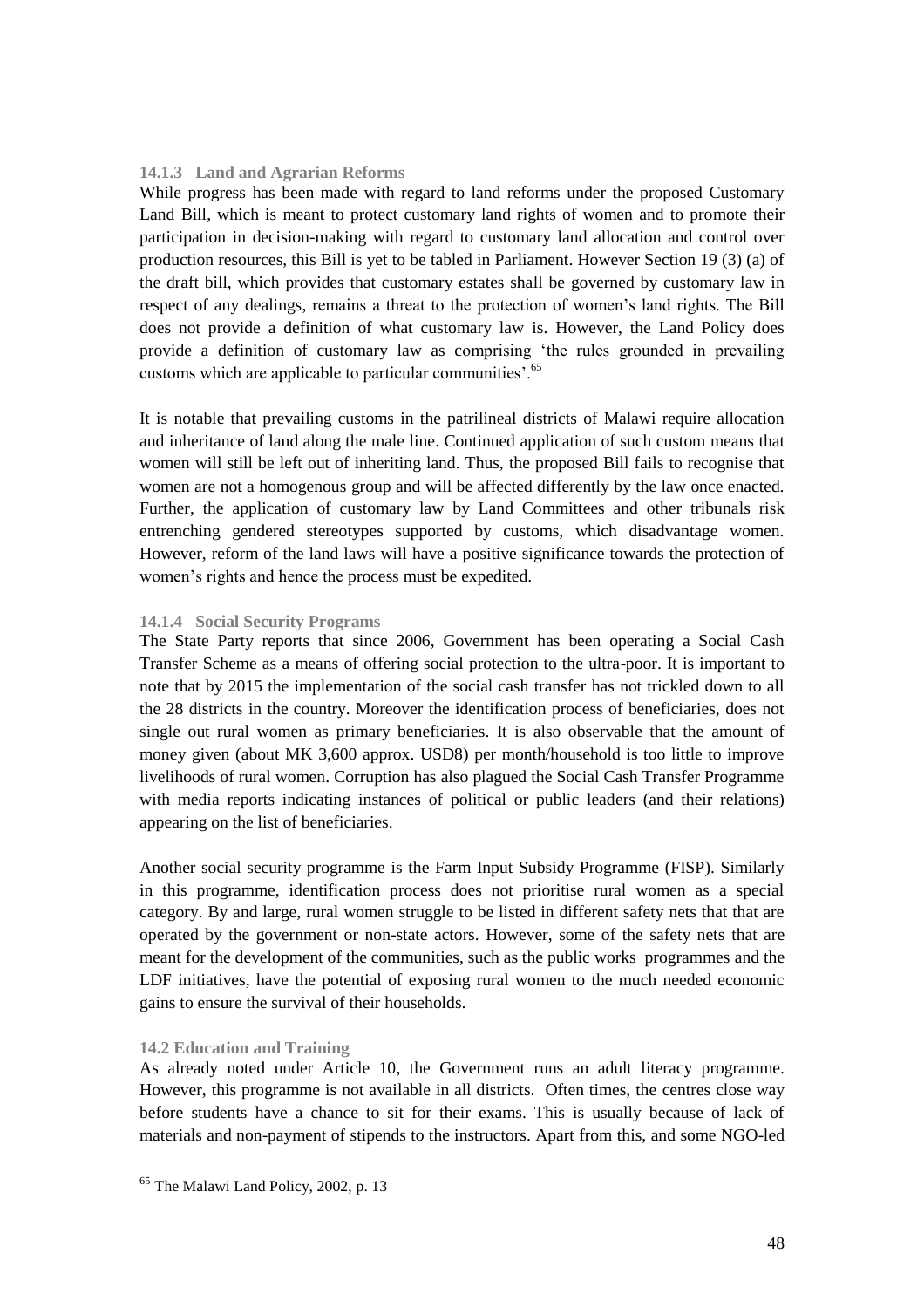initiatives, illiterate rural women do not receive any training or education that can increase their technical proficiency.

## **14.2.1 Living Conditions of Rural Women**

Living conditions of rural women in Malawi are appalling. 51 years into independence, Malawi has not had any well-defined rural housing programme. Almost 80% of rural women live in glass thatched mud houses that frequently leak during the rainy season. There is lack of, or very limited access to, water and sanitation. In some cases, rural women still draw drinking water from unprotected sources. Women walk long distances to access portable water.

## **14.3 Recommendations to the State Party**

The State Party should:

- a. Develop specific programmes to ensure that rural women participate meaningfully in remunerative work to improve their livelihoods.
- b. Review Section 19 of the draft Customary Land Bill to exclude the application of customary law to land matters.
- c. Expedite the passing of the Customary Land Bill and relevant land reforms with provisions safeguarding women"s land rights.
- d. Develop, and commit financial support to, specific programmes for rural women in all critical sectors.
- **15 Article 15 – Equality before the Law and in Civil Matters**

#### **15.1 Observations**

The State Party has made good progress by the enactment of the Gender Equality Act and other gender-related laws that provide for equality before the law for women and men. However, the implementation of the these laws still remains a challenge as many people are not aware and lack knowledge on guidelines on how to implement the Act as aforementioned in Article 2.

#### **15.1.1 Legal Aid Bureau**

The Legal Aid Bureau was created by the Legal Aid Act No.28 of 2010. The Act was assented to by the President of the Republic of Malawi in 2011 and operationalised in 2013. The Director and Deputy Director were appointed early 2015 and the operations only began in March 2015. However, the official warrant establishing of the Bureau was only issued in September, 2015.

Under the Legal Aid Bureau, legal aid is, in principle, accessible to both men and women equally. Those that are able to make it to the Legal Aid Bureau offices and apply for legal aid are assisted on the merits of their application for legal aid irrespective of their gender. As a matter of fact, in terms of pure numbers women outnumber men in terms of applicants for legal aid. Almost all women applicants for legal aid are granted legal aid by the Bureau.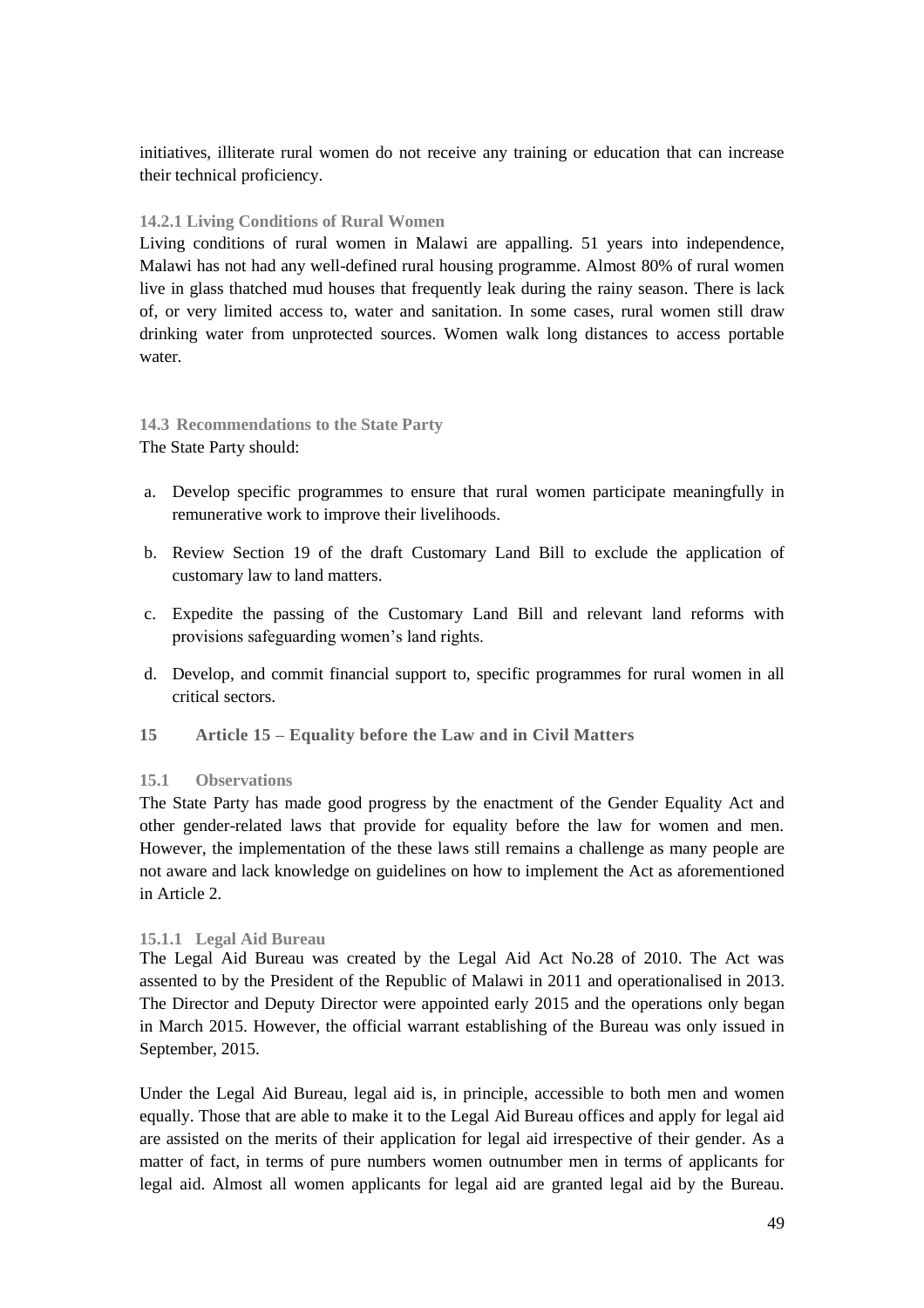Women are assisted in various ways by way of Court proceedings or mediation. The majority of issues are to do with divorce, maintenance, distribution of matrimonial property, custody of children and deceased estates<sup>66</sup>.

According to an official from the Bureau, resource constraints are the main challenges being faced by the Bureau. In terms of human resource the Bureau has only 11 lawyers to service the entire country. This number of lawyers is too few for them to make a meaningful impact. Further the Bureau is constantly underfunded such that it is always short on the basics required in order to operate effectively. There are no sufficient vehicles; there is usually no fuel for the available vehicles, no stationery etc. Again, the Bureau does not have offices at the district level though this is something provided for in the Act. It is only represented at regional level which is the Northern region, Central region and Southern region. As such, the Bureau is not able to reach out to the poor in the rural areas of the country who are in need of legal aid.

#### **15.1.2 Freedom of Movement, Residence and Domicile**

The issue of importing alien women in Malawi (for purposes of prostitution) still remains something that the State needs to address. Under the Immigration Act, and under matrimonial related laws, many women are not aware of the implications in terms of residence and domicile if they get married to a foreigner. $67$ 

#### **15.1.3 Challenges in Accessing Justice by Women**

There are several laws that are protecting women particularly in civil matters such as the Constitution, the Gender Equality Act of 2012, the Deceased Estate (Wills, Inheritance, Protection) Act of 2011, the Prevention of Domestic Violence Act of 2006.However, there is lack of knowledge, awareness and training of the newly enacted laws by law enforcement officials such as magistrates and prosecutors, particularly those in rural areas. It takes some time for these officials to have access to laws enacted in Parliament. The MoGCDSW is also inadequately funded such that it is heavily dependent on donor funding which minimizes its control over issues to be addressed<sup>68</sup> Some officials consulted from the Judiciary commented that the issue of receiving bribes and/or corruption, however, is a major impediment to access to fair justice by both the informal and formal courts.<sup>69</sup>Chiefs, judiciary staff as well as police officers frequently request bribes from people in order to assist them timely.<sup>70</sup>

It is noted that women who are deaf and dumb are not well represented due to barrier in communication and even sometimes the judicial failing to interpret the rights provisions of persons with disabilities due to lack of knowledge as issue of disability are not commonly mainstreamed. Other victim support units are not only inaccessible enough for PWDs on wheel chair or using crutches as the rooms are often very tiny and overcrowded but also negative attitudes as these women are trying to access such services. Case handling institutions such as the Malawi Police Services which has the bulk of responsibility of investigation, case building and prosecuting and the Judiciary require extra intensive efforts in

<sup>&</sup>lt;sup>66</sup> Key informant interview

 $67$ This is further discussed in Article 9 on Nationality

<sup>68</sup> Observations from a stakeholder consultation workshop.

 $69$  MBC Television Exclusive Interview with the Chief Justice,  $1<sup>st</sup>$  August, 2015.

<sup>70</sup> Ibid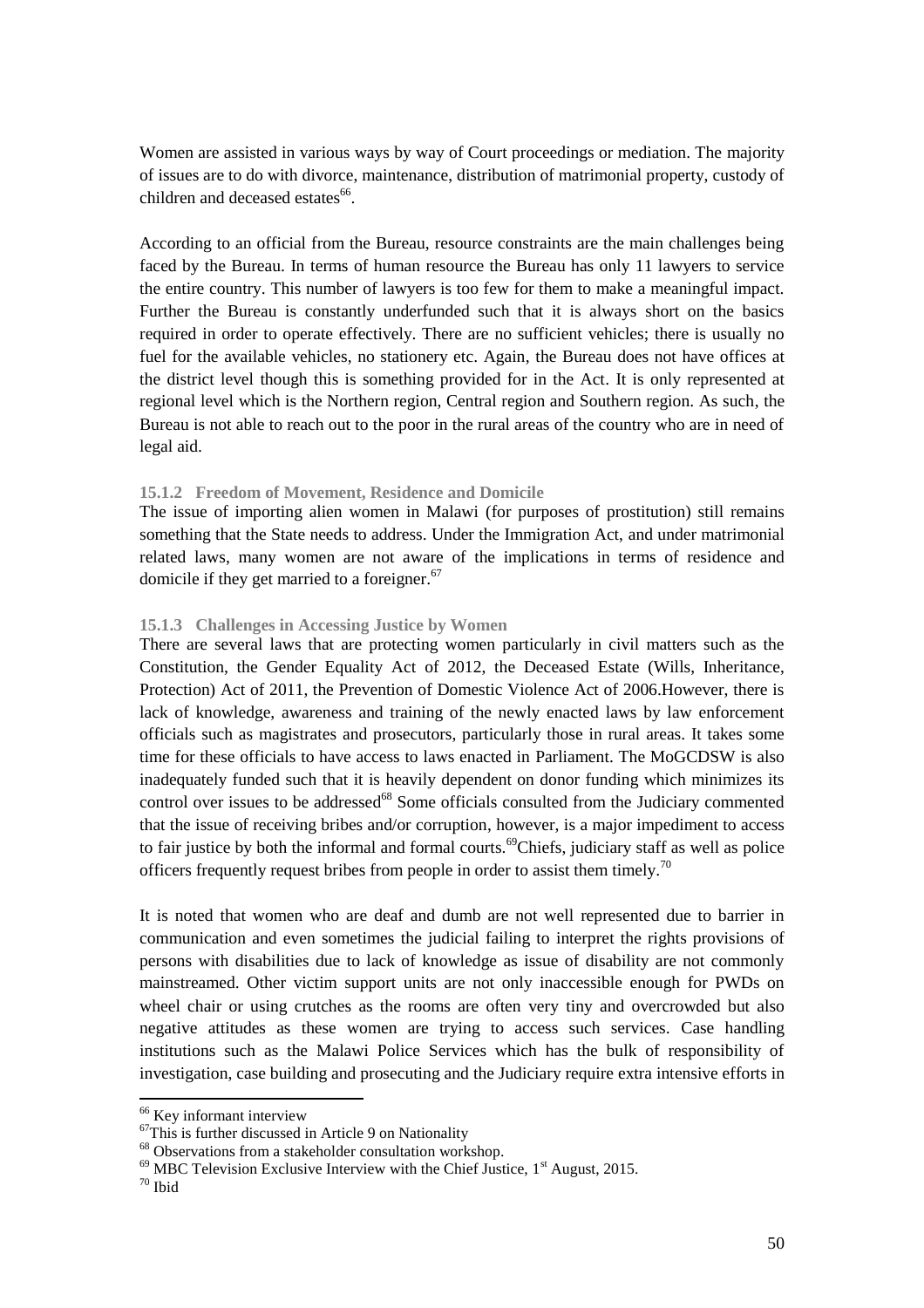training to equip them with specialized appreciation of the science of handling such cases. Sign language and issues of disability should be embedded in the police training curriculum but also each police station and judicial must have a sign language interpreter, the judiciary must be aware of the other relevant policies when making their applications.

#### **15.1.4 Formal versus Informal Justice System**

Interactions with women, especially rural women, indicate that they access justice, particularly in civil matters, through primary or informal justice structures on an equal basis with men. The indication from the ground is that such tribunals have proven to be vital in other areas such as taking girls out of early marriages and preventing gender based violence (in cases reported to these forums). $71$ 

However, the quality of justice under these systems is debatable. Most of these tribunals are operated by people who are not gender sensitive and are not inclusive in relation to participation of women. In addition, there is also a limit in the knowledge of the laws specifically human rights by these tribunals.

Consultations with officials from the Judiciary and other stakeholders indicated that the Judiciary has courts in all districts in Malawi. However, there are a number of problems associated with the operation of these courts and access to justice for women. The first problem is the lack of personnel to operate the courts. With this, court structures and other infrastructure are available but there are no officers to preside over matters due to shortage of judicial personnel. In other cases, as the second problem, there are personnel available but no infrastructure within which to operate. We commend the State Party for taking steps to renovate some of the courts though the same has stalled due to lack of funding. The other problem faced by women accessing justice in these courts is the technicality of proceedings in terms of the language which is exacerbated by the lack of legal representation highlighted above. Another issue for women before these courts is the issue of costs. Interactions with grassroots women indicated that in some cases they are asked to pay a certain fee to have summons or other court orders served on the other party.

The laws stipulate that there should be no exclusion of men and women in the access to justice in either the formal or informal system<sup>72</sup>. However, the de facto situation is that there is inequality perpetrated by distance and language barriers, lengthy court processes, and long distances to courts, which hinder women's access to justice.<sup>73</sup> Despite several challenges, traditional justice forums play a positive role in ensuring access to justice by women.

#### **15.1.5 Same Sex Relationships**

 $\overline{a}$ 

The State Party has not taken any positive steps to decriminalize same sex relations between consenting adults. Firstly, there is lack of engagement with the issue by the Malawi Human Rights Commission mainly as a result of lack of independence from the government since the

 $71$  Observation from a focus group discussion

<sup>72</sup>Section 41 of the Constitution of Malawi

<sup>&</sup>lt;sup>73</sup> Observation from focus group discussions and judiciary officials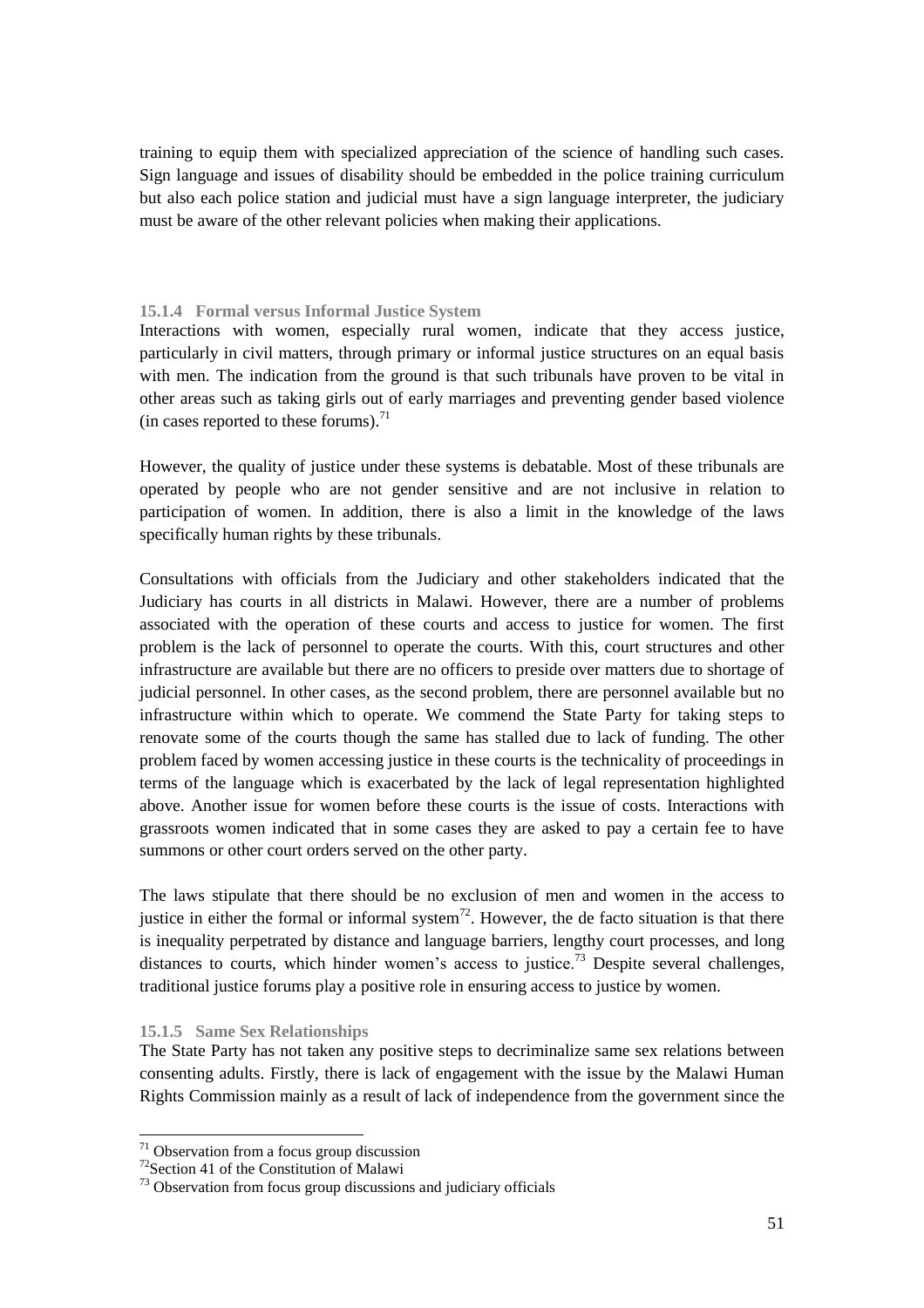Commission is heavily dependent on funding from the government. Due to this, the Commission has restrictions on its mandate to conduct public inquiries on same sex relations. However, Civil Society Organizations such as Centre for the Development of People (CEDEP) and Centre for Human Rights and Rehabilitation (CHRR) are still advocating and lobbying for the cause. Secondly, the definition of marriage under the MDFRA does not encompass every person in society according to their sexual orientation such as the Lesbians, Gays, Bisexuals and Transgender<sup>74</sup>.

## **15.2 Recommendations to the State Party**

The State Party should;

- a. Allocate adequate financial, material and human resources to the Legal Aid Bureau for expansion (decentralisation) and community outreach programs i.e. mobile legal clinics.
- b. Expedite the process of transition from Legal Aid Department to Legal Aid Bureau.
- c. Allocation of adequate human and financial resources and engendering of the Malawi Judiciary to effectively deliver justice to women.
- d. Engender informal justice forums which should include female traditional leaders and members who have to be trained in gender issues.
- **16. Article 16: Equality in Marriage and Family Law**

## **16.1 Observations**

#### **16.1.1 Enactment of the Marriage, Divorce and Family Relations Act**

We commend Malawi as a State Party for taking some appropriate measures to eliminate discrimination against women in all matters relating to marriage and family relations through the enactment of the Marriage, Divorce and Family Relations (MDFR) Act No. 3 of 2015. The Act came into force on the  $31<sup>st</sup>$  of July 2015. The new law has ensured that Malawi has one law that applies to different types of marriages that exist in the country. Thus, the enactment of the Act has repealed several laws related to marriage, divorce and maintenance that were scattered across several Acts. The Act further makes provision for marriage, divorce and family relations between spouses and between unmarried couples. The Act also makes provision for the welfare and maintenance of spouses, unmarried couples and their children.

Another positive development is that the Act provides for the same rights and responsibilities during marriage and at its dissolution. In the sense that regardless of marriage formalities, parties to a marriage have among others, the following rights: Equal rights in their right to consortium (what a spouse is entitled to receive from the other, i.e. companionship, care, affection, aid, financial support and sexual relations e.tc); a married woman can choose to use her maiden name, surname of her husband, or both; upon divorce, a wife can choose to maintain the use of the surname of her husband, unless there is legal proof that she has used the name for an improper or fraudulent motive; regardless of what any existing law says, a spouse has the right to retain his or her citizenship during the course of a marriage; and a

<sup>&</sup>lt;sup>74</sup> Section 14 of the MDFRA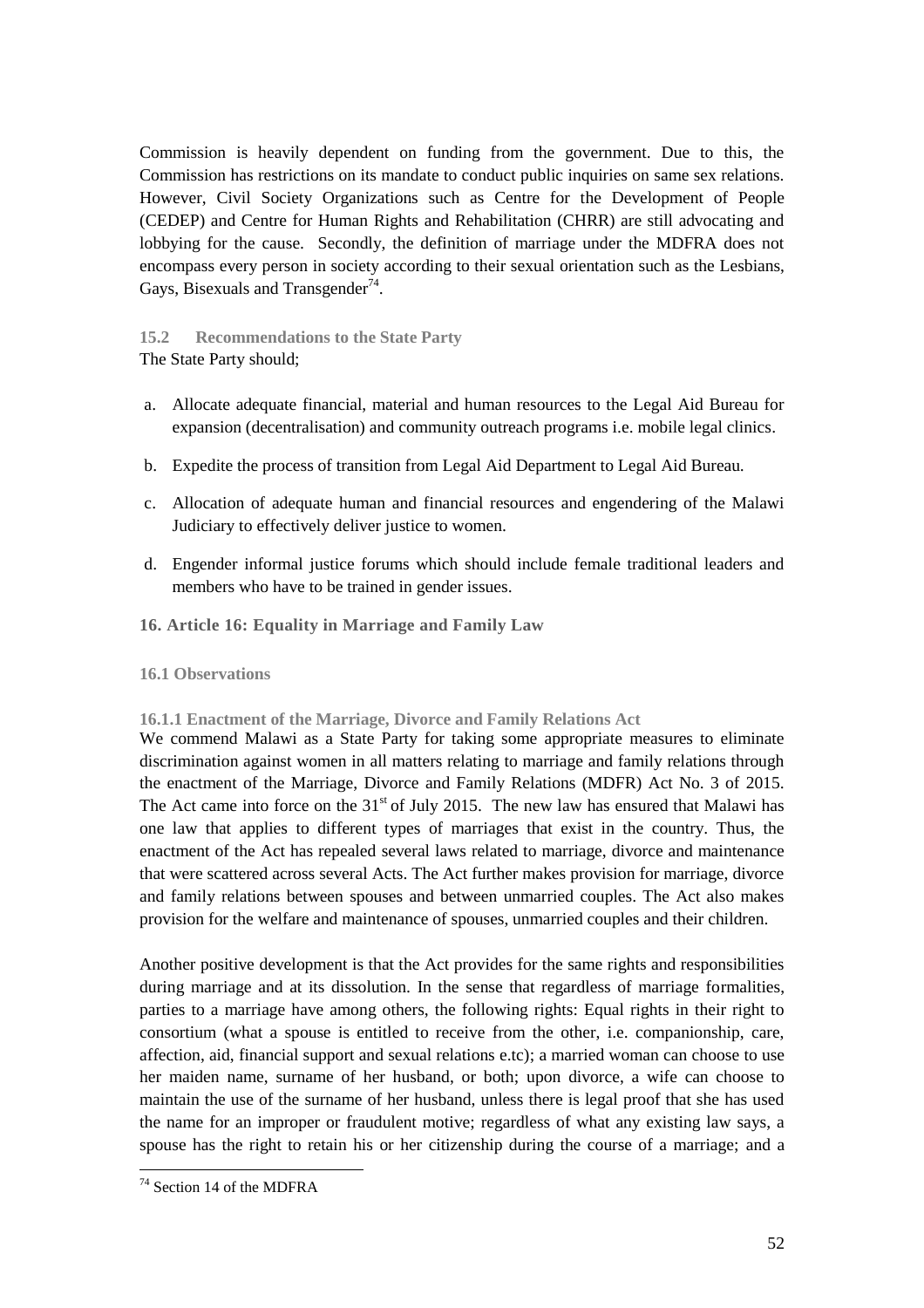spouse has the responsibility towards the upbringing, nurturing and maintenance of children of a marriage, whether alone or together with the other spouse.

#### **16.1.2 Distribution of Matrimonial Property at Divorce**

On distribution of matrimonial property upon divorce, we commend the State Party for coming up with clear guidelines in the MDFR which provides that the court shall equitably divide and re-allocate property base on following factors: The income of each spouse; the assets of each spouse; the financial needs of each spouse; the obligations of each spouse; the standard of living of the family during the marriage; the age and health of each spouse; the direct and indirect contributions made by either spouse, including through the performance of domestic duties. It is our considered view that these are clear guidelines as far as distribution of matrimonial property is concerned.

#### **16.1.3 Registration of Marriages**

The MDFR has also put in place mechanisms to standardise the registration of marriages. For instance, the Act has established the public office of Registrar of Marriages, who shall be the same person holding the position of Registrar General or acting in his or her behalf. It also specifies that District Commissioners, Traditional Authorities who has been given the power to register a marriage, and clerics are designated as "registrars" with authority to perform functions of the Registrar of Marriages. A list of registrars of marriages may be published by the Ministry responsible for Social Welfare. With the exception of marriages by repute or permanent cohabitation, the Act provides that every marriage shall be registered by the Registrar of Marriages. The Registrar of Marriages shall ensure that all registrars have Marriage Register Books and Books of Marriage Certificates. All registrars shall submit monthly records of their entries in their Marriage Register Books to the Registrar of Marriages.

#### **16.1.4 The Minimum Age of Marriage**

There is inconsistency in the different provisions regulating who a child is in Malawi. The age of a child is dependent or specific to an area of law as illustrated below: Section 23(6) of the Constitution provides that a child is any person under the age of 16; and, similarly, Section 2 of the Child Care Protection and Justice Act defines a child to be a person under the age of 16. On the other hand, Section 42(2) (g) provides that accused persons under the age of 18 years should be treated consistently with the special needs of children This was buttressed in *Re Stanford Kashuga (Miscellaneous Civil Cause Number 129 Of 2012)***,** wherein the Court on 4th February, 2015 made a declaration that, part of section 2 of the Child Care Justice and Protection Act which defines a child as a person under the age of 16 years affronts section 42 (2) (g) of the Constitution in so far as that definition applies to persons within the criminal justice process. This is a clear manifestation that there is a need to settle the issue of who is a child in Malawi for all practical purposes.

The inconsistency is also evident in the laws regulating the minimum age of marriage. Section 2 of the MDFR states that marriages involving persons under the age of 18, regardless of parental consent, are deemed invalid. This is in contradiction with the Constitution of Malawi, which states in section 22(7) that children between the ages of 15 and 18 can still enter into a valid marriage as long as they obtain consent from their parents or guardians. It is further noted that Section 138(1) of the Penal Code provides the defilement age as 16. As such, a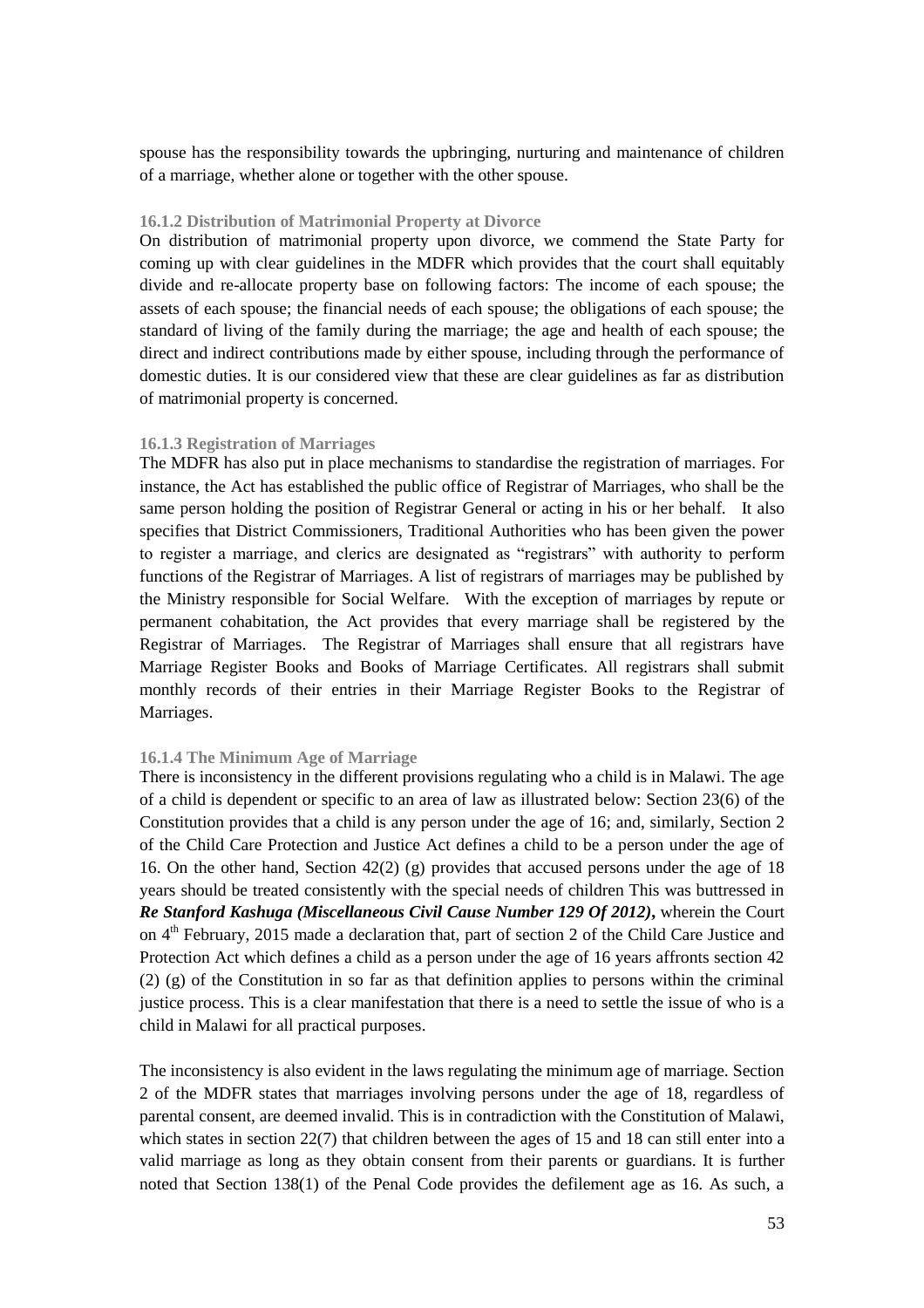man who marries under Section 22(7) of the Act risks criminal prosecution for the offence of defilement. Thus, there is significant inconsistency in legal provisions regulating the minimum age for marriage.

**16.2 Recommendations to the State Party** The State Party should:

- a. Review the Constitution to repeal Section 22(7) and set the minimum age of marriage at 18.
- b. Harmonise all relevant laws regulating the age of a child in order to firmly set the limit at 18 years;
- c. Operationalise the Marriage, Divorce and Family Relations Act without further delay.
- d. Raise awareness in communities on the dangers of early marriages.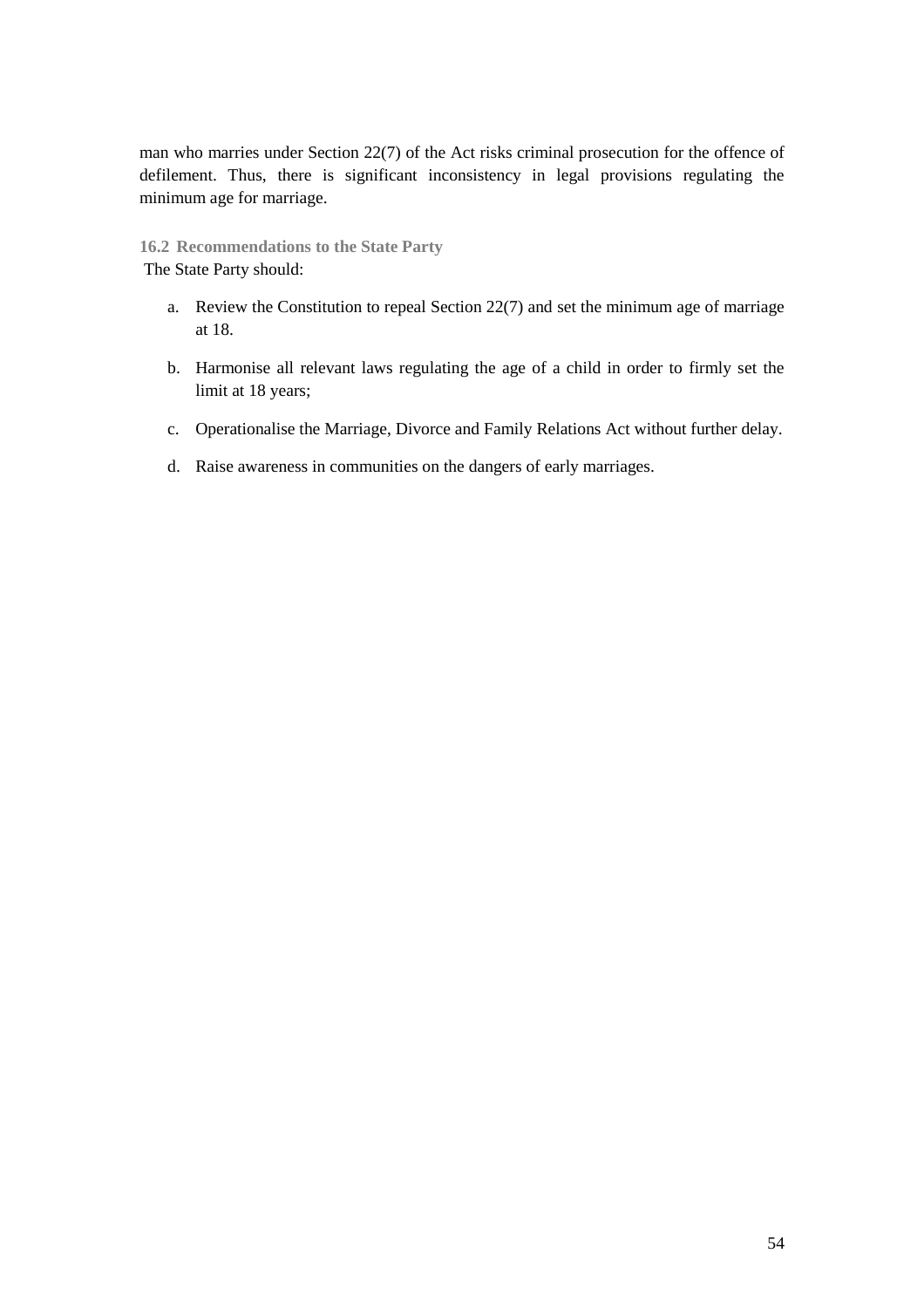## **Conclusion**

The Government of Malawi is commended for the positive steps taken to achieve its obligations under the CEDAW and the Beijing Platform for Action amongst others. There are indications that the State is doing relatively well on the legal and policy framework aimed at ensuring equality between women and men. This is illustrated through the enactment of the Gender Equality Act No 13 of 2013; the Marriage, Divorce and Family Relations Act No 2 of 2015; and the Trafficking in Persons Act No 3 of 2015. However, there still remain significant challenges towards achieving equality in the various spheres of women"s lives. Of significance is the lack of implementation of the different policies and laws to change women"s lives as a matter of fact.

In addition, a number of issues have also been identified as areas of concern in the implementation of the CEDAW in Malawi. Amongst these are: the lack of the definition of discrimination in the Constitution and the GEA as required by the CEDAW. This is also related to the call on Malawi to fully domesticate the CEDAW with the aim of ensuring that women are able to invoke it in enforcing their rights before the various domestic tribunals. The State is further asked to develop programmes aimed at dissemination the gender related laws. It is further encouraged to expedite the process of adopting the National Gender Policy.

Implementation of the CEDAW and programmes aimed at achieving gender equality in Malawi are also affected by the lack of coordination between the MoGDCSW, other line ministries and other stakeholders and NGOs. It is thus observed that a multi-sectoral approach to achieving gender equality will ensure *de facto* equality for women. It is notable that the State has taken positive action through temporary special measures under the GEA with the introduction of the 40:60 gender neutral quotas, though its impact is yet to be determined.

Gendered stereotypes and roles are a contributing factor to the inequalities for women. Dismal performance during elections and lack of adequate numbers of women in public life are a manifestation of these stereotypes. Hence, the State is encouraged to develop comprehensive strategies aimed at modifying negative cultural practices.

The enactment of the Trafficking in Persons Act goes a long way in confirming the State"s attempt to address the exploitation of women through trafficking. However, there is a need for the State to fully utilise and work together with neighbouring countries in combating trafficking in women. It is also important for the government to put in place good record keeping systems aimed at keeping an up to date database on victims of trafficking.

In education, significant strides have been made but the State is asked to progressively construct early childhood development centres across the country and provide resources for the operation of these centres. The State is also encouraged to put in place measures aimed at protecting girls from violence in schools through among others the adoption and implementation of the Violence against Girls in School Policy.

Related to women"s employment rights, it has been noted that a vast majority of women in Malawi work in the informal sector. The State is asked to ensure protection of women in the informal sector but also the enforcement and formulation of gender policy and sexual harassment policies in the various organisations and institutions.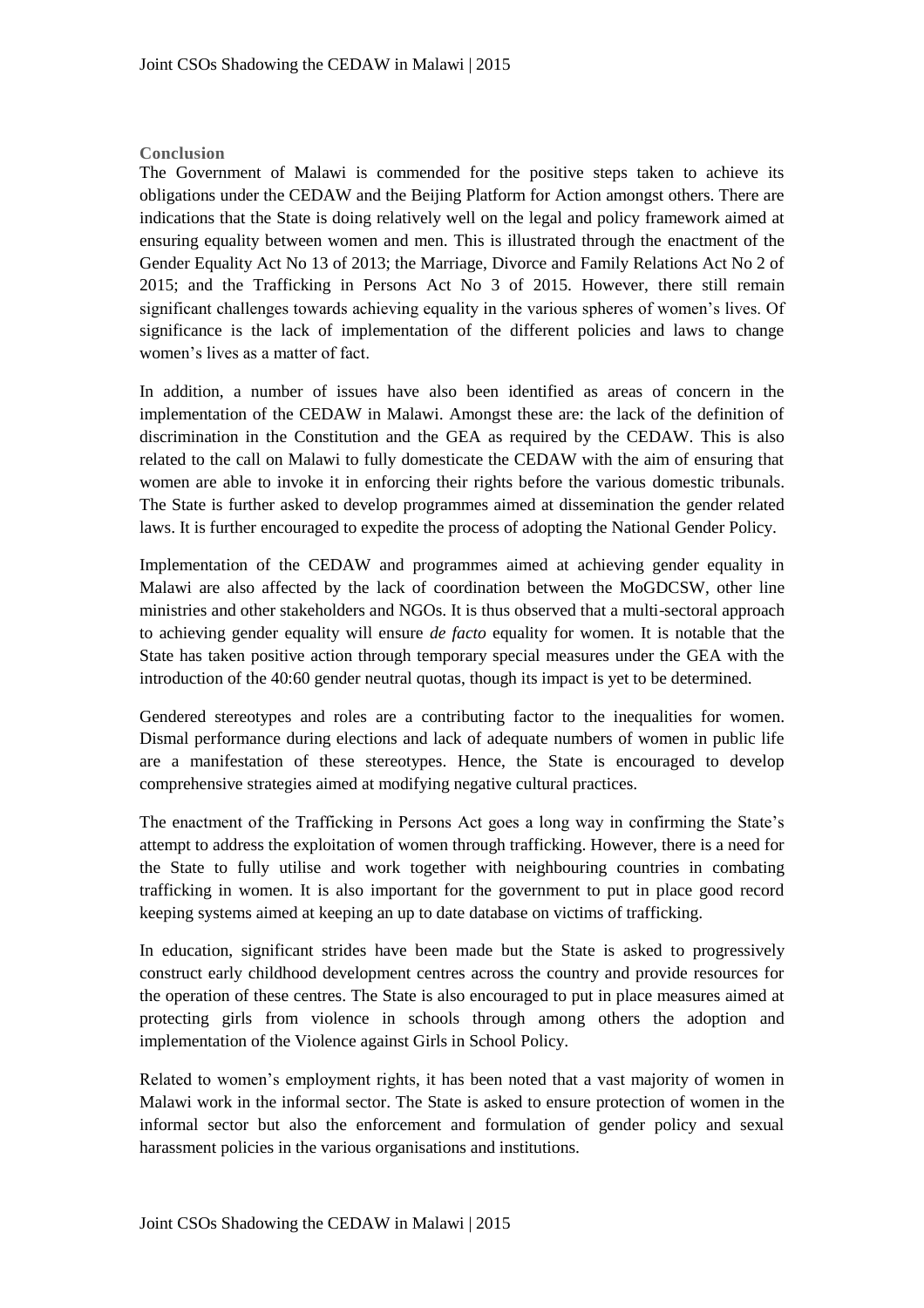Availability, accessibility and acceptable health care services remain a major challenge for the achievement of the right to health for women. This is reflected through the lack of skilled health personnel as well as long distances to health care centres. The involvement of Traditional Birth Attendants in the delivery of maternity health services is also a critical issue for consideration. The State is asked to reinstate TBAs to be under the primary health care concept within decentralised arrangements to ensure accessibility in remote rural areas (or provide an alternative). It is however imperative that TBAs are properly trained certified and provided with adequate equipment.

On economic and social benefit issues, it was noted that women lack financial literacy and entrepreneurship skills. Further, the lack of regulation of Village Savings Banks results in application of rules detrimental to women. It was noted that repayment of loans where defaulters lose property at the value of the loan and not the property is a major hindrance to the achievement of women"s rights.

Rural women continue to be over represented among the majority of the poorest, illiterate, and voiceless. The major challenge for land reform for rural women was identified as the application of customary law in regulating land issues under the Customary Land Bill. Customary law is seen to reinforce discriminatory practices for women. It is thus proposed that the State reviews Section 19 of the Customary Land Bill. And, women continue to be affected more than men by natural disasters. The State is asked to ensure that the Department of Disaster Management Affairs should mainstream gender in practice and ensure that there is gender disaggregated data.

Informal justice system structures are not gender sensitive whilst the formal justice structures are affected by lack of adequate financial and human resources. The State is therefore asked to recognise the positive role played by informal justice structures through engendering these structures. It is also important that there is adequate allocation of resources to the Legal Aid Bureau and the Judiciary amongst other institutions to ably assist women.

The State is commended for the enactment of the MDFRA. It is however noted that there are a number of inconsistencies in the laws regulating the age of a child and capacity to marry amongst others. The State is therefore, called upon to review Section 22(7) of the Constitution and set the minimum age of marriage at 18. In addition to this, there should also be harmonisation of the laws on the age of a child to be set at 18. The State is also asked to ensure speedy and progressive operationalisation of the MDFRA.

Indications on the ground largely reflect that Malawi has made a lot of gains in achieving *de facto* equality through the enactment of various gender related laws. However, a lot needs to be done to ensure equality as a matter of fact for women in addition to the legal and policy framework in place.

Violence against women still prevents challenges for women in Malawi. Lack of effective remedies and corrupt officials in the enforcement agencies is a hurdle to women"s rights in the country.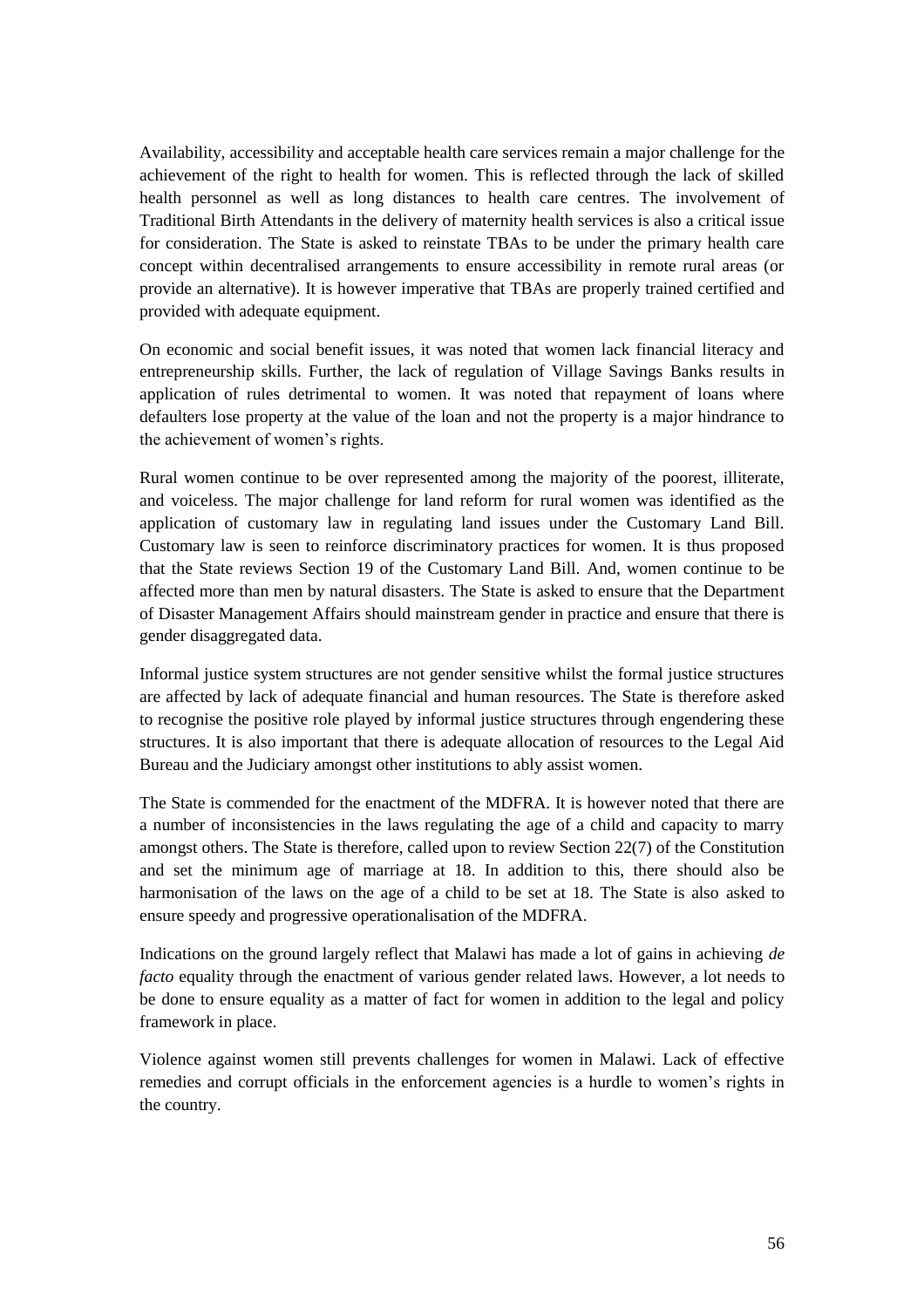#### **List of References**

**Reports and Policy Documents**

Association of Early Childhood Development in Malawi, (2014) "*Nipped in the Bud: How Small Budgets for ECD are pushing children into marginalisation'* available at [www.aecdm.org.](http://www.aecdm.org/)

FAO, (2011), Gender Inequalities in Rural Employment in Malawi: An Overview- available at: <http://www.fao.org/docrep/016/ap092e/ap092e00.pdf>

Government of Malawi (2012) *Welfare Monitoring Survey 2011.* Available at: [http://www.nsomalawi.mw/images/stories/data\\_on\\_line/agriculture/wms\\_2011/2011%20Welfare%20Mo](http://www.nsomalawi.mw/images/stories/data_on_line/agriculture/wms_2011/2011%20Welfare%20Monitoring%20Survey_Report.pdf) [nitoring%20Survey\\_Report.pdf](http://www.nsomalawi.mw/images/stories/data_on_line/agriculture/wms_2011/2011%20Welfare%20Monitoring%20Survey_Report.pdf)

Government of Malawi (2014) *Implementation of the Beijing Declaration and Platform for Action*; Ministry of Foreign Affairs, Lilongwe, Malawi. Available at: [http://www.unwomen.org/~/media/headquarters/attachments/sections/csw/59/national\\_reviews/malawi\\_re](http://www.unwomen.org/~/media/headquarters/attachments/sections/csw/59/national_reviews/malawi_review_beijing20.ashx) [view\\_beijing20.ashx](http://www.unwomen.org/~/media/headquarters/attachments/sections/csw/59/national_reviews/malawi_review_beijing20.ashx)

Government of Malawi (2013) *Malawi Labour Force Survey;* National Statistical Office, Zomba, Malawi. Available at:

[file:///C:/Users/User/Downloads/Key%20Finding%20Report\\_Labour%20Force%20Indicators\\_2013.pdf](file:///C:/Documents%20and%20Settings/AMalunga/Local%20Settings/Temp/AppData/Local/Microsoft/Windows/Temporary%20Internet%20Files/AppData/Local/Microsoft/Windows/Temporary%20Internet%20Files/AppData/Local/Microsoft/Windows/Temporary%20Internet%20Files/Content.Outlook/Library/Containers/com.apple.mail/Data/User/Downloads/Key%20Finding%20Report_Labour%20Force%20Indicators_2013.pdf) 

Government of Malawi (2014) *Seventh State Party Report Pursuant to Article 18 of the Convention on the Elimination of All Forms of Discrimination Against Women*; Ministry of Foreign Affairs, Lilongwe, Malawi.

Kishindo, P, (1994) The Functional Literacy Program in Malawi: Educating Adults for Improved Standards of Living, *Journal of Social Development in Africa 9,1, 19-26*.Available o[nhttp://archive.lib.msu.edu/DMC/African%20Journals/pdfs/social%20development/vol9no1/jsda009001](http://archive.lib.msu.edu/DMC/African%20Journals/pdfs/social%20development/vol9no1/jsda009001006.pdf) [006.pdf](http://archive.lib.msu.edu/DMC/African%20Journals/pdfs/social%20development/vol9no1/jsda009001006.pdf)

Malawi Human Rights Commission, "Cultural Practices and their Impact on the Enjoyment of Human Rights, Particularly the Rights of Women and Children in Malawi.

Malawi Progress Report on Millennium Development Goals (2012)

Malawi Vulnerability Assessment Committee, *National Food Security Forecast, April 2015 to March 2016.* Bulletin No. 11/15 Volume 1.

Ministry of Gender, Children and Social Welfare: Draft National Gender Policy 2012-2017.

Ministry of Health (2015) *Health Insurance Document Review.*

SADC Gender Barometer (2014) *Productive Resources and Employment, Economic Empowerment*  available at:

[file:///C:/Users/User/Downloads/19381\\_chap4\\_baro\\_2014\\_econfin%20\(1\).pdf](file:///C:/Documents%20and%20Settings/AMalunga/Local%20Settings/Temp/AppData/Local/Microsoft/Windows/Temporary%20Internet%20Files/AppData/Local/Microsoft/Windows/Temporary%20Internet%20Files/AppData/Local/Microsoft/Windows/Temporary%20Internet%20Files/Content.Outlook/Library/Containers/com.apple.mail/Data/User/Downloads/19381_chap4_baro_2014_econfin%20(1).pdf)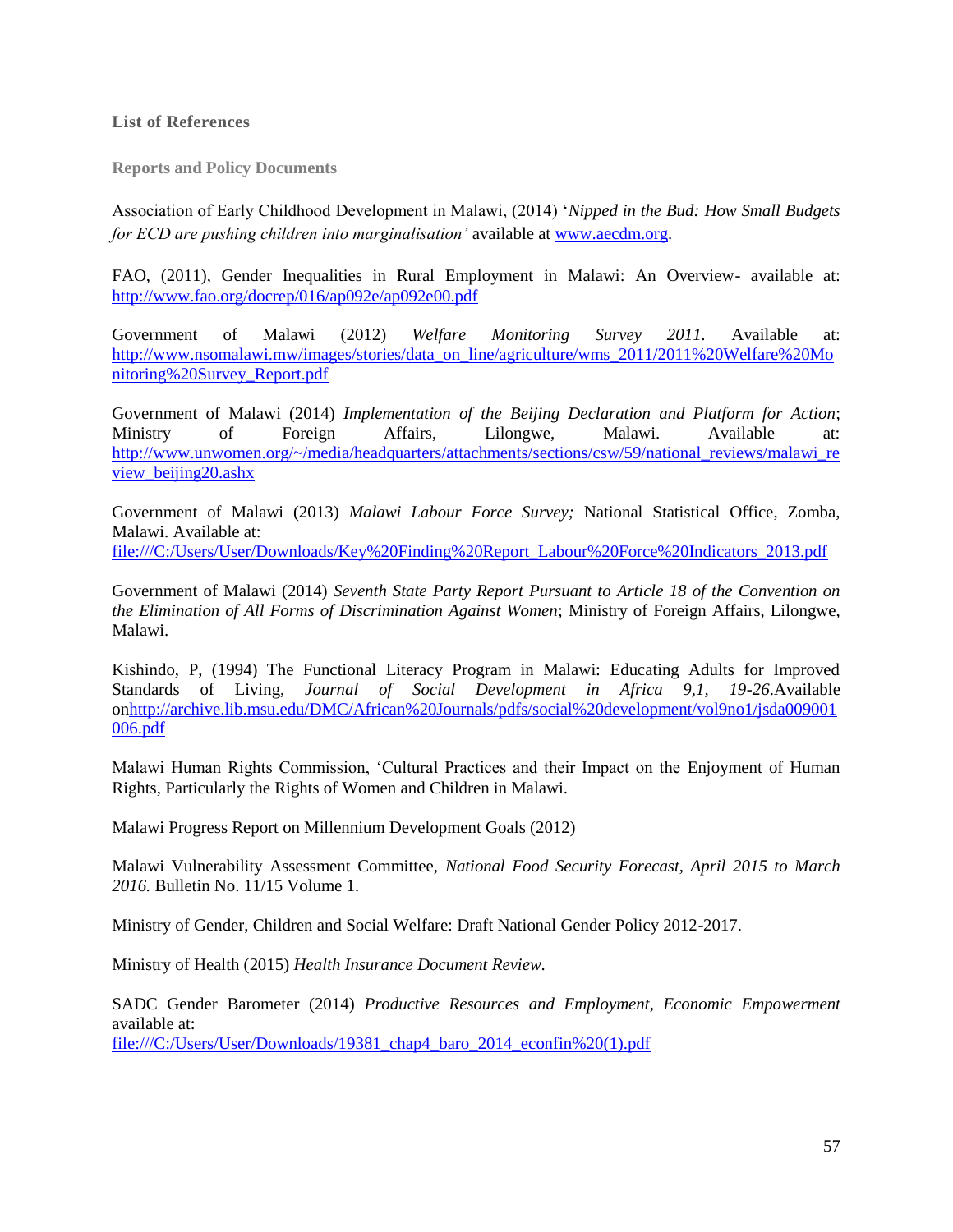Southern Africa Litigation Centre (2015) *Submission to the Committee on the Elimination of all Forms of Discrimination against Women Regarding the Government of Malawi's 7ths Periodic Report*; South Africa Litigation Centre, Johannesburg, South Africa.

United Nations General Assembly Human Rights Council (2010) *National report submitted in accordance with paragraph 15 (a) of the Annex to Human Rights Council resolution 5/1 Malawi*; A/HRC/WG.6/9/MWI/1; United Nations General Assembly, New York, USA.

United Nations Children"s Fund (2015) *Malawi Humanitarian Situation Report No. 9.* Available at: [http://www.unicef.org/malawi/MLW\\_floodresponse\\_sitrep9.pdf](http://www.unicef.org/malawi/MLW_floodresponse_sitrep9.pdf)

United States Department of State, *2014 Trafficking in Persons Report - Malawi*, 20 June 2014, available at: <http://www.refworld.org/docid/53aab9d2b.html>

Women and Law in Southern Africa Research Trust Malawi (2010) *Shadowing the CEDAW in Malawi*; WLSA Malawi, Blantyre, Malawi.

**Statutes**

Child Care, Protection and Justice Act No. 22 of 2010 Deceased Estates (Wills, Inheritance and Protection) Act No. 14 of 2011 Government of Malawi (2013) *Gender Equality Ac*t No. 13 of 2013 Marriage Divorce and Family Relations Act No. 2 of 2015. Penal Code (Amendment Act) of 2011 Prevention of Domestic Violence Act No. 5 of 2006. The Constitution of the Republic of Malawi. Trafficking in Persons Act No. 3 of 2015

**Case Law** 

Bridget Kaseka and 6 others v Republic Criminal Appeal case no.2 of 1999. In Re Barretta 11 MLR 110; In Re Hussein [1923-60] ALR Mal 276. Re Stanford Kashuga (Miscellaneous Civil Cause Number 129 Of 2012), unreported. Kaunda v Kaunda 16(2) MLR 545.

**Human Rights Instruments and Documents**

Beijing Platform for Action *adopted at the Fourth World Conference on Women*, 27 October 1995, available at[: http://www.refworld.org/docid/3dde04324.html.](http://www.refworld.org/docid/3dde04324.html)

Convention on the Elimination of All Forms of Discrimination against Women, G.A. res.34/180, 34 U.N. GAOR Supp. (No.46) at 193, U.N. Doc. A/34/46, entered into force Sept, 3, 1981.

CEDAW General Recommendation No. 19: Violence against women, 1992, available at: <http://www.refworld.org/docid/52d920c54.html> .

CEDAW General Recommendation No. 21 Equality in Marriage and Family Relations U.N. [Doc.A/49/38@1](mailto:Doc.A/49/38@1).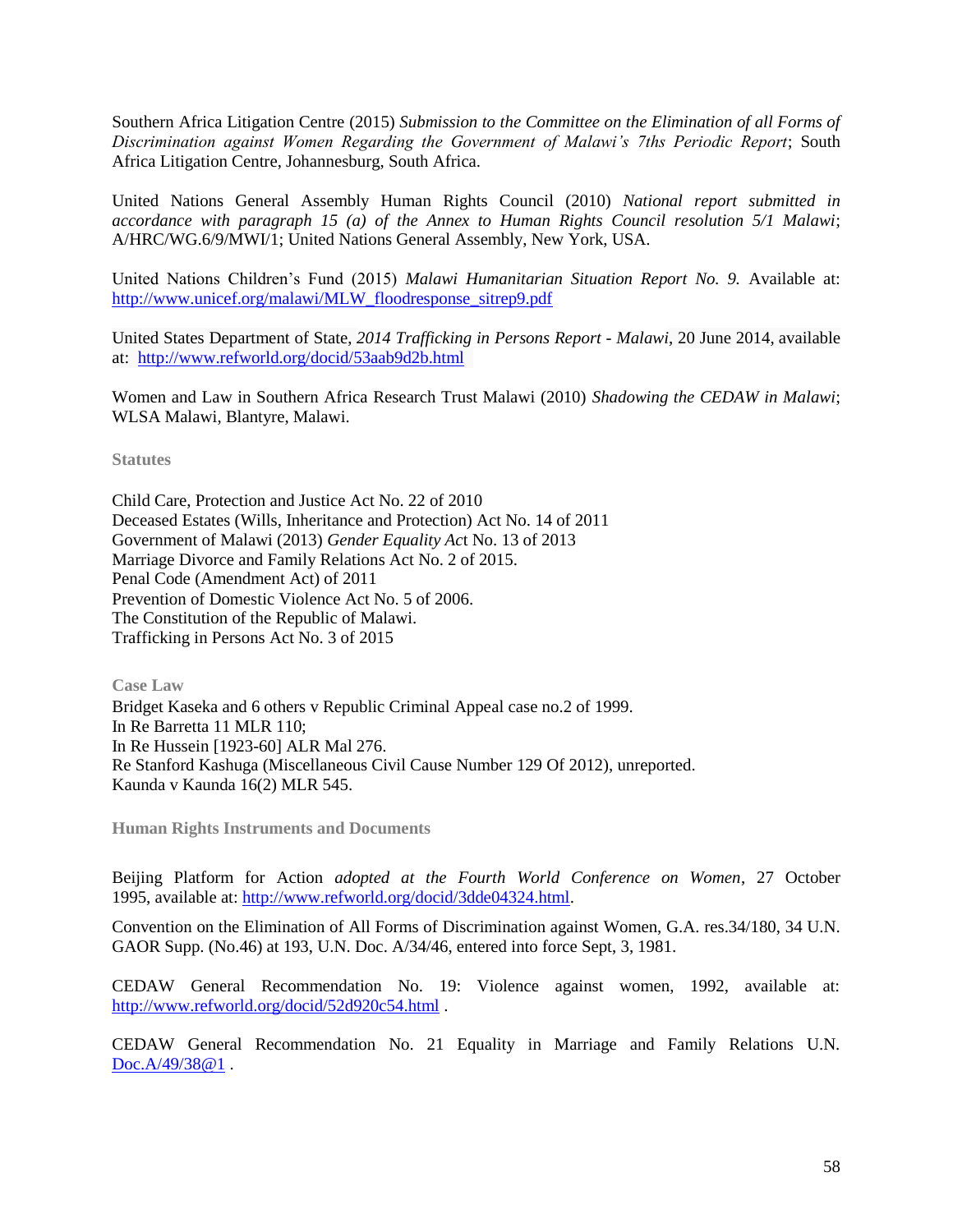CEDAW General Recommendation No. 24: Article 12 of the Convention (Women and Health), *A/54/38/Rev.*1,chap.I, available at:<http://www.refworld.org/docid/453882a73.html>

CEDAW General Recommendation No. 25 on Article 4, paragraph 1 on temporary special measures U.N. [Doc.HRI/GEN/1/Rev.7@282](mailto:Doc.HRI/GEN/1/Rev.7@282) (2004).

ILO C183-Maternity Convention, 2000. Available at: [www.ilo.org/dyn/normlex/en/f?p=1000:12100:0::NO:12100:P12100\\_INSTRUMENT\\_ID:31228](http://www.ilo.org/dyn/normlex/en/f?p=1000:12100:0::NO:12100:P12100_INSTRUMENT_ID:31228)

ILO C156- Workers with Family Responsibilities Convention, 1981 available at: [www.ilo.org/dyn/normlex/en/f?p=1000:12100:0::NO:12100:P12100\\_INSTRUMENT\\_ID:31230](http://www.ilo.org/dyn/normlex/en/f?p=1000:12100:0::NO:12100:P12100_INSTRUMENT_ID:31230) 1

SADC Protocol on Gender and Development SADC/M/2007/GAD/2.

**Other Sources**

CEDAW Shadow Report Focus Group Discussions in Northern region, Central region and Southern region held from  $13/07/2015 - 17/07/2015$ , available on request.

CEDAW Shadow Report Key Informant Interview Reports held from 13/07/2015 – 17/07/2015, available on request.

CEDAW Shadow Report Workshop Reports held from 13/07/2015 – 17/07/2015, available on request.

Committee on the Elimination of Discrimination against Women (2010) Concluding observations of the Committee of Discrimination against Women – Malawi; adopted at the forty-fifths session, meeting on 5 February 2010.

Committee on the Elimination of Discrimination against Women (2015) *List of issues and questions in relation to the seventh period report of Malawi*; adopted by the pre-sessional working group for the sixtysecond session, meeting from 9 to 13 March 2015.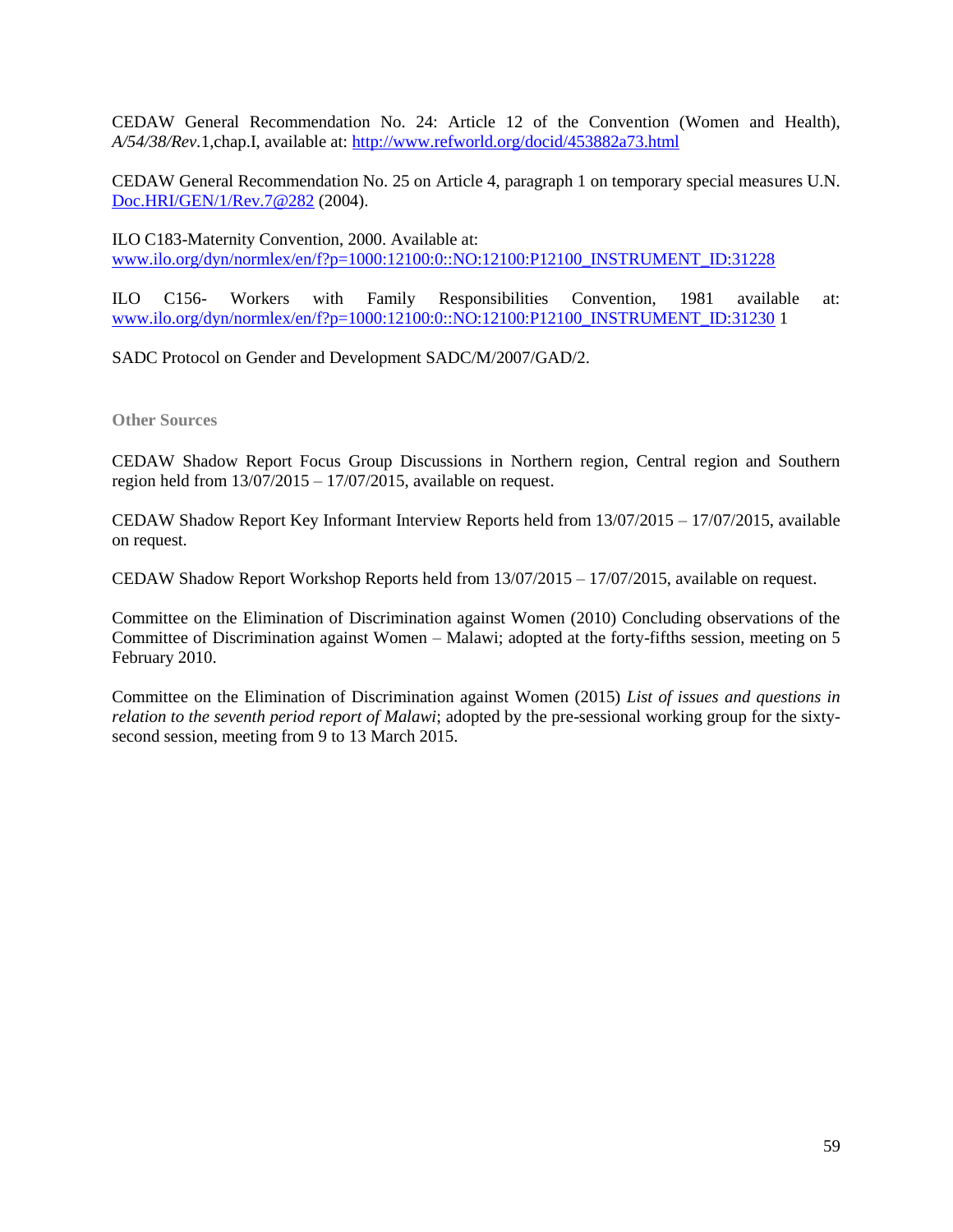#### **Appendix 1: Additional Issues**

#### **1. Ratification of the Optional Protocol**

Malawi signed the Optional Protocol to the Convention on the Elimination of all Forms of Discrimination against Women on 7<sup>th</sup> September, 2000. In doing so it recognised the competence of the Committee on the Elimination of Discrimination against Women to receive and consider complaints from individuals or groups within its jurisdiction. However, Malawi is yet to ratify the Protocol and hence not bound. This means that women and groups in Malawi cannot use the communications and inquiries procedure under the Optional Protocol. The State is urged to ratify the Optional Protocol as a sign of showing its commitment.

#### **2. Impact of Natural Disasters**

On 28<sup>th</sup> January, 2015 the President of the Republic of Malawi declared Malawi a disaster zone after floods hit 15 of the 28 districts. The floods left 230, 000 people displaced, 104 people dead and 645 people injured as of  $11<sup>th</sup>$  February 2015.<sup>75</sup>Observably the data that was coming in as the floods ensued was not gender disaggregated. The Malawi Vulnerability Assessment Committee Report 2015 report unfortunately suffers from the same problem. Yet as a result of the gender division of labour women greatly depend on natural resources and the environment as such women and girls are disproportionately affected by floods and other natural disasters. Rural women during the whole period the country was hit by floods continued to be victims of gender-based violence but found it hard to access the needed legal remedies. Generally, the legal structures were unavailable and are generally corrupt. This gives the women no option but to remain in abusive relationships, the abuse which is compounded by the natural disasters.

So, the on-going disaster response must adequately address the specific needs of women and girls especially those who head households. A gender responsive approach is crucial to enhance the nation's recovery from this disaster. It is also important to note that the 2015 floods were unique in the sense that they affected a large number of districts including urban areas. Thus, the State had not been fully prepared for such in the urban areas. It is therefore important that the State's disaster planning and management takes into consideration the dichotomies existing between women and men as well as rural and urban areas.

Additionally, agricultural production continues to dwindle with the ever changing climate and recent floods have contributed to wide-spread food insecurity in the country. Rural women are the most affected as they do not have the means to purchase necessary food. When inadequate food is available at household, men and boys are generally given priority.<sup>76</sup> The State is asked to ensure that the Department of Disaster Management Affairs mainstreams gender in practice and to ensure data disaggregation to guarantee all citizens" needs are met during disasters.

l

<sup>&</sup>lt;sup>75</sup> UNICEF, Malawi Floods Situation Report no.9.

<sup>&</sup>lt;sup>76</sup> FAO, (2011), Gender Inequalities in Rural Employment in Malawi: An Overview- available at: <http://www.fao.org/docrep/016/ap092e/ap092e00.pdf>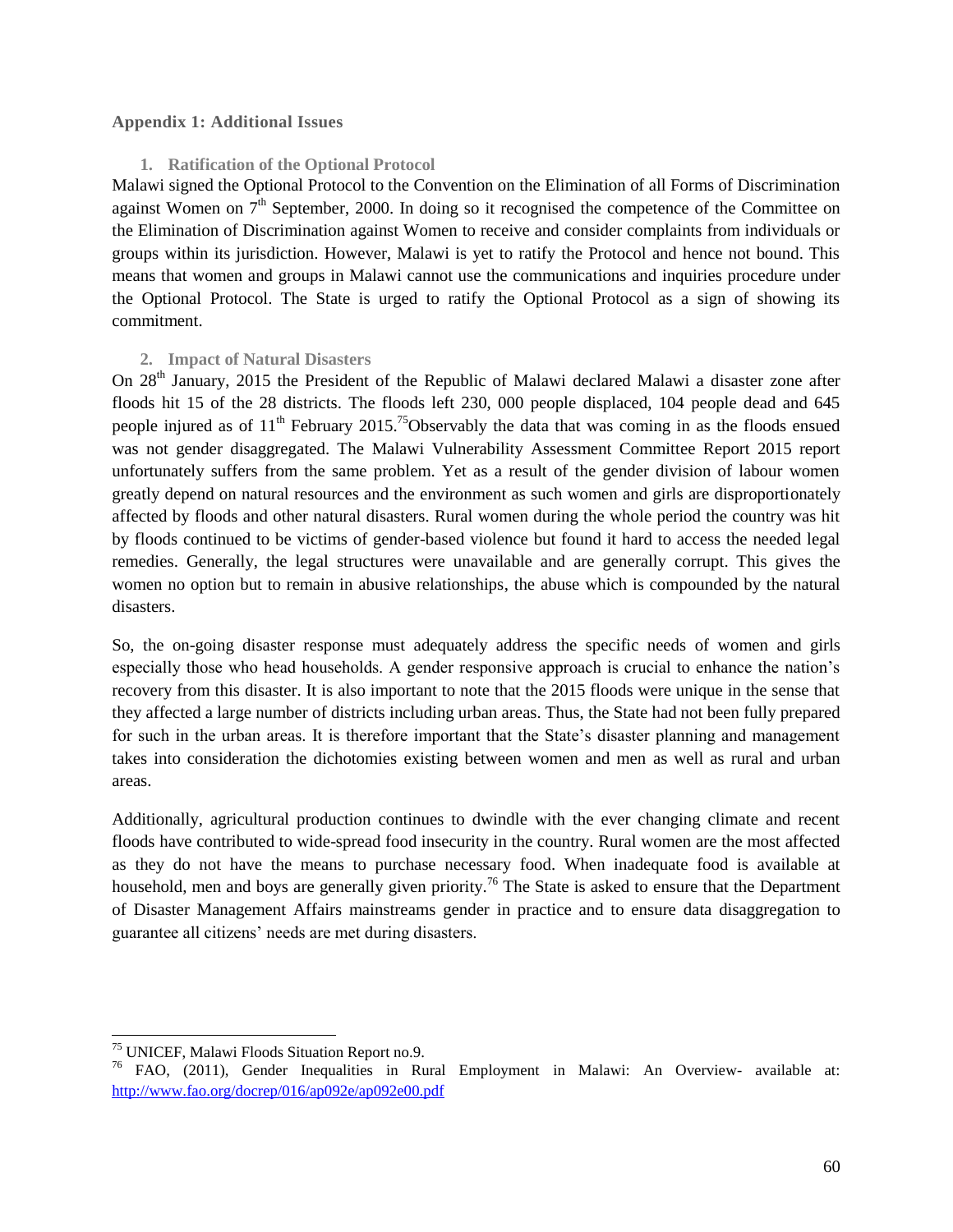#### **3. Violence against Women**

Violence against Women (VAW) in Malawi is usually addressed from a broader perspective in the context of Gender Based Violence  $(BBV)^{77}$ . The State Party has put in place a number of responses, programs, and laws in response to GBV. The PDVA, the CCPJA and the National Response to Combat Gender Based Violence are some of the responses. The PDVA is currently undergoing technical review which should assist in removing some obstacles in the responses to violence domestic violence. These include, rape, sexual harassment, defilement, domestic violence as well as other harmful cultural and traditional practices

#### **a. Domestic violence**

The State"s response to violence through the enactment of the Prevention of Domestic Violence Act and other government policies have however demonstrated to be limited, inadequate and ineffective as seen by the increase in violence against women. The women consulted in the development of this report indicated that domestic violence is still prevalent in the country. Consultations with women revealed the nature of the domestic violence suffered. One woman narrated of the violence that she suffers at the hands of her husband: *'I remember having received a phone call that a relation of mine was ill. I answered the phone in the presence of my husband who allowed me to visit the sick relation. A few days later, upon my return, my husband asked me where I was and beat me. He then denied me food for a whole week. The sad part is that I am HIV positive and in need of good nutrition.* Another important issue to note is that most women"s knowledge on domestic violence relates to physical violence as opposed to other forms.

#### *b.* **Remedies**

l

Most of the women further indicated that the institutions mandated with preventing as well as providing remedies against domestic violence do not adequately assist them. The women complained of corrupt officials in the police service and judiciary. In the words of one of the women: *'I remember reporting to the police that my husband was beating me and the police summoned him. Whilst we were seated outside the police station my husband arrived and went past me into the police station. After a few minutes, he came out and left. I was called into the police station where the police officers shouted at me, saying I was rude to my husband.* Accounts like these speak of the lack of assistance from these institutions and the failure of the state to fulfill its obligation of providing effective complaints procedures and remedies.<sup>78</sup> It is unfortunate that remedies under the PDVA have proven not to be effective for many women since in many cases the violence continues. For instance, occupation orders as provided under the PDVA have proven difficult to enforce for women in patrilineal settings where they live at their husband"s place or village, where the husband"s family also stay. Thus women face hostilities in the enforcement of such orders.

## **c. Standard of Proof in Sexual Offences**

Standard of proof in sexual offences requires corroboration of evidence as a matter of practice in the courts. This continues to present challenges for women. In sexual offences cases such as rape, it is a matter of practice that the court considers corroborative evidence. This presents challenges for women to

<sup>77</sup> Government of Malawi (2014) *Implementation of the Beijing Declaration and Platform for Action*; Ministry of Foreign Affairs, p. 33.

<sup>78</sup> General Recommendation No. 19: Violence against women, 1992, available at: <http://www.refworld.org/docid/52d920c54.html> . para. 24 (i)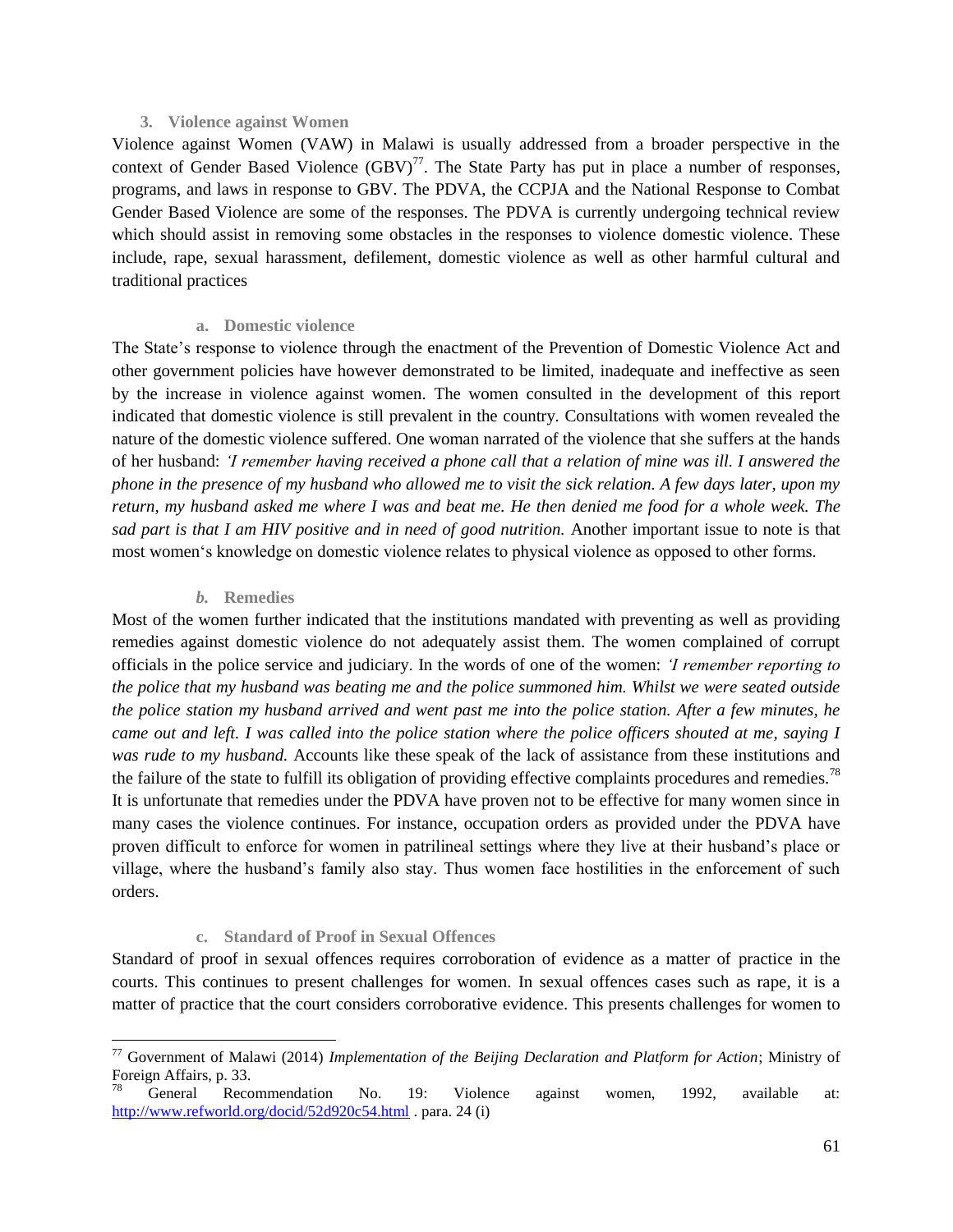prove their case before the court. Whilst acknowledging that this is just as a matter of practice, it is pertinent that the State takes positive steps towards removal of this requirement.

## **d. Support structures for victims of violence**

It is also notable that the country does not have adequate support structures for women survivors of violence. For instance, the State is yet to fully establish and set up shelters for survivors of violence. Some of the shelters available are run by individuals who often do not have adequate resources to run these shelters. In many cases, survivors of violence end up going back to the site of the violence, in many cases their homes for financial dependence. The State"s obligation under the CEDAW is clear in that the state should provide appropriate protective and support services for victims.<sup>79</sup>

## **e. Sexual Violence within the Home, Marital Rape**

The current position as provided in the law is that marital rape is not recognized as a criminal offence. Consultations with women indicated that there is still a veil of secrecy in relation to what happens in marriages behind closed doors. Women consulted disclosed that there are instances when they are forced to sleep with their husbands when they do not want to, but that there is nothing they can do about it since it is a private matter. It is therefore necessary that deliberate steps are taken to engage the masses on marital rape.

l

 $79$  Ibid, Para. 24 (b)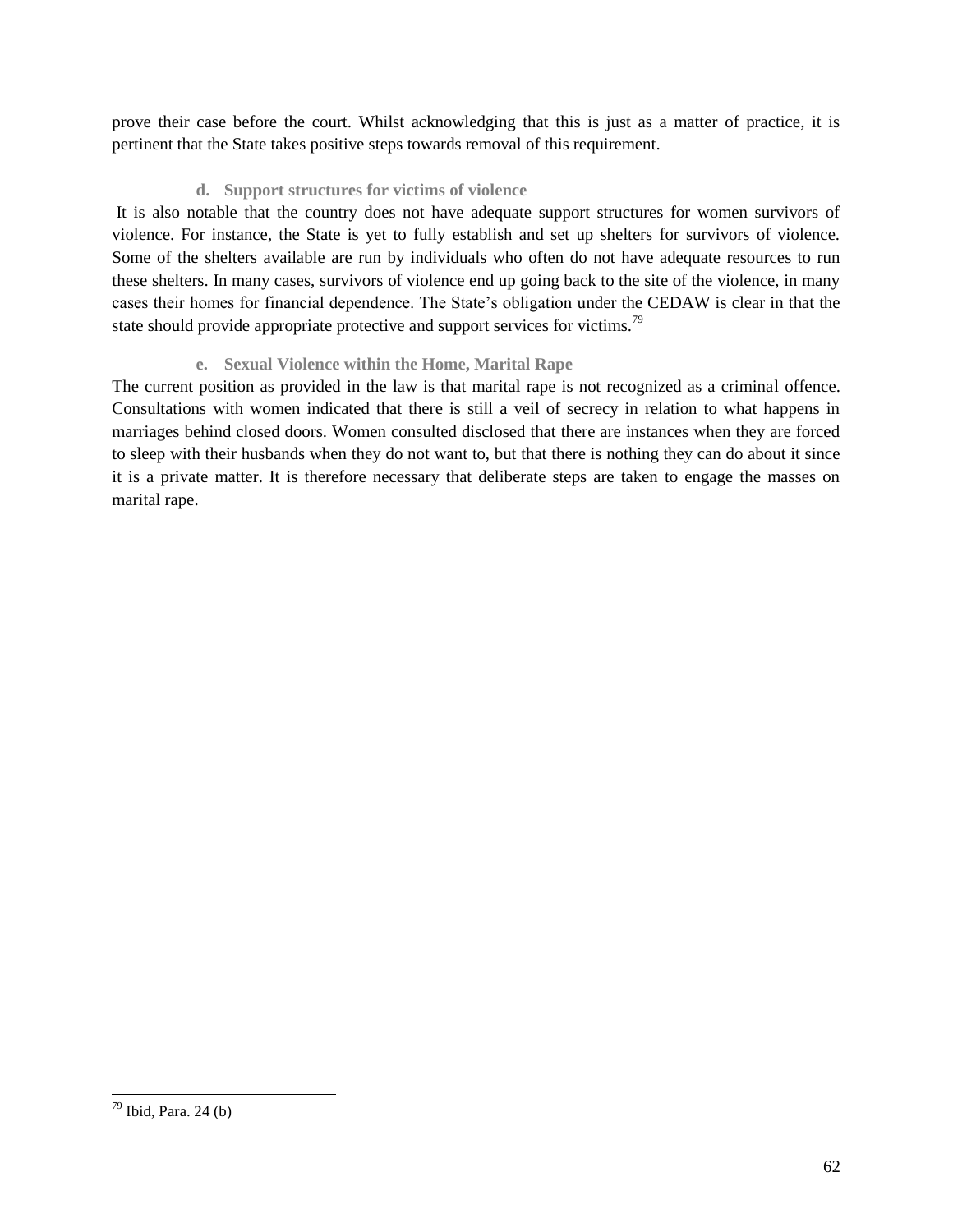| <b>Appendix 2: Contributing and Participating Organisations</b> |  |
|-----------------------------------------------------------------|--|
|                                                                 |  |

| Group                                   | <b>Organisations</b>                                               |  |
|-----------------------------------------|--------------------------------------------------------------------|--|
| <b>Reference Group</b>                  | Non-Governmental Gender Coordination Network (NGO-GCN)             |  |
|                                         | Women Judges Association of Malawi (WOJAM)                         |  |
| Women's Legal Resources Centre (WOLREC) |                                                                    |  |
|                                         | Centre for Human Rights and Rehabilitation (CHRR)                  |  |
|                                         | Catholic Commission for Justice and Peace (CCJP)                   |  |
|                                         | Centre for Alternatives for Victimised Women and Children (CAVWOC) |  |
|                                         | Women and Law in Southern Africa- Malawi Chapter (WLSA-Malawi)     |  |
|                                         | African Institute for Corporate Citizenship (AICC)                 |  |

## **FOCUS GROUP DISCUSSIONS**

| <b>Region</b>  | <b>District</b>     |                                    | <b>Target Group</b>                  |
|----------------|---------------------|------------------------------------|--------------------------------------|
| <b>South</b>   | Blantyre            | Rural                              | General Group                        |
|                |                     | Urban                              | 2014 Elections candidates (those who |
|                |                     |                                    | succeeded and those who did not)     |
|                | Chikhwawa           |                                    | General Group- focus on impact of    |
|                |                     |                                    | natural disasters                    |
|                | Chiradzulu          |                                    | General group                        |
| <b>Central</b> | Lilongwe<br>Mchinji |                                    | Women of Action- comprising<br>of    |
|                |                     |                                    | widows and other women               |
|                |                     |                                    | General group                        |
|                |                     |                                    | Living<br>with<br>Coalition of Women |
|                |                     |                                    | <b>HIV/AIDS (COWLHA)</b>             |
| Dowa           |                     | Coalition of Women Farmers (COWFA) |                                      |
| <b>North</b>   | Mzimba              | Peri-urban                         | General group                        |
|                |                     | Rural                              | Two General groups in two different  |
|                |                     |                                    | localities                           |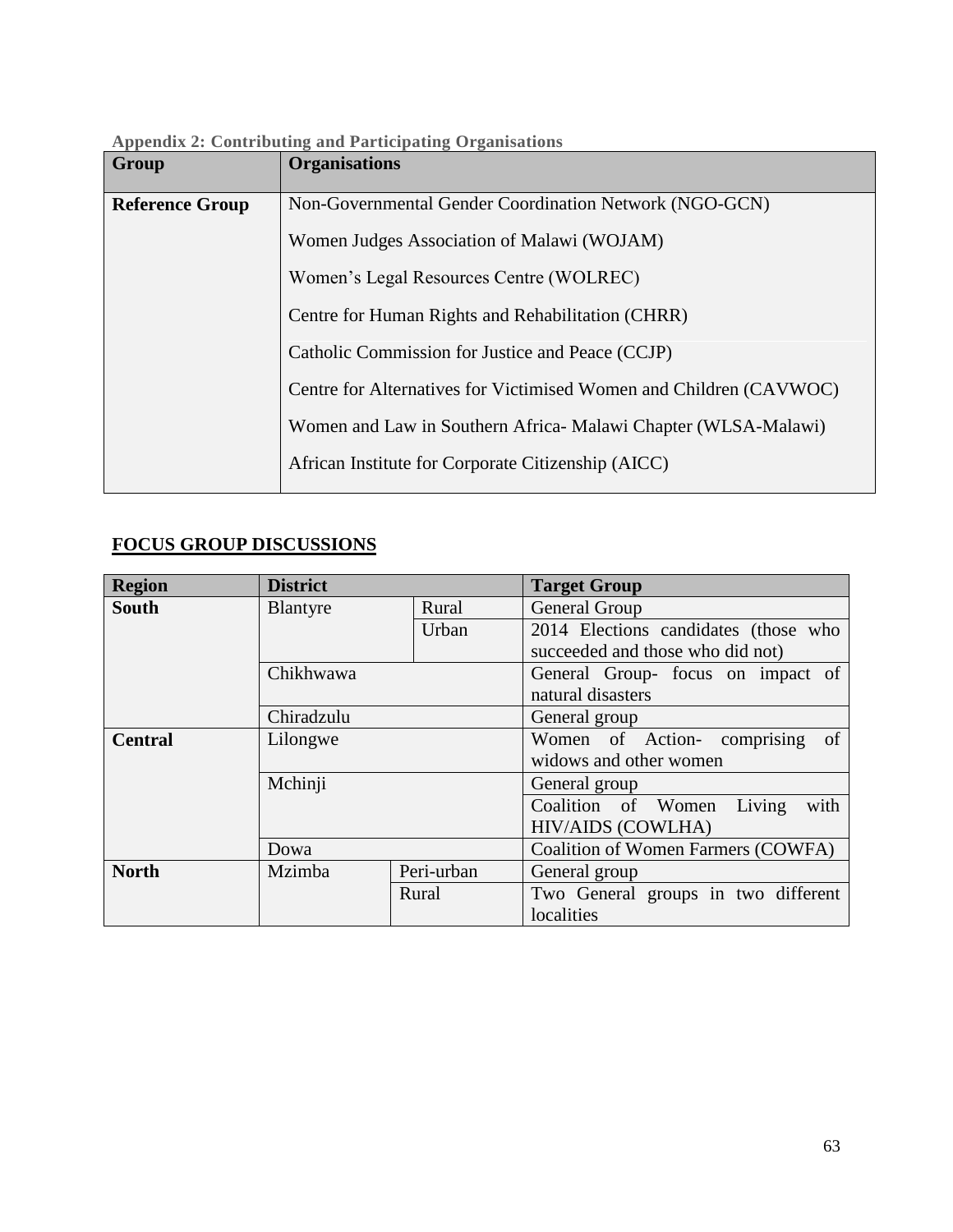| <b>Region</b> | <b>List of Participants (Organisations)</b> |                                                           |  |
|---------------|---------------------------------------------|-----------------------------------------------------------|--|
|               | <b>Name</b>                                 | Organisation                                              |  |
| <b>South</b>  | Joyce Phekani                               | Centre for Alternatives for Victimised Women and Children |  |
|               | Hlazulani Ziba                              |                                                           |  |
|               | Margaret Ali                                | Save the Children Fund                                    |  |
|               | Anthony Mkupira                             | Gender Support Project                                    |  |
|               | Felix Chikalira                             | Civil Liberties Committee                                 |  |
|               | Roy Mazibuko                                |                                                           |  |
|               | Grace Kumwenda                              | Pakachere                                                 |  |
|               | Saddock Malinda                             | Department of Immigration                                 |  |
|               | Lindirabe Gareta                            | Blantyre Synod of the CCAP                                |  |
|               | Chikondi Mandala                            | Judiciary of Malawi                                       |  |
|               | Tadala Chimkwezule                          | Women Lawyers Association of Malawi                       |  |
|               | Frank Adini                                 | Department of Labour                                      |  |
| <b>Centre</b> | Victor Maulidi                              | Non-Governmental Gender Coordination Network (NGO-GCN)    |  |
|               | Tisungane Nanthoka                          | Centre for Youth Empowerment and Civic Education (CYCE)   |  |
|               | Emma Kalea                                  | Centre for the Development of People (CEDEP)              |  |
|               | Natasha Namisengo                           | <b>Women Lawyers Association</b>                          |  |
|               | <b>Anthony Malunga</b>                      | Oxfam in Malawi                                           |  |
|               | Thandizo Mphwiyo                            | Centre for Human Rights and Rehabilitation                |  |
|               | <b>Benson Phiri</b>                         | Malawi Congress of Trade Union                            |  |
|               | Viwemi Chavula                              | <b>UN Women</b>                                           |  |
|               | Habiba Osman                                |                                                           |  |
|               | Robert Mkwezalamba                          | Human Rights Consultative Committee                       |  |
|               | Chimwemwe Mungomo                           | <b>FAWEMA</b>                                             |  |
|               | Chikondi Chabvuta                           | <b>ActionAid Malawi</b>                                   |  |
| <b>North</b>  | <b>Glory Nkuna</b>                          | Department of Labour                                      |  |
|               | Lloyd Magweje                               | Malawi Police Service                                     |  |
|               | <b>Blackwell Lungu</b>                      | Department of Immigration                                 |  |
|               | Alexander Chilumpha                         |                                                           |  |
|               | Tiwope Jamali                               |                                                           |  |
|               | Towera Magawa                               |                                                           |  |
|               | Peter Mumba                                 | Added Power and Understanding in Sex Education (APAUSE)   |  |
|               | Peter Mkandawire                            | Ministry of Education                                     |  |
|               | Muteya Banda                                | Youth Watch                                               |  |
|               | Andrew Mkonda Banda                         | National Initiative for Civic Education (NICE)            |  |
|               | Limbani Gondwe                              | Church and Society Livingstonia                           |  |
|               | <b>Beatrice Manda</b>                       | Mbawemi Women's Association                               |  |
|               | Gertrude Mhango                             | Rumphi Women's Forum                                      |  |
|               | Nixon Ngwira                                | Paralegal Advisory Services (PASI)                        |  |
|               | Leah Mbizi                                  | <b>Industrial Relations Court</b>                         |  |
|               | Austin Msowoya                              | Malawi Judiciary- Industrial Relations Court              |  |

## **STAKEHOLDER CONSULTATIONS (**Conducted in each of the three regions)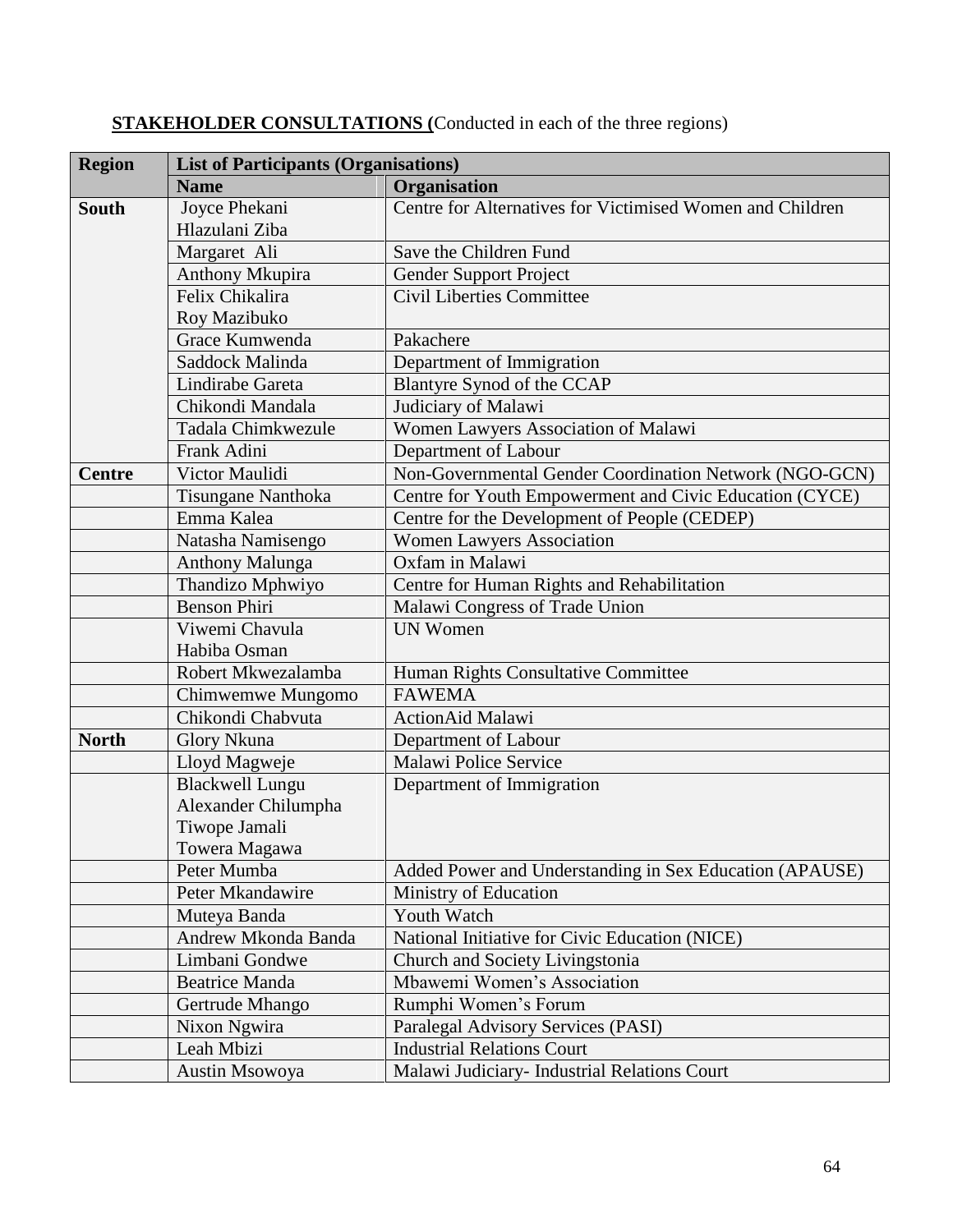## **VALIDATION MEETINGS**

| <b>Place</b> | <b>Participants Name</b> | Organisation                                                              |
|--------------|--------------------------|---------------------------------------------------------------------------|
| Lilongwe     | <b>Emmanuel Mlaka</b>    | LandNet                                                                   |
|              | Felistus Kumtunda        |                                                                           |
|              | Habiba Osman             | <b>UN Women</b>                                                           |
|              | Chikondi Chabvuta        | <b>Action Aid</b>                                                         |
|              | Loma Mtema               | Women's Legal Resources Centre (WOLREC)                                   |
|              | Anthony Malunga          | Oxfam in Malawi                                                           |
| Dowa         | <b>Elistine Phiri</b>    | Centre for Conflict Management and<br>Women Development Affairs (CECOWDA) |
|              | Natasha Shela            |                                                                           |
|              | Chikumbutso Gondwe       | National Association of Business Women<br>(NABW)                          |
|              | Tisungane Nanthoka       | Centre for Youth Empowerment and Civic<br>Education                       |
|              | Elita Yobe               | Catholic Commission for Justice and Peace<br>(CCJP)                       |
|              | B.W. Molosoni            | <b>CARE</b> International                                                 |
|              | Lucy Silumbu             | Coalition of Women Farmers (COWFA)                                        |
|              | Ellen Matupi             |                                                                           |
|              | Feliya Sikubwenza        |                                                                           |
|              | Mary Namalomba           |                                                                           |
|              | Chrissy Kennedy          |                                                                           |
|              | Andrew Kachaso           | <b>PACENET</b>                                                            |
|              | Maria Chimkono           | LandNet                                                                   |
|              | Chimwemwe<br>Khozombwe   |                                                                           |
|              | Gibson Beza              |                                                                           |
|              | Joseph Gausi             |                                                                           |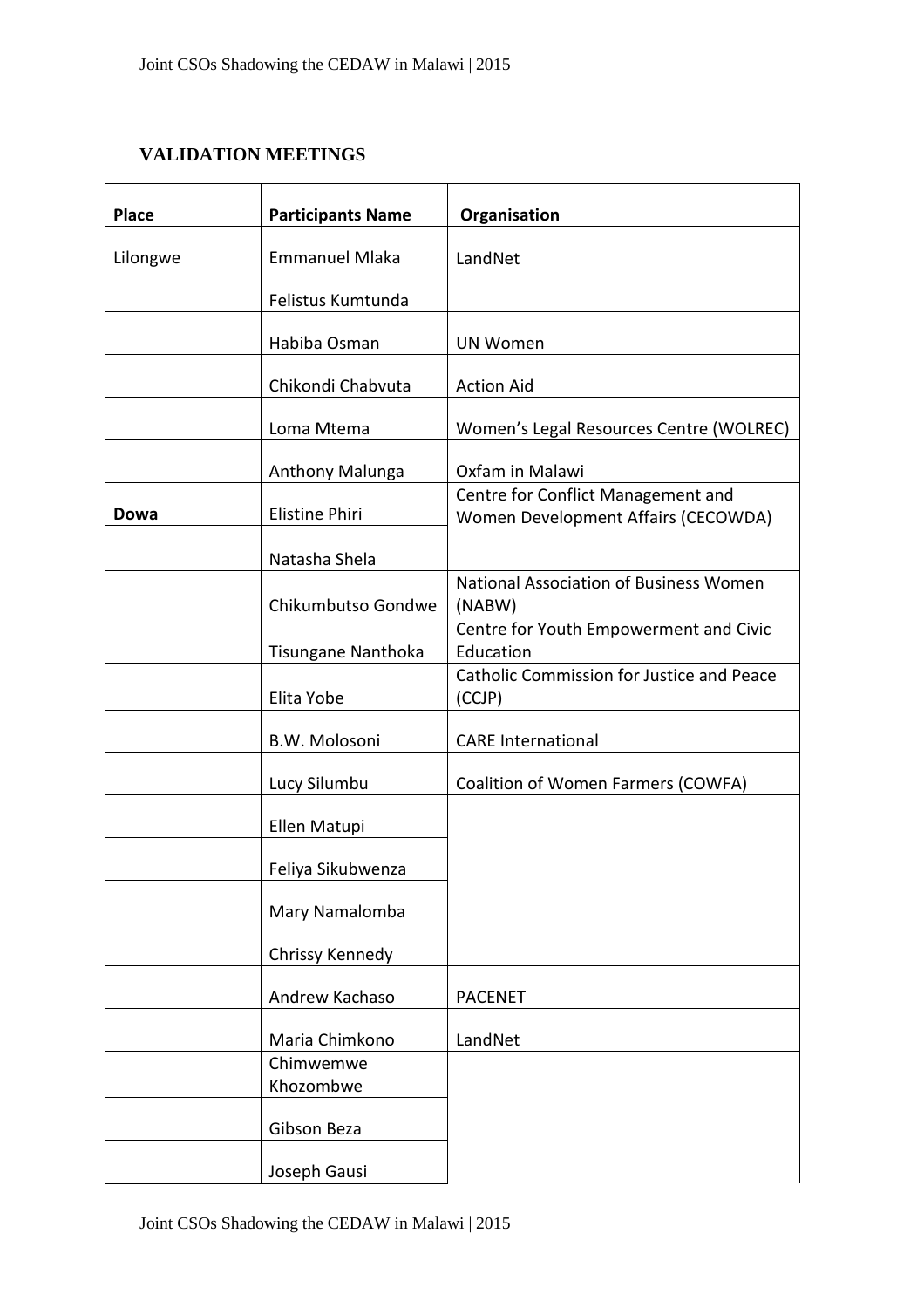| Tisungeni Mauluka   |                                                                 |
|---------------------|-----------------------------------------------------------------|
|                     |                                                                 |
| Felistas Kumfunda   |                                                                 |
| Symon B. Katundu    |                                                                 |
| Grace Kalowa Kaonga | Malawi Human Rights Commission                                  |
| Jessie Ching'oma    | Malawi Congress of Trade Union                                  |
| Peggy Songazaudzu   | Malawi Police Service                                           |
| Anthony Malunga     | Oxfam in Malawi                                                 |
| Innocent Hauya      | Ministry of Gender, Disability, Children and<br>Social Welfare  |
| Amon Luluhele       | <b>Open Society Foundations</b>                                 |
| <b>Emily Lungu</b>  | Centre for Human Rights and Rehabilitation                      |
| Margaret Ali        | NGO-GCN                                                         |
| Helen Makukula      | Women's Hope for Change                                         |
| Chimwemwe           | Forum for African Women Educationalists                         |
| Mungomo             | Malawi (FAWEMA)                                                 |
| Chrissy Chigawa     | National Association of Small and Medium<br>Enterprises (NASME) |
|                     | Women of Action Ministry                                        |
| Mable Ngolleka      |                                                                 |
| Noel Msiska         | NGO-GCN                                                         |
| Apoche Itimu        | Ministry Of Justice                                             |
| Mary Kamwendo       | Norwegian Church Aid                                            |
| Isaa Kanjala        | Women's Legal Resources Centre (WOLREC)                         |